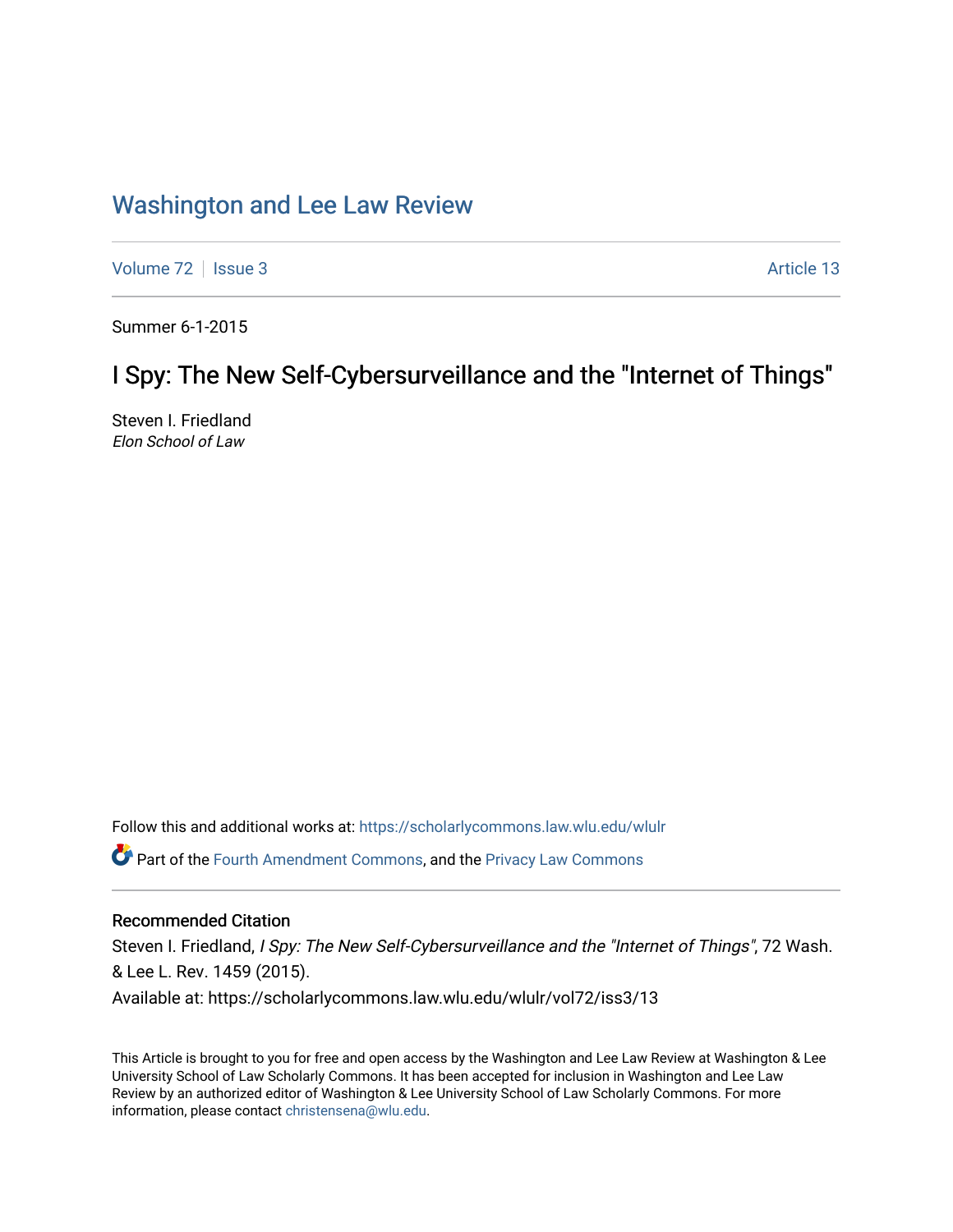# I Spy: The New Self-Cybersurveillance

Steven I. Friedland

"It won't be a question anymore of whether things are connected. We're going to move toward a learning model where your home actually observes how you're living inside it and adapts itself toward your needs." George Yianni<sup>1</sup>

#### *Abstract*

*Prior to the digital age, surveillance generally meant a government agent or private investigator engaged in a stakeout or observation detail that involved physical work, expense, and time. The digital age changed surveillance fundamentally. Today, we not only generate mountains of data for others, we also effectively surveil ourselves through digitally-connected, multifunctional smart devices, collectively described as the "Internet of Things."*

*Cybersurveillance accessed by the government, even when started as self-surveillance, raises complex and uncertain legal issues, especially when related to the Constitution. In* United States v. Kyllo*, the Supreme Court was reticent to allow government agents to use technology that went through the walls of homes, spying on people within without a warrant under the Fourth Amendment. Current technologies allow the police to do that and more, especially when all of the data is pieced together and analyzed in a personal mosaic. The implications are profound. Is there anything left of the public/private distinction? Does the invisibility of data transfer undermine the separation of powers*  and the ability to effectively check and balance the Executive *branch's spying operations? This paper examines the constitutional implications of the Internet of Things, arguing that unless models* 

The author wishes to thank the Elon School of Law librarian Lisa Watson for her terrific research assistance, as well as his research assistants, Kelly Holder, Ragan Riddle, Talia Nowicki, and Paige Vankooten, for their diligent and highly competent work.

<sup>1.</sup> Yianni invented the Philips Hue Connected Light Bulb.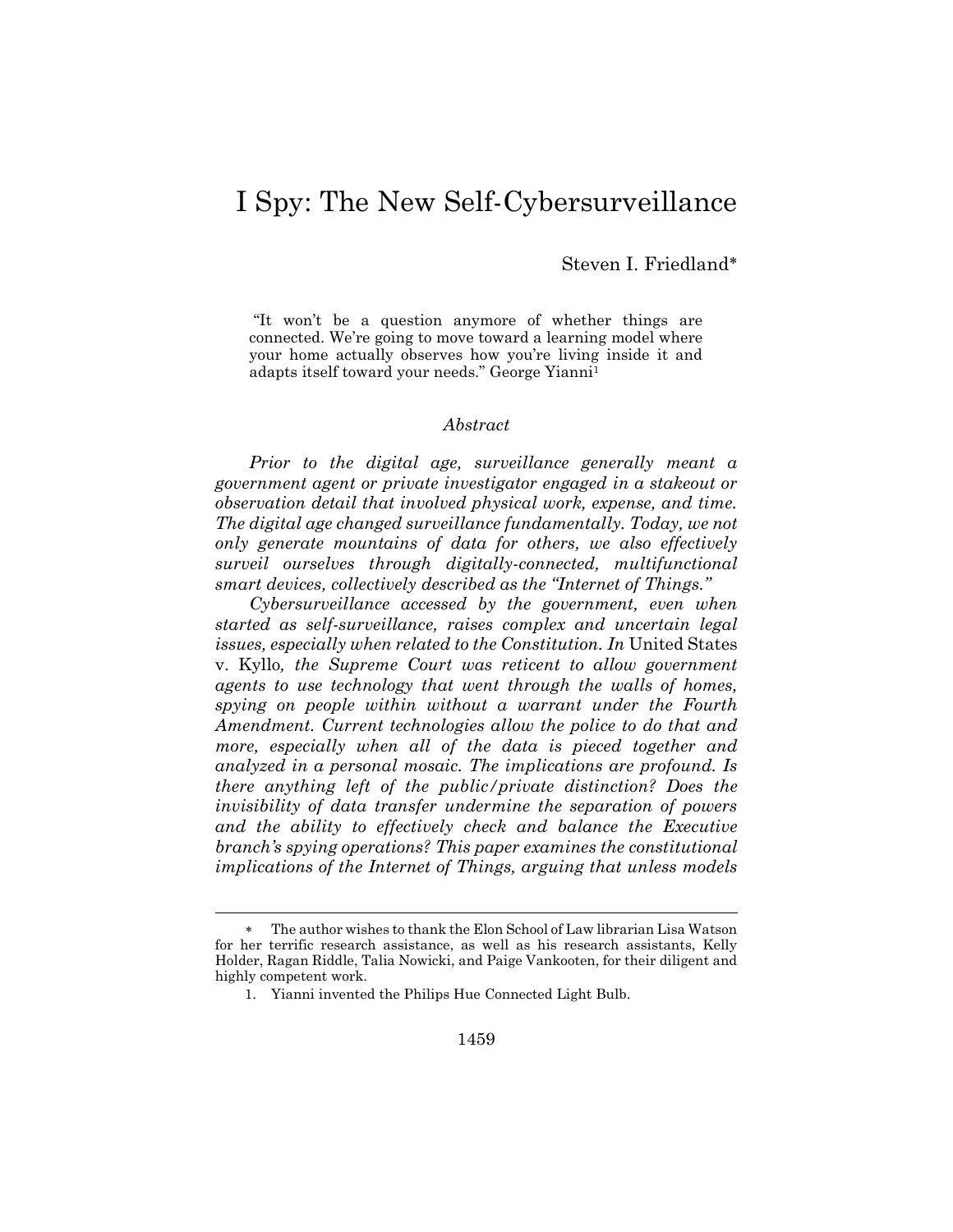*of consent and privacy are changed, outdated legal rules will fail to protect the individual from the state in fundamental ways.*

# *Table of Contents*

| I.   |                   |                                                                                         |                                                                              |  |
|------|-------------------|-----------------------------------------------------------------------------------------|------------------------------------------------------------------------------|--|
| Η.   | $A_{\cdot}$<br>B. |                                                                                         | Modern Self-Surveillance and the Internet of                                 |  |
|      |                   |                                                                                         |                                                                              |  |
|      | C.                | Linking Self-Surveillance to the Government-<br>Public-Private Partnerships and the New |                                                                              |  |
|      |                   | 1.                                                                                      | A Significant Source of Government<br><b>Information: Companies Tracking</b> |  |
|      |                   |                                                                                         |                                                                              |  |
|      |                   |                                                                                         | 2. Government Use of Private Companies 1479                                  |  |
| III. |                   |                                                                                         | Implications of Self-Cybersurveillance 1482                                  |  |
|      |                   |                                                                                         | A. The Downward Slope of Privacy Protection1482                              |  |
|      | B.                |                                                                                         |                                                                              |  |
|      |                   | $1_{\cdot}$                                                                             |                                                                              |  |
|      |                   | 2 <sub>1</sub>                                                                          | Reconstitute the Public–Private                                              |  |
|      |                   |                                                                                         |                                                                              |  |
|      |                   | 3.                                                                                      | Provide Incentives to Privatize Information—                                 |  |
|      |                   |                                                                                         |                                                                              |  |
|      |                   | 4.                                                                                      | Limit Bulk Collection of Data Unless                                         |  |
|      |                   |                                                                                         | Justified by Time, Place, and                                                |  |
|      |                   |                                                                                         |                                                                              |  |
|      |                   |                                                                                         |                                                                              |  |
|      |                   |                                                                                         | b. Keep the Warrant Requirement as the                                       |  |
|      |                   |                                                                                         |                                                                              |  |
|      |                   | 5.                                                                                      | Keep Score—Legislate How Private Companies                                   |  |
|      |                   |                                                                                         | Are Doing With Our Privacy, Especially                                       |  |
|      |                   |                                                                                         |                                                                              |  |
|      |                   | 6.                                                                                      | Maintain Constitutional Accountability of                                    |  |
|      |                   |                                                                                         | the Military—Revitalize the Third                                            |  |
|      |                   |                                                                                         | Amendment's Role by Limiting Cyber                                           |  |
|      |                   |                                                                                         | Soldiers in and Around Civilian Life1498                                     |  |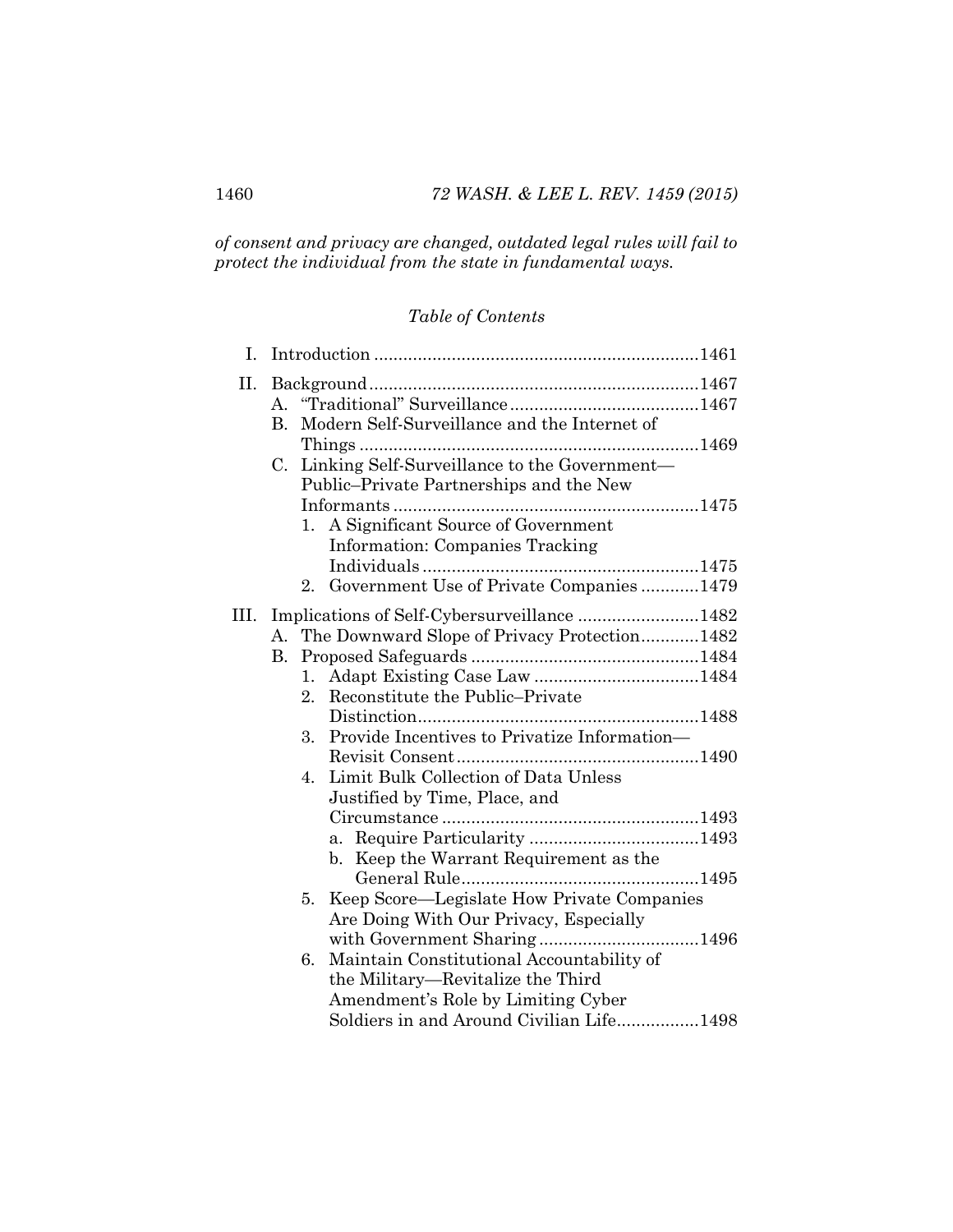IV. Conclusion......................................................................1500

#### <span id="page-3-0"></span>*I. Introduction*

A quotidian routine likely occurs in millions of residences around the globe every morning. An adult stumbles out of bed in the pre-dawn winter, turns on the lights, grabs a cup of coffee, and operates the television remote to catch the news and traffic. She then adjusts the thermostat, checks her watch, and goes outside to start warming up her car. Several minutes later, she drives away.

The entire routine depicted above is now undergoing a profound transformation. The objects used in such activities now have multifunctional capabilities. While appealing to users for their convenience, the devices will generate personal, even intimate, information.<sup>2</sup> The so-called "Internet of Things" describes the way these devices can connect to each other through the Internet to generate and share information.<sup>3</sup> More than that, these devices can "learn" how to improve the functionality of their actions.<sup>4</sup>

The nature and journey of the information generated by "smart" home devices and wearable technology have considerable legal significance. <sup>5</sup> While the homeowner initially controls all of the devices, the information generated may be accumulated by the manufacturer that created the device and transferred to the commercial marketplace or, ultimately, the government.<sup>6</sup>

<sup>2</sup>*. See infra* Part II.B (describing how people use smart devices to monitor themselves).

<sup>3</sup>*. See* Sharon O'Malley, '*Internet of Things' Front and Center at Annual Consumer Electronics Show*, CONSTRUCTION DIVE (Jan. 15, 2015), http://www.constructiondive.com/news/internet-of-things-front-and-centerat-annual-consumer-electronics-show/353352/ (last visited June 12, 2015) (explaining that "techies call the smart home of the future 'the Internet of Things,''' which can be controlled by the homeowner using a smartphone application) (on file with the Washington and Lee Law Review).

<sup>4</sup>*. See id.* (describing a lighting device that knows to turn on bright lights when the family wakes up in the morning and dim lights before the family's normal wake-up time).

<sup>5</sup>*. See infra* Part II.B (contending that the amount of data collected by smart technology creates unprecedented opportunities for surveillance).

<sup>6</sup>*. See infra* Part II.A.2 (discussing the government's use of private companies to gather data about Americans).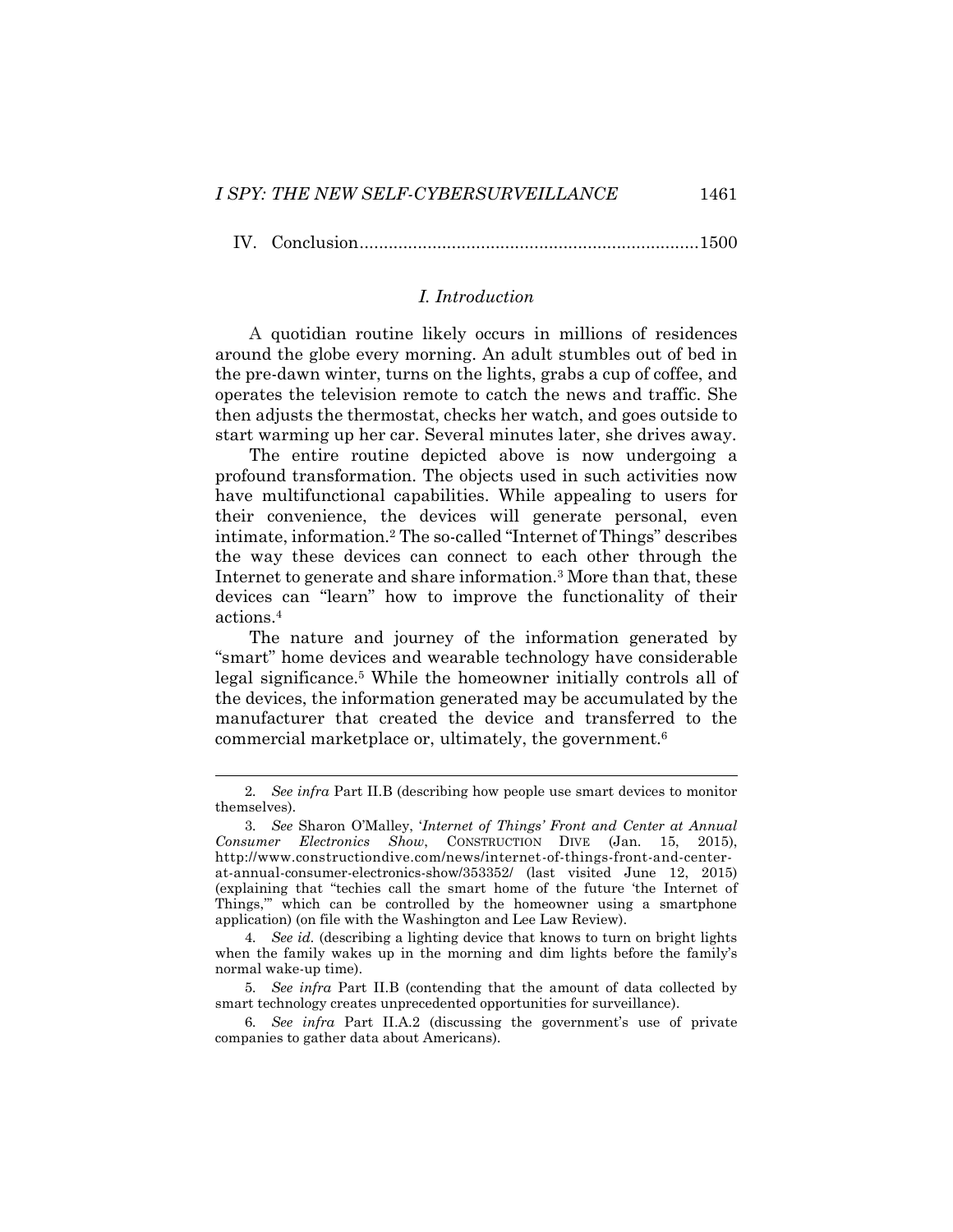The nature and quantity of information produced by devices whose form and function are separated will be extensive. The lighting device can "learn" the "household's daily patterns over time and set itself to turn on the lights just before the family starts arriving home in the evening."<sup>7</sup> The lighting mechanism can even learn to turn on low light when the occupant gets out of bed at night.<sup>8</sup> The television can be triggered by voice activation, which means it can "listen" to the speaker and anyone else talking in the room in which the set is located.<sup>9</sup> The smart thermostat can recognize whether anyone is in the house, how long occupants slept the night before, and which rooms are likely occupied, automatically lowering the thermostat in unoccupied areas to save energy.<sup>10</sup> The thermostat "learns" about the inhabitants and their propensities at home.<sup>11</sup> The watch provides the time, but can monitor the wearer—determining how many steps the person is taking in a day to show levels of activity, how well the wearer slept the night before, and even how the heart, a vital organ, is beating.<sup>12</sup>

<span id="page-4-0"></span>The car in the above scenario has changed as well. It now can be started remotely, providing more time indoors for the driver,

10*. See* Kashmir Hill, *When Smart Homes Get Hacked: I Haunted a Complete Stranger's House Via the Internet*, FORBES (July 26, 2013, 9:15 AM), http://www.forbes.com/sites/kashmirhill/2014/11/07/how-did-law-enforcementbreak-tor/ (last visited June 16, 2015) (describing a thermostat that monitors inhabitants' activity, learns their schedules and temperature preferences, and heats or cools the house as it deems appropriate) (on file with the Washington and Lee Law Review).

11*. Nest Thermostats*, NEST, https://nest.com/ie/thermostat/meet-nestthermostat/ (last visited June 16, 2015) (describing the features of a smart thermostat) (on file with the Washington and Lee Law Review).

12. *See, e.g.*, *Fitbit*, FITBIT, http://www.fitbit.com/#i.1r2ovyecs6fal1 (last visited June 16, 2015) (on file with the Washington and Lee Law Review). The Fitbit can be placed on one's belt or around one's wrist. *Id.* In addition to keeping time, it can mark steps, sleep time and restfulness, heartbeats, and more. *Id.* It can be linked to the Internet to store this information. *Id.*

<span id="page-4-1"></span><sup>7.</sup> O'Malley, *supra* note [3.](#page-3-0)

<sup>8</sup>*. Id.* 

<sup>9</sup>*. See, e.g*., *Not in Front of the Telly: Warning Over 'Listening' TV*, BBC (Feb. 9, 2015, 6:20 PM), <http://www.bbc.com/news/technology-31296188> (last visited June 16, 2015) (on file with the Washington and Lee Law Review). The policy for the TV set "explains that the TV will be listening to people in the same room to try to spot when commands or queries are issued via the remote." *Id.* It further provides: "If your spoken words include personal or other sensitive information, that information will be among the data captured and transmitted to a third party." *Id.* (citation omitted).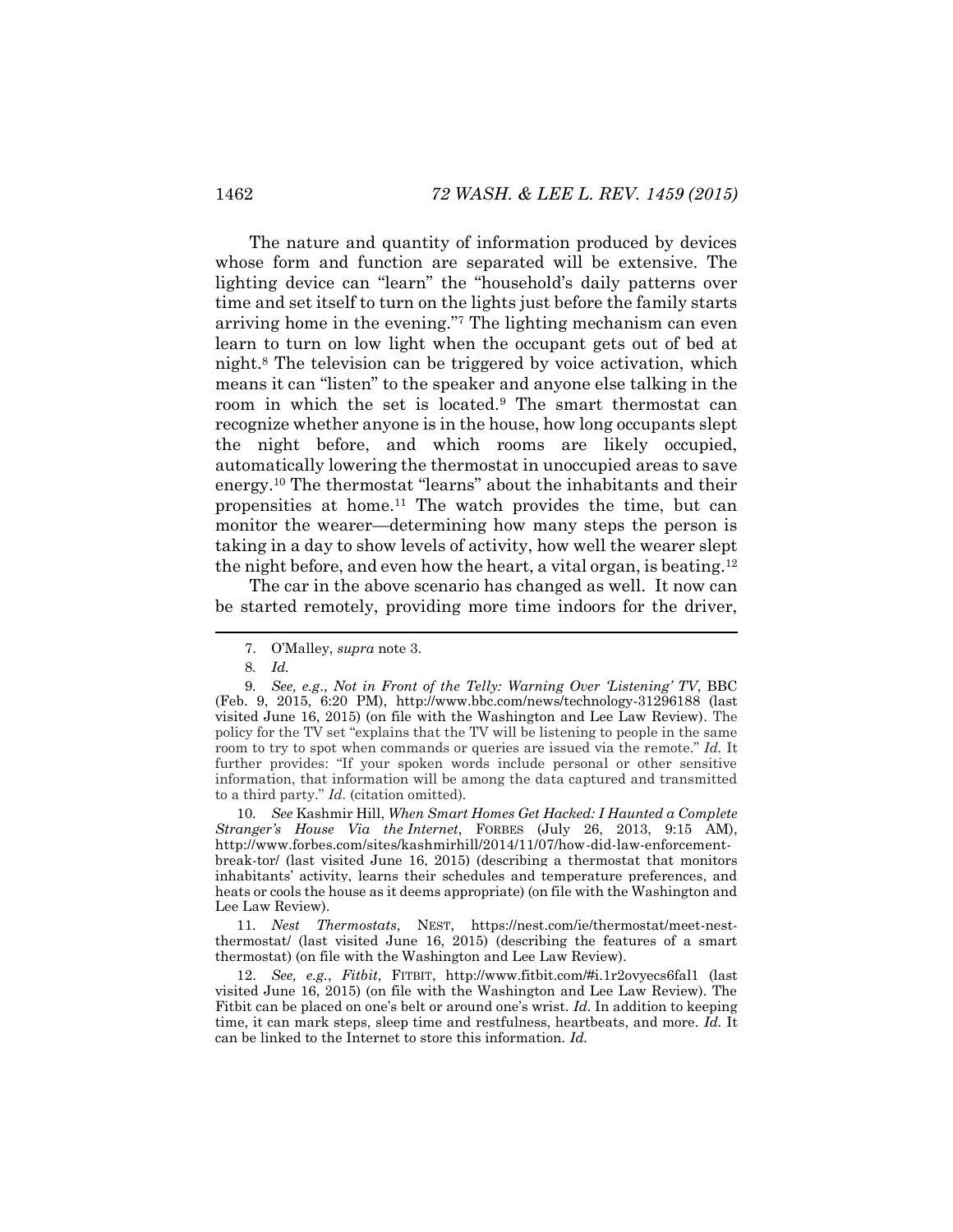but also adding to the accumulated data points about the car's driving history13—from "where drivers have been, like physical location recorded at regular intervals, [to] the last location they were parked, distances and times traveled, and previous destinations entered into navigation systems."<sup>14</sup> Soon, vehicle-tovehicle communication will occur when cars begin exchanging information.<sup>15</sup>

The owner's mobile phone is also a multifunctional device. It is only partly a phone, and is more accurately described as a portable computer. Even when the phone is not in use by the possessor, the location of the phone in relation to the nearest cell phone towers provide regular tracking, <sup>16</sup> becoming GPS locators as well. 17

<span id="page-5-0"></span>l

16*. See* Timothy Menard & Jeff Miller, *GPS Capabilities of the iPhone 4 and iPhone 3G for Vehicle Tracking Using FreeSim Mobile*, ACADEMIA, http://www.academia.edu/545842/Comparing\_the\_GPS\_Capabilities\_of\_the\_iP hone\_4\_and\_iPhone\_3GS\_for\_Vehicle\_Tracking\_using\_FreeSim\_Mobile (last visited June 16, 2015) (discussing how cell phone towers are used to identify the location of a phone) (on file with the Washington and Lee Law Reivew). The general location of cell phones is sometimes checked every seven seconds to determine what is the closest, and therefore the best, cell phone tower to use for signals. Steven M. Harkins, Note, *CSLI Disclosure: Why Probable Cause Is Necessary to Protect What Is Left of the Fourth Amendment*, 68 WASH. & LEE L. REV. 1875, 1877 (2011). Thus, mountains of data are not simply created, but also are gathered, stored, and analyzed to adapt to the persons and places being monitored.

17*. See* Laura M. Holson, *Privacy Lost: These Phones Can Find You*, N.Y. TIMES (Oct. 23, 2007), http://www.nytimes.com/2007/10/23/technology/ 23mobile.html?\_r=0 (last visited June 16, 2015) (showing that, even at its inception, GPS technology began to limit personal privacy) (on file with the Washington and Lee Law Review); *see also* Darlene Storm, *Think You've Deleted Your Dirty Little Secrets? Before You Sell Your Android Smartphone* . . . , COMPUTERWORLD (July 9, 2014, 1:30 PM), http://www.computerworld.com/ article/76496/data-privacy/think-you-deleted-your-dirty-little-secrets--before-yousell-your-android-smartphone.html (last visited June 16, 2015) (showing the

<sup>13.</sup> This information is shared with the manufacturer and third parties. Aaron M. Kessler, *Report Sees Weak Security In Cars' Wireless Systems*, N.Y. TIMES, Feb. 9, 2015, at B4.

<sup>14</sup>*. Id.* 

<sup>15</sup>*. See id*. (noting vehicle-to-vehicle communication is expected to be available in the near future). While industry trade groups pushed to limit data collected for legitimate business purposes, a report by Senator Edward J. Markey, Democrat from Massachusetts, "says the phrase 'legitimate business purposes' is vague enough to allow for all kinds of collection, and asserts that clear federal rules should be established for what are permissible and appropriate uses of drivers' data." *Id*.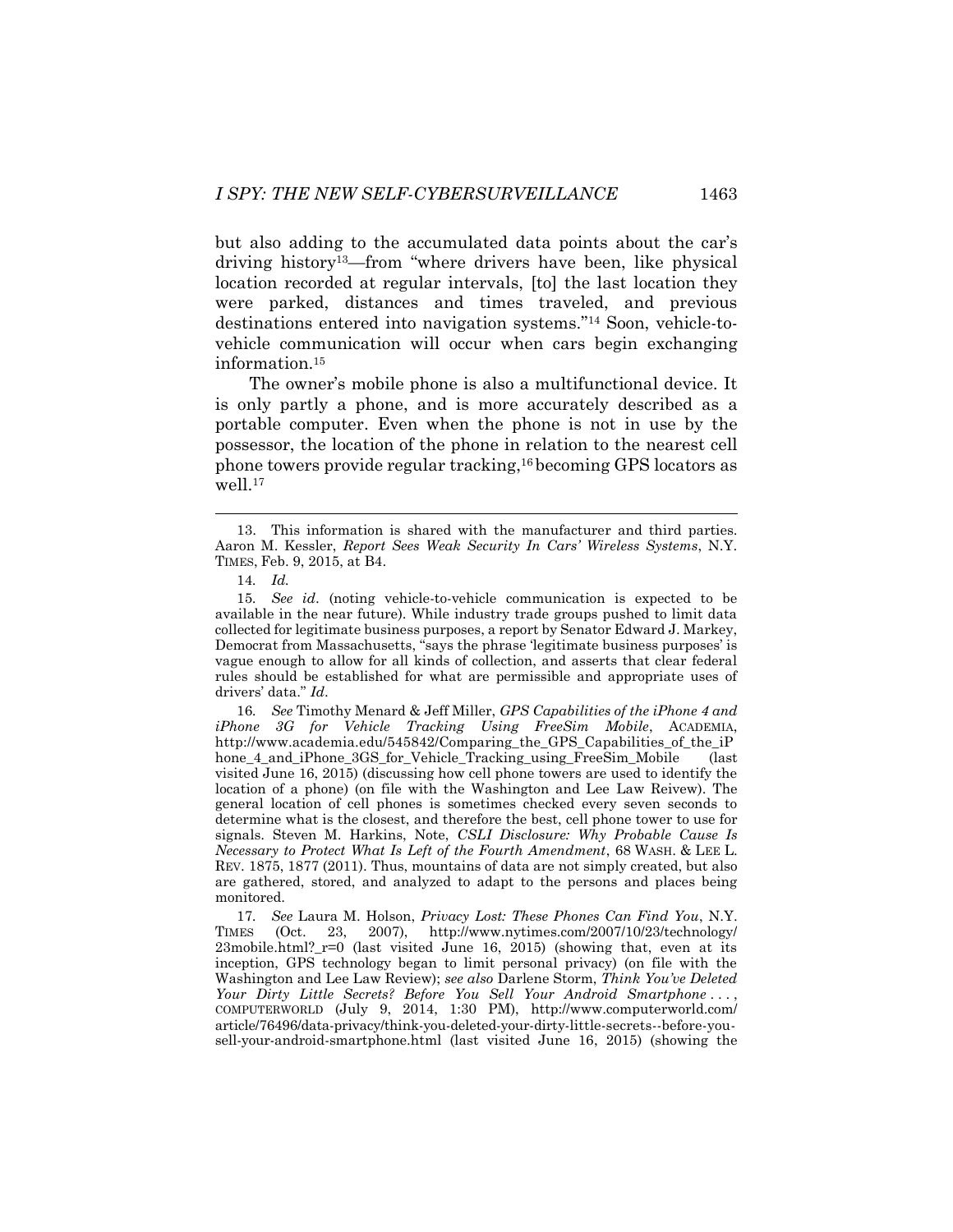If our homes and devices such as cell phones are able to spy on us—and even show what is occurring inside of our bodies—we are essentially creating new mass surveillance systems through selfcybersurveillance. The self-generated systems complement other forms of cybersurveillance being developed today over the Internet, on land, in the skies, and even in the seas.

The treasure trove of information produced by the selfsurveillance systems would be a gold mine in any era. The sharing of this data can be especially pernicious. The data trail often is invisible; unlike a police tail or even drones overhead, the surveillance from the interconnected devices hums along silently, like an odorless gas. The devices raise no fear because the potential harms from shared information<sup>18</sup> are unseen and often far downstream.<sup>19</sup> The degradation of the private sphere thus is subtle but substantial.

Government acquisition of the data for use when and how it sees fit creates the most potential for harm as well as concomitant legal issues. While access by private parties can be very troublesome,<sup>20</sup> the government has police powers and can impose

massive amount of data that can be found on smartphones) (on file with the Washington and Lee Law Review).

<sup>18.</sup> Most manufacturers will be able to share user information. *See What Promises Are Being Made About Sharing Data with Third Parties?*, THE COMMON DATA PROJECT, http://commondataproject.org/paper-policies-thirdparties (last visited June 16, 2015) (listing common reasons that privacy policies provide for sharing data with third parties) (on file with the Washington and Lee Law Review).

<sup>19.</sup> Compare these interconnected devices with unmanned aerial devices or drones. The drones can often be seen and heard, providing the experience of intrusion. Drones, without a pilot, are perhaps even more intrusive because you can see them but not their "pilot." These drones are operated commercially and privately and often provide a danger to those in the sky and on the ground but in a very different way than the Internet of Things. *See, e.g.*, Michael S. Schmidt & Michael D. Shear, *Drones Hover Above, Seen But Not Halted*, N.Y. TIMES (Jan. 30, 2015), http://www.nytimes.com/2015/01/30/us/for-super-bowl-and-big-gamesdrone-flyovers-are-rising-concern.html (last visited June 16, 2015) (describing the security system at a major league baseball game that used radar to scan the sky for drones) (on file with the Washington and Lee Law Review).

<sup>20.</sup> While the acquisition of information by private companies, through surveillance, exchange, or sale can be just as troubling, that will be left for another article.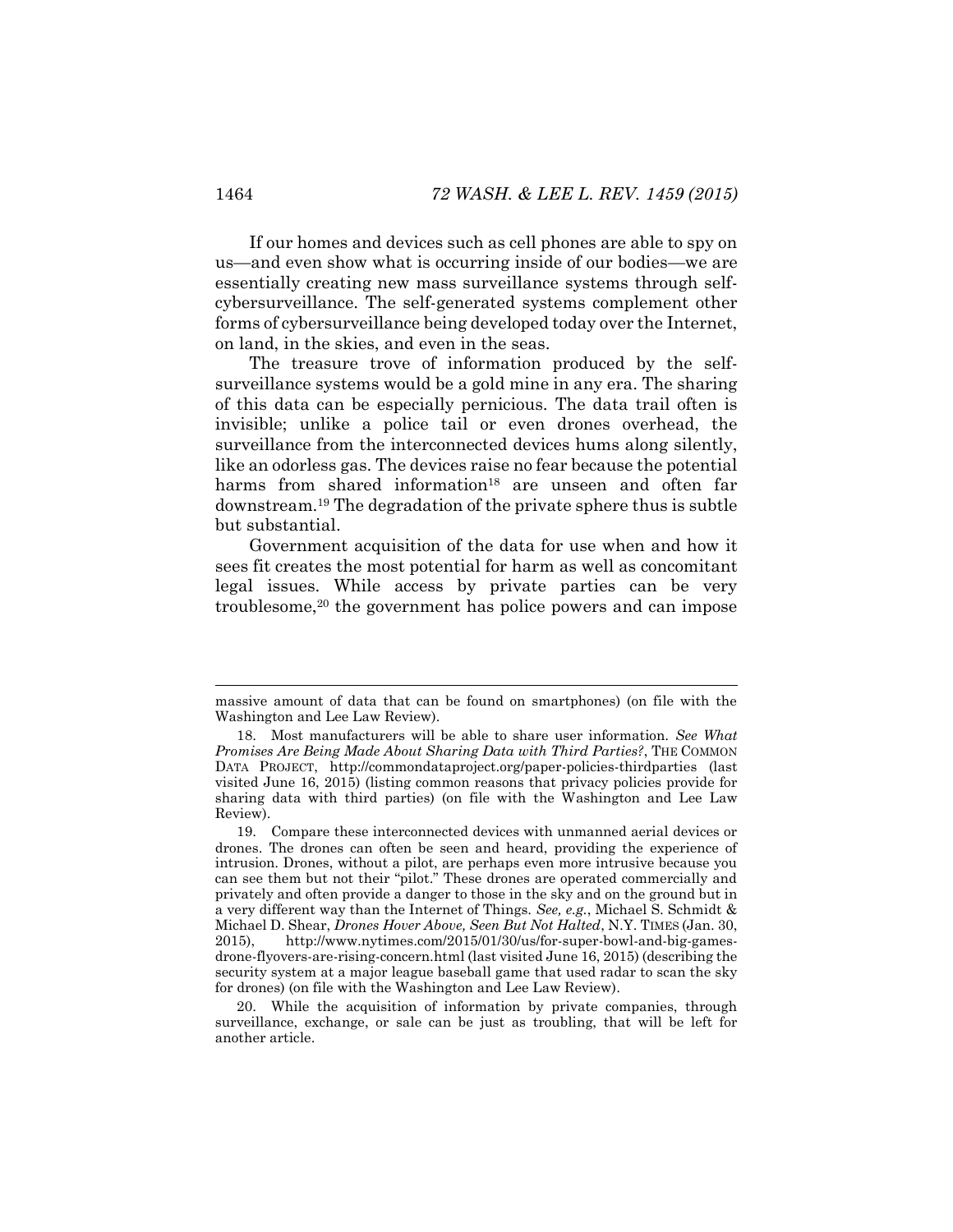criminal and civil penalties based on the information, as well as conduct further reasonable searches and seizures.<sup>21</sup>

<span id="page-7-0"></span>Governments can access information directly or with the knowing or unknowing assistance of private entities. The government–technology company "partnership" has long established roots stretching back to the Cold War in the mid-20th century, as well as the war on terrorism.<sup>22</sup> Instead of just using individuals to act as confidential informants as it mostly did several decades ago, the government also has been increasingly using private technology and phone companies, such as AT&T, <sup>23</sup> to tap into terabytes of information and serve in the same capacity.<sup>24</sup> These companies have become a new wave of informants.

Another government strategy has been to encourage companies, such as Google and Apple, to leave "back doors" or

<sup>21.</sup> *What Does the Fourth Amendment Mean?*, U.S. CTS., http://www.uscourts.gov/about-federal-courts/educational-resources/about-educa tional-outreach/activity-resources/what-does-0 (last visited Sept. 5, 2015) (explaining that the Fourth Amendment prohibits only unreasonable searches and seizures) (on file with the Washington and Lee Law Review)

<sup>22.</sup> *See* David Sanger & Nicole Perlroth, *Obama Heads to Security Talks Amid Tensions*, N.Y. TIMES (Feb. 13, 2014), http://www.nytimes.com/ 2015/02/13/business/obama-heads-to-security-talks-amid-tensions.html (last visited June 16, 2015) (noting a "long history of quiet cooperation between Washington and America's top technology companies") (on file with the Washington and Lee Law Review); Trevor Timm, *Building Backdoors Into Encryption Isn't Only Bad For China, Mr. President*, THE GUARDIAN (Mar. 4, 2015, 11:15 AM), http://www.theguardian.com/commentisfree/2015/mar/04/backdoorsencryption-china-apple-google-nsa (last visited June 16, 2015) (criticizing the U.S. government because the NSA and FBI are pushing for a law that requires technology companies to create encryption keys for the U.S. government while condemning China's plan to require technology companies to do the same) (on file with the Washington and Lee Law Review).

<sup>23.</sup> Julia Angwin et al., *NSA Spying Relies on AT&T'S 'Extreme Willingness to Help'*, PROPUBLICA (Aug. 15, 2015) https://www.propublica.org/article/nsaspying-relies-on-atts-extreme-willingness-to-help (last visited Sept. 5, 2015) (reporting that newly disclosed documents show the relationship between the NSA and AT&T is "unique and especially productive") (on file with the Washington and Lee Law Review).

<sup>24.</sup> Edward Snowden, *Edward Snowden: The World Says No to Surveilance*, N.Y. TIMES (June 4, 2015), [http://www.nytimes.com/2015/06/05/opinion/edward](http://www.nytimes.com/2015/06/05/opinion/edward-snowden-the-world-says-no-to-surveillance.html)[snowden-the-world-says-no-to-surveillance.html](http://www.nytimes.com/2015/06/05/opinion/edward-snowden-the-world-says-no-to-surveillance.html) (last visited Sept. 5, 2015) (recounting the nation's reaction to "the revelation that the National Security Agency had been making records of nearly every phone call in the United States") (on file with the Washington and Lee Law Review).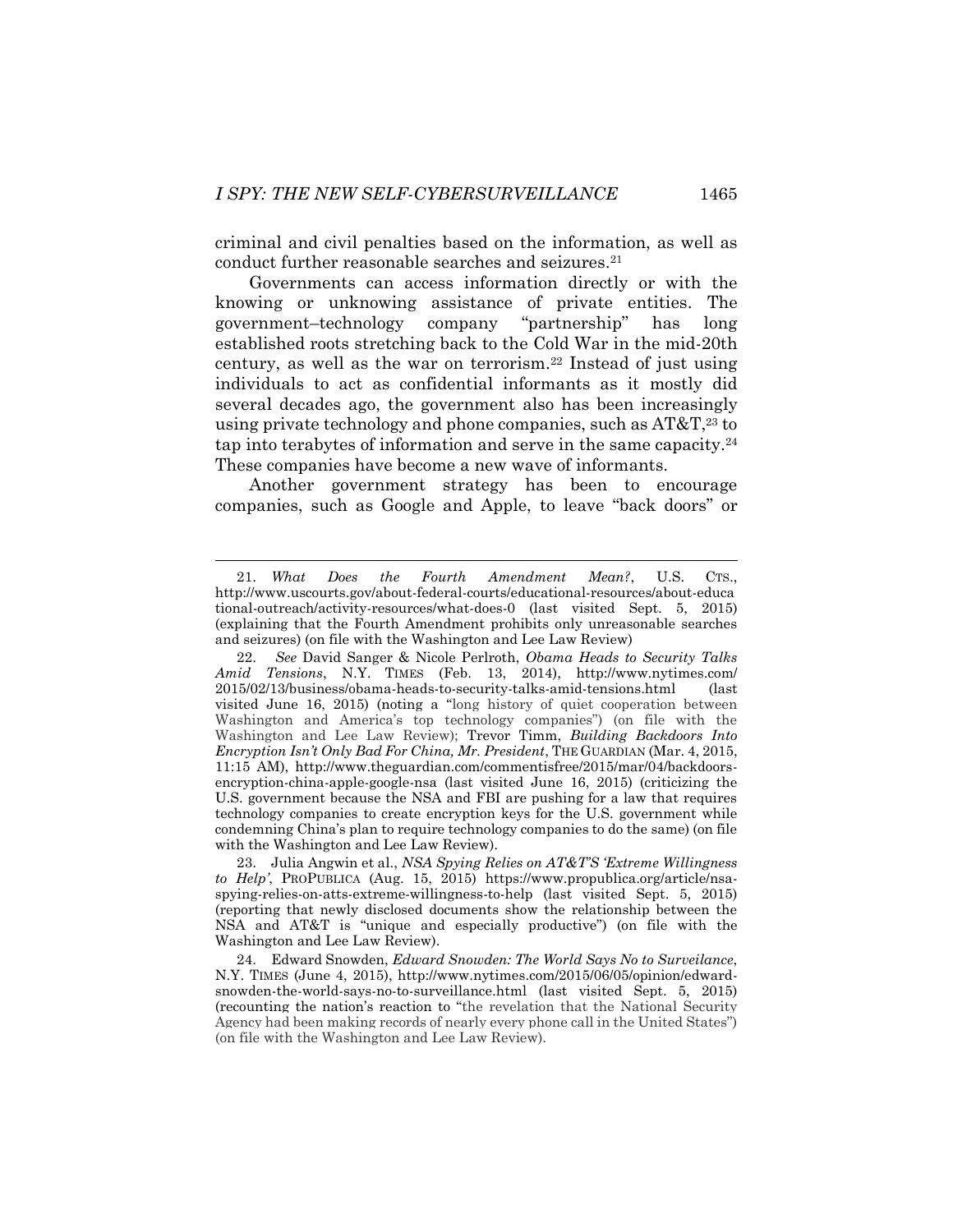"keys" to its encrypted software for government use.<sup>25</sup> Through this strategy, the government has been able to "stockpile flaws in software—known as zero days—for future use against adversaries."<sup>26</sup> This stockpiling apparently allowed the NSA to tap into traffic between Google's servers because of a security flaw.<sup>27</sup>

An additional method the government can deploy to obtain information is the silent subpoena. It is silent because the subject does not know about its use due to secrecy concerns. The subpoena is all that is needed to reap reams of data.<sup>28</sup>

This Article examines the complex and significant constitutional implications of the government acquisition and use of information obtained through self-cybersurveillance. The Article argues that unless models of consent and privacy are changed, outdated legal rules will fail to protect individuals from the state in fundamental ways. The acquisition and use of advanced technology in the digital age can overcome privacy and constitutional barriers, including the separation of powers doctrine and the Third and Fourth Amendments.

The Article further suggests that to safeguard rights of privacy, constitutional boundaries must be tailored to the digital world. The need for enforcement is especially apparent in the emerging area of self-cybersurveillance. The concepts of Fourth Amendment privacy and consent, for example, have undergone considerable socio-cultural change in the last decade, while the

<sup>25</sup>*. See* Sanger & Perlroth, *supra* note [22](#page-7-0) (discussing top technology companies' resistance to U.S. government efforts to force technology companies to install back doors or encryption keys in their products so the government can gain access).

<sup>26</sup>*. Id.*

<sup>27</sup>*. See id.* (noting reports of the NSA's interception of email traffic moving between Google and Yahoo servers). But the relationship appears to be troubled. According to the cybersecurity coordinator for the Obama Administration, Michael Daniel, "American firms are increasingly concerned about international competitiveness, and that means making a very public show of their efforts to defeat American intelligence gathering by installing newer, harder-to-break encryption systems and demonstrating their distance from the United States government." *Id.* 

<sup>28.</sup> Companies are trying to circumvent these subpoenas by creating encrypted technology "that the firms themselves cannot break into—meaning they cannot turn over emails or pictures, even if served with a court order." *Id.*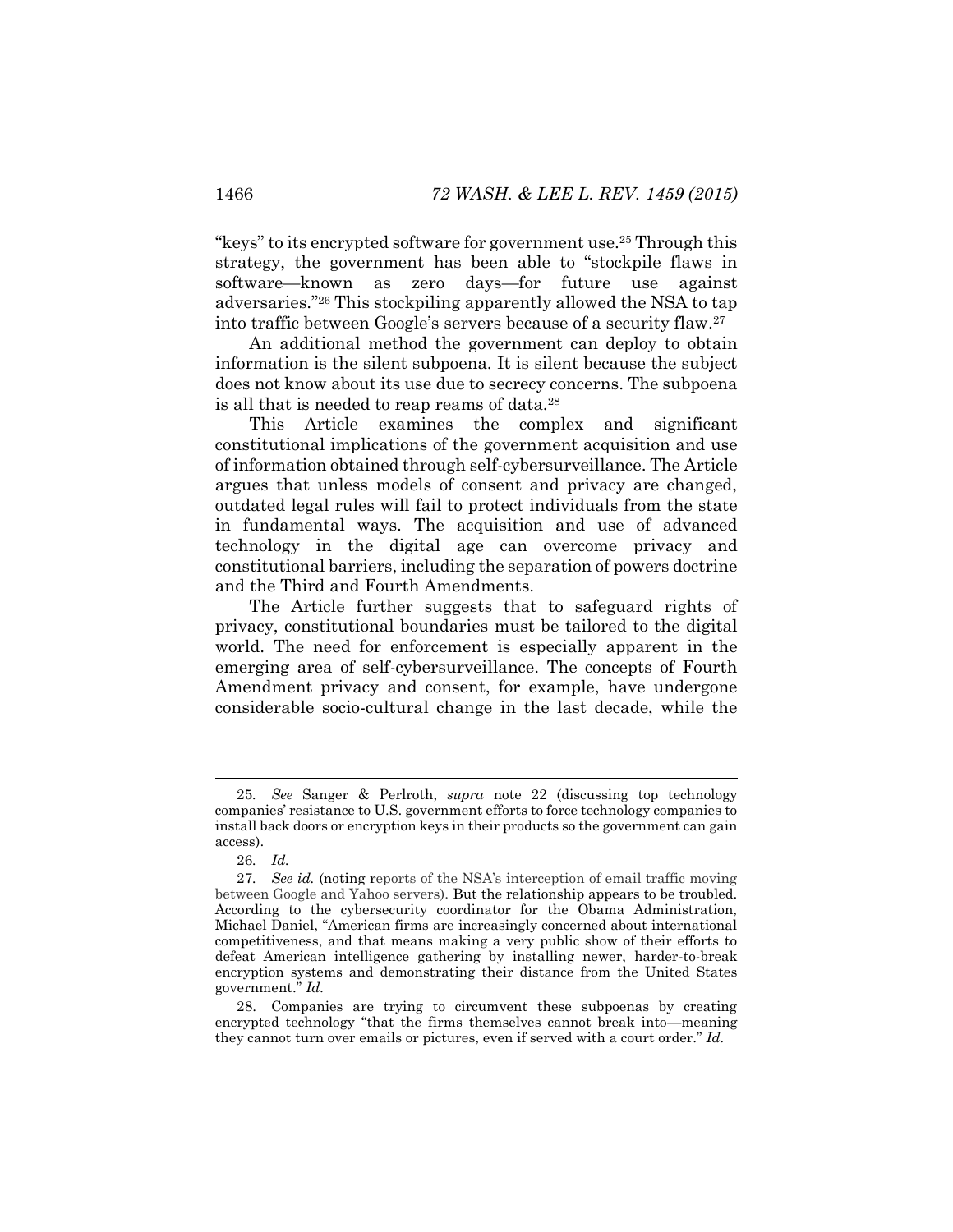controlling case law is much older.<sup>29</sup> The third-party doctrine,<sup>30</sup> which provides a bright line of all-or-nothing privacy for information disclosed to a third party under the Fourth Amendment, has swallowed up much of the discussion about the nuances and different types of consent in a digital world.<sup>31</sup> Without sufficient safeguards against indiscriminate surveillance and disclosure,<sup>32</sup> misuses will be inevitable and invisible, putting our system of checks and balances at risk.

#### <span id="page-9-0"></span>*II. Background*

## *A. "Traditional" Surveillance*

"Surveillance" means the close scrutiny or observation of others. It has occurred for centuries. In the 20th century, surveillance generally occurred in a physical world of walls and doors. Government or private surveillance used actual trackers, such as police officers, informants, and private detectives. The shadowy engagements of surveillance of spies and criminals created an entire vernacular, including "tailing," "stakeouts," and "observation posts." For surveillance to succeed, an element of

<sup>29</sup>*. See* United States v. Jones, 132 S. Ct. 945, 957 (2012) (Sotomayor, J., concurring) (asserting that the third-party doctrine is ill-suited to the digital age because people reveal a great deal of information about themselves to third parties in the course of carrying out mundane tasks).

<sup>30</sup>*. See* John Villasenor, *What You Need to Know About the Third-Party Doctrine*, THE ATLANTIC (Dec. 30, 2013) http://www.theatlantic.com/technology/ archive/2013/12/what-you-need-to-know-about-the-third-party-doctrine/282721/ (last visited June 20, 2015) (tracing the Supreme Court's development of the third-party doctrine) (on file with the Washington & Lee Law Review).

<sup>31</sup>*. See* Orin Kerr & Greg Nojeim, *The Data Question: Should the Third-Party Records Doctrine Be Revisited?*, A.B.A. J. (Aug. 1, 2012, 9:20 AM), http://www.abajournal.com/magazine/article/the\_data\_question\_should\_the\_thir d-party\_records\_doctrine\_be\_revisited/ (last visited June 16, 2015) (providing a debate between two scholars about the merits of the third-party doctrine) (on file with the Washington and Lee Law Review).

<sup>32.</sup> To this end, limited, graduated disclosure of information should be recognized, and information boundaries both in time and place should be adopted, particularly if information ends up in the government's control. That is, limited disclosures should require opt-ins for further disclosure, not opt-outs, and gradations of third party access should not be taken as a complete negation of privacy rights.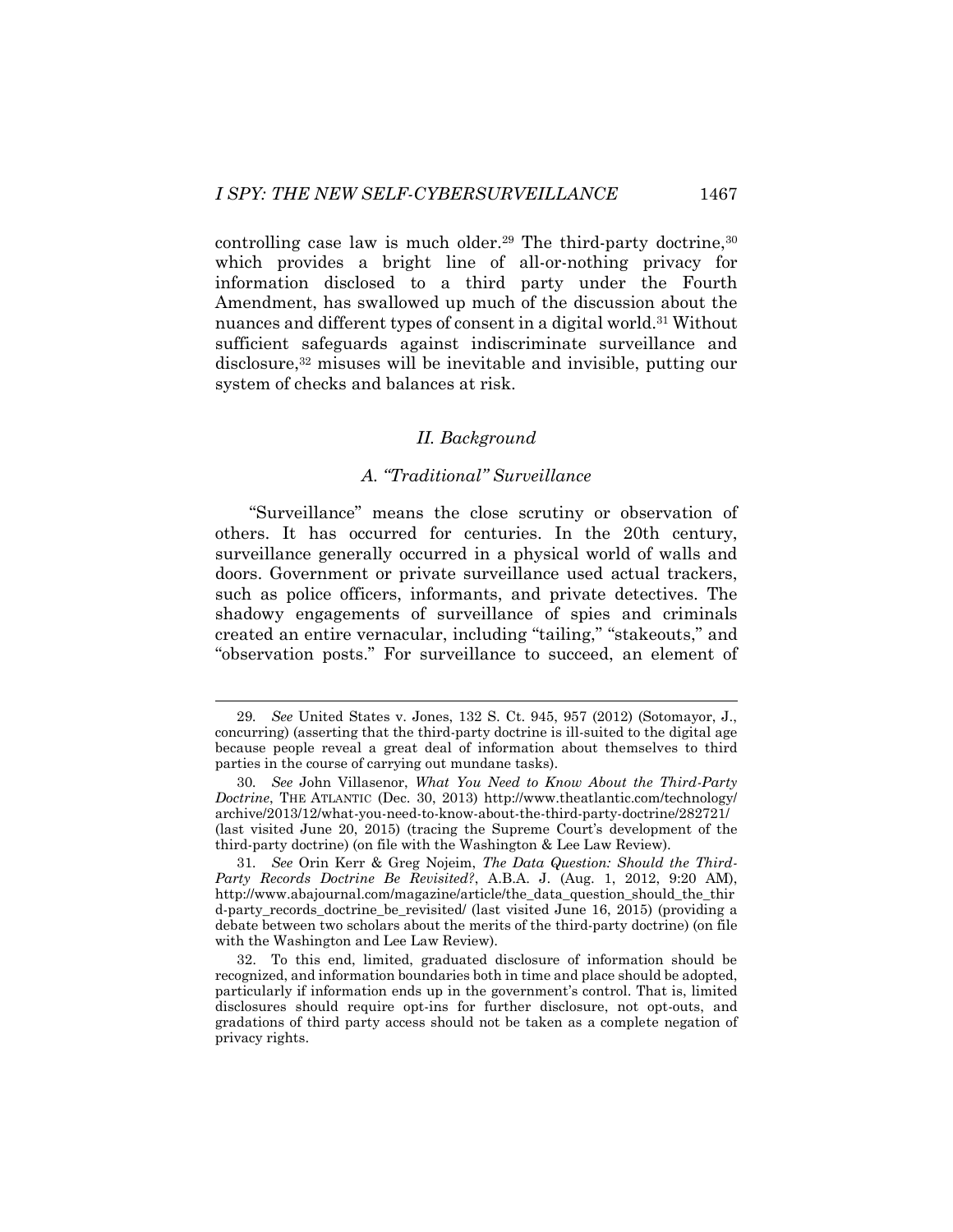secrecy generally was essential.<sup>33</sup> The agent who tailed a suspect, or the private detective who followed an allegedly unfaithful spouse, required secrecy to catch the suspect in some incriminating position.

Government surveillance used agents to physically observe suspicious persons, <sup>34</sup> often for crime interdiction. Surveillance frequently implicated the Fourth Amendment, given that considerable evidence was often obtained from that surveillance for use in subsequent prosecutions.<sup>35</sup>

Self-surveillance, on the other hand, was an oxymoron, a contradiction in terms. People would take family pictures for albums or film home movies, but generally without sufficient detail or sustained time to constitute surveillance. Diaries, for example, often captured life highlights or lowlights—but were not running narratives of the minute-by-minute existence of the points in between that yielded a time-lapse analysis of a person's life. Those gaps were part of memory and how we understood time—at least before the videotape, electronic medical records, or other instruments that could track accurately and unobtrusively over time.

When self-surveillance occurred, the surveilling generally was entirely private. Some diaries, for example, were locked with their own keys, and other diaries were just locked away in a private place, like a drawer or cabinet. Even photos or videos were stored in the home for use with family and sometimes friends, but not generally shared with strangers or the public.

<sup>33.</sup> *See, e.g.*, United States v. U.S. Dist. Court, 407 U.S. 297, 319 (1972) ("Secrecy is the essential element of intelligence gathering . . . .").

<sup>34</sup>*. See* Kenneth E. Weinberg*, Cryptography: "Key Recovery" Shaping Cyberspace (Pragmatism and Theory)*, 5 J. INTELL. PROP. L. 667, 694–98 (1998) (contending that technological advances eliminated the physical barriers to surveillance).

<sup>35</sup>*. See, e.g.*, United States v. Fischer, 38 F.2d 830, 830 (M.D. Pa. 1930) (considering evidence obtained by law enforcement officials while they physically observed the defendant from a position directly outside his house).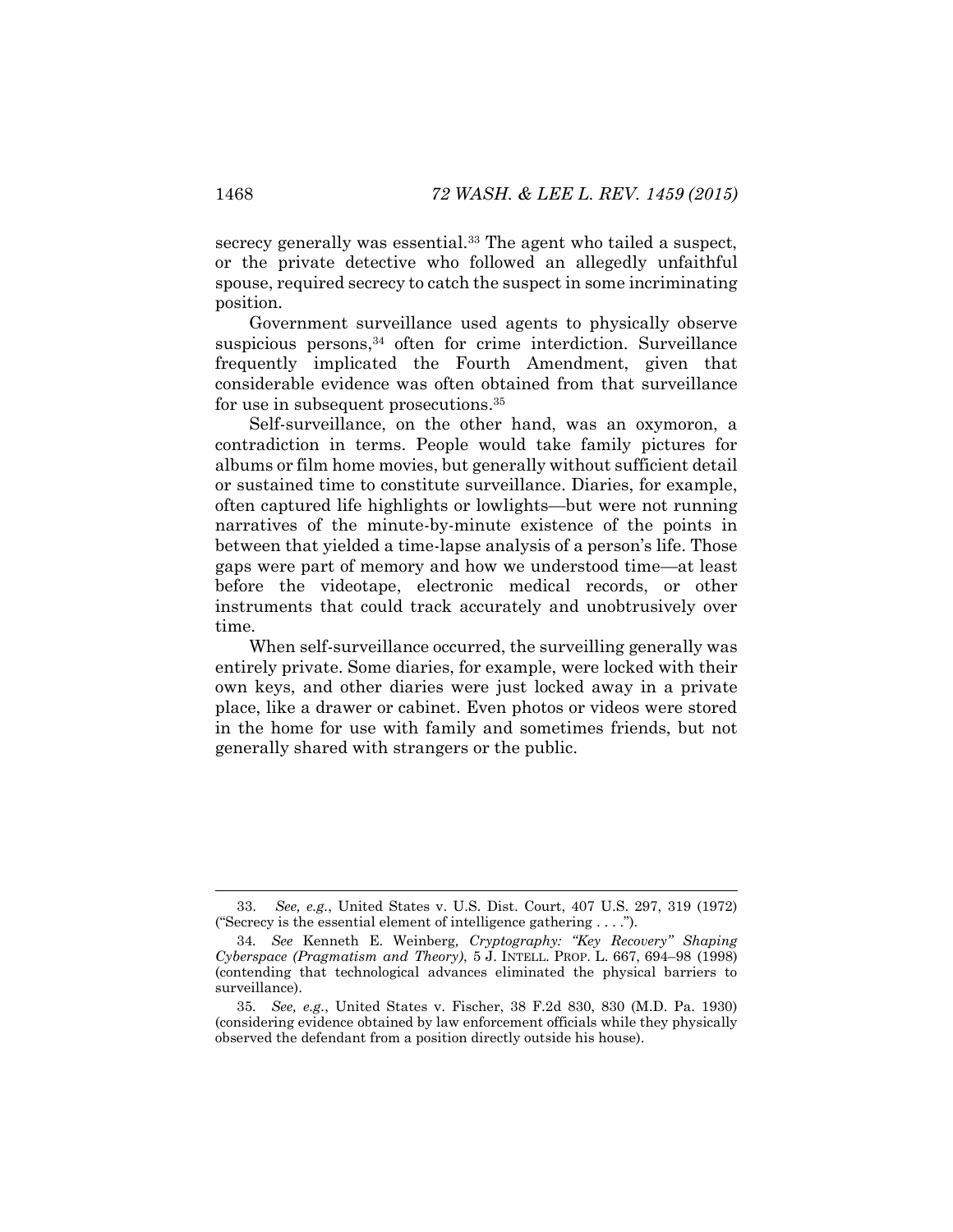#### *B. Modern Self-Surveillance and the Internet of Things*

<span id="page-11-1"></span>"You already have zero privacy—get over it." Scott McNealy<sup>36</sup>

In recent years, the opportunities for self-surveillance have grown exponentially.<sup>37</sup> Until the digital era, things or objects were mostly unifunctional. For example, a watch told time and glasses were used to see more clearly. The form of objects often described their function, such as hammers and nails. The objects were not "smart" like people, in any sense of the word—they could not think, evaluate, adapt, or display judgment or problem solving abilities. Unlike people, they could not create illusions in what they are or what they do. Yet, these distinctions between people and things are dissolving, especially today with the advent of interconnected and algorithm-adaptable things. The dissolution of learning capabilities between humans and devices has many implications, particularly for privacy.

<span id="page-11-0"></span>Within five to ten years, there likely will be a fully operational "Internet of Things," where "smart" devices will connect to each other,<sup>38</sup> provide a multitude of data-driven opportunities, and create what some predict will be a fourteen trillion dollar economy<sup>39</sup> affecting every aspect of a person's life. As one M.I.T.

<sup>36.</sup> *See* Polly Sprenger, *Sun on Privacy: 'Get Over It'*, WIRED (Jan. 26, 1999), <http://archive.wired.com/politics/law/news/1999/01/17538> (last visited Sept. 5, 2015) (noting that Scott McNealy is the CEO of Sun Microsystems) (on file with the Washington and Lee Law Review).

<sup>37.</sup> Some have the opportunities to surveil others, from spywear or other electronic means, even if they are not connected to the Internet. An individual who unplugs from the Internet in the safety and comfort of her own home, with the hope of controlling privacy, is not immune from tracking. Instead, she can be the subject of "Van Eck Phreaking," a cheap tool available for decades that can monitor and replicate what is on a computer screen remotely. Dan Seitz, *6 New Spy Technologies You Literally Can't Hide From*, CRACKED (Sept. 20, 2010), http://www.cracked.com/article\_18771\_6-new-spy-technologies-you-literally-

cant-hide-from.html (last visited June 12, 2015) (on file with the Washington and Lee Law Review). This tool is not unreasonably expensive and can track both laptops and PCs. *Id.*

<sup>38</sup>*. See* Julianne Pepitone, *Google House: Tech Giant Spends Billions to Get Inside Your Home,* CNBC (Jan. 15, 2014, 6:11 AM), http://www.cnbc.com/id/1013 37483# (last visited June 16, 2015) (noting an M.I.T. professor's observation that Google's purchase of Nest Labs, a manufacturer of smart technology, will accelerate the progress toward home automation) (on file with the Washington and Lee Law Review).

<sup>39</sup>*. See id*. (stating that Cisco Systems estimates that the Internet of Things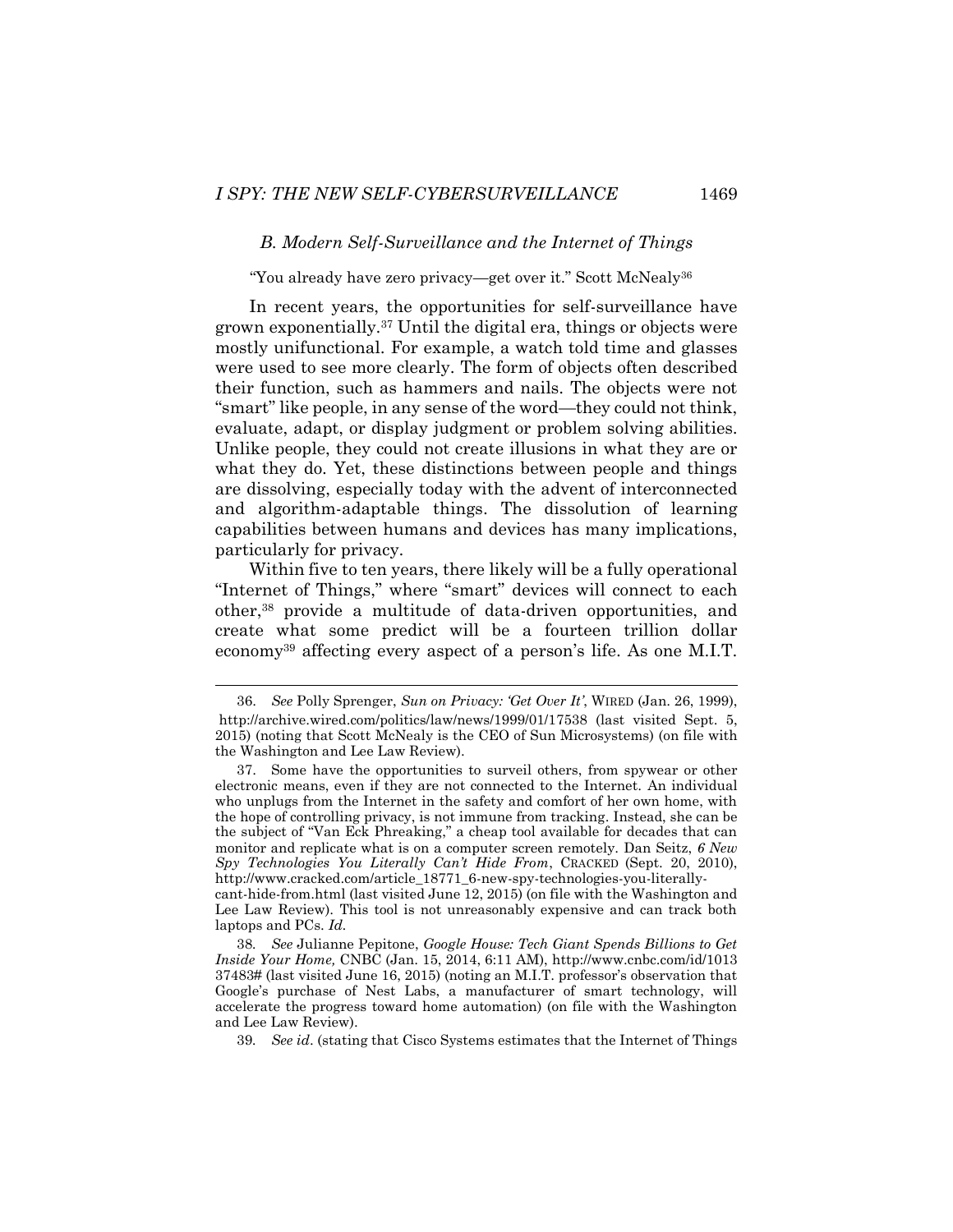professor noted, "The . . . first 20 years of the Web have been focused on human beings. The next era is going to be inanimate things."<sup>40</sup> These devices are "smart" insofar as they can adapt through programs and use data to improve efficiencies.<sup>41</sup> Remote operability will be commonplace—people will be able to remotely unlock the door to their home, turn off a kitchen appliance, and check the tire pressure in their car.<sup>42</sup> When a person awakens, there might be a smart thermostat that will automatically set the temperature to reflect activity in the house.<sup>43</sup> A smart meter will track the electricity used by occupants of the abode upon rising.<sup>44</sup> A smart toothbrush will track the quality of a person's tooth

43*. See Nest Thermostats*, *supra* note [11](#page-4-0) (describing Nest thermostats that track heat and air conditioning consumption, sense when residents leave their home, and automatically adjust the temperature).

44*. See, e.g.*, Marc Levy, *'Smart' Power Meters Track Electricity Use*, NBC NEWS (May 5, 2008, 1:39 PM), http://www.nbcnews.com/id/24459145/ns/ technology\_and\_science-innovation/t/smart-power-meters-track-electricity-use/#.VY c251VViko (last visited June 16, 2015) (discussing the advantages of smart electricity meters that track the flow of electricity into homes) (on file with the Washington and Lee Law Review). In the early morning, a smart electric meter can track electricity consumption, from unusual surges in use to where in the house the source of usage originates. *See, e.g.*, Sunil Mallya, Entracker: Energy Tracker for Homes (Spring 2011) (unpublished M.S. Thesis, Brown University) (on file with the Brown University Library), *available at* https://cs.brown.edu/ research/pubs/theses/masters/2011/mallya.pdf (detailing the design and functionality of a smart electric meter that tracks the electricity usage of each device in the household, rather than the household's aggregate consumption of electricity). A home's smart thermostat can track how much heat or air conditioning is being used, and when the thermostat should be adjusted. *See Nest Thermostats*, *supra* note [11](#page-4-0) (describing smart thermostats). When everyone leaves the house, less energy is required and the thermostat can adjust automatically. *Id.* These patterns can be stored and utilized for future reference. *See Thermostat Guide*, NEST, https://developer.nest.com/documentation/ cloud/thermostat-guide/ (last visited June 16, 2015) (explaining the Nest thermostat is "continuously learning about usage patterns in the home to optimize comfort and save energy") (on file with the Washington and Lee Law Review).

could generate \$14.4 trillion over the next decade).

<sup>40</sup>*. Id*. (quoting Sanjay Sarma, Associate Professor of Engineering, M.I.T.).

<sup>41</sup>*. See, e.g.*, Steve Lohr, *Homes Try to Reach Smart Switch*, N.Y. TIMES (Apr. 22, 2015), http://www.nytimes.com/2015/04/23/business/energy-environment/ homes-try-to-reach-smart-switch.html (last visited June 16, 2015) (stating a home owner trimmed his electricity bill by 40% after installing a smart thermostat) (on file with the Washington and Lee Law Review).

<sup>42.</sup> *See* Pepitone, *supra* note [38](#page-11-0) (discussing automated technology).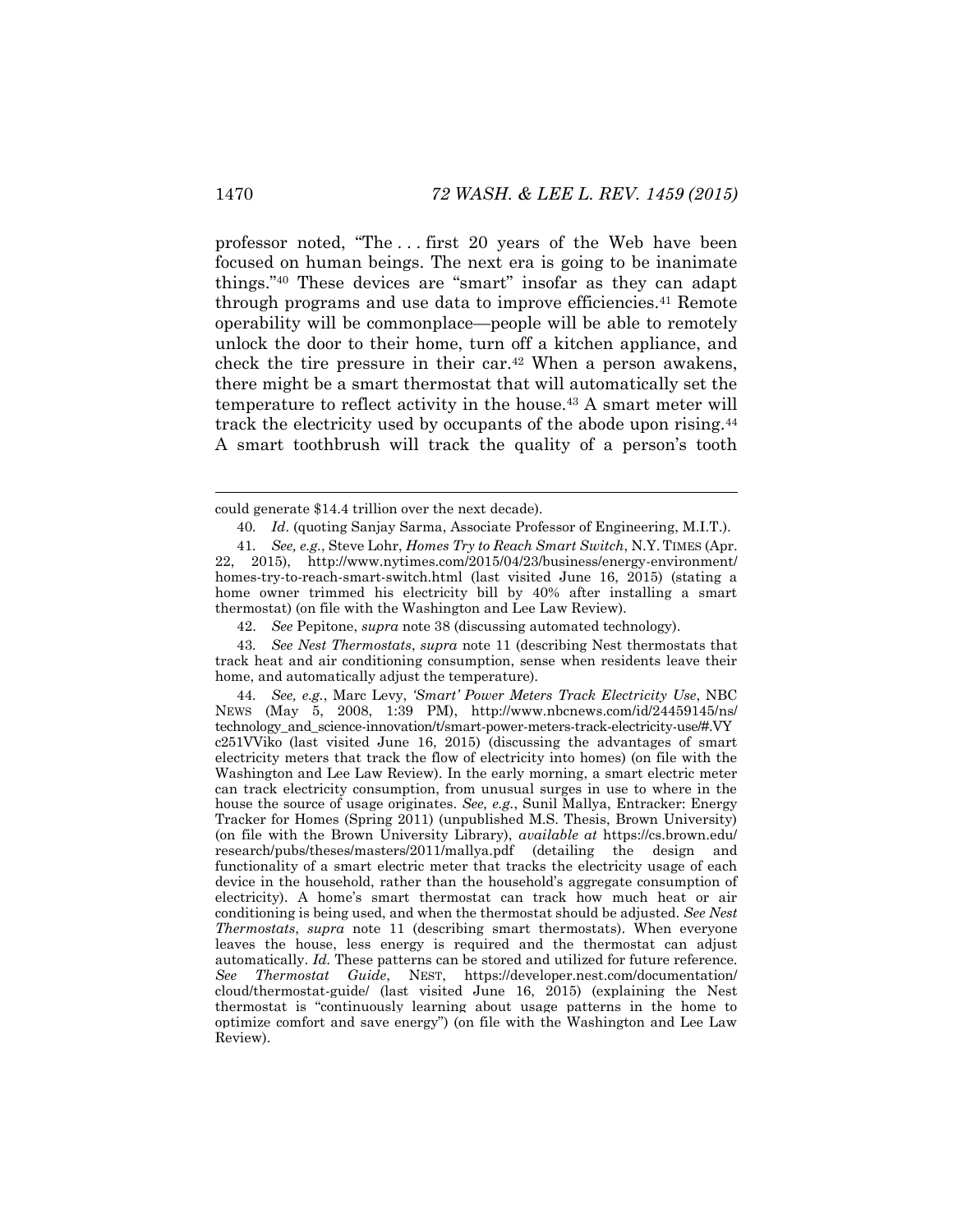<span id="page-13-1"></span>brushing.<sup>45</sup> The cell phone can be tracked up to every seven seconds to ensure it has the preferred location for cell tower reception.<sup>46</sup> When a user decides to go shopping, the cell phone permits retail stores to track its customers' location in and around the store.<sup>47</sup>

<span id="page-13-0"></span>Connected persons also will have wearable technology. These people can check on their smart watches to determine what appointments they have for the day, what the stock market is doing at that time, or what the weather forecast will be.<sup>48</sup> When people observe an interesting situation, they might activate the real-time video feature of the smart glasses they are wearing.<sup>49</sup>

48*. See About*, SMARTWATCHPLUS, http://smartwatchplusios.appspot.com/ index.htm (last visited June 16, 2015) (describing an app for a smart watch that provides these features) (on file with the Washington and Lee Law Review).

49*. See Atheer Showcases Real-Time Video Streaming Features for Gesture-Controlled Air Smart Glasses at 2015 HIMSS Conference, CTO Presents at IHA Workshop*, REUTERS (Apr. 14, 2015, 9:00 AM), http://www.reuters. com/article/2015/04/14/ca-atheer-idUSnBw145394a+100+BSW20150414 (last visited June 12, 2015) (describing the real-time video feature of Air Smart smart glasses) (on file with the Washington and Lee Law Review).

<sup>45</sup>*. See* Emma Bazilian, *Toothbrush, a Mini Drone and More,* ADWEEK (Mar. 11, 2015), http://www.adweek.com/news-gallery/advertising-branding/week-smust-haves-smart-toothbrush-phone-charging-bracelet-and-more-163341 (last visited June 16, 2015) (noting how a smart toothbrush "connects to an app on your smartphone to track your brushing habits and provides real-time feedback on how to improve your routine") (on file with the Washington and Lee Law Review).

<sup>46</sup>*. See* Harkins, *supra* not[e 16,](#page-5-0) at 1877 (noting that cell phones connect with the nearest tower approximately every seven seconds). This information can provide a daily and sustained record of where that cell phone was twenty-four hours a day, seven days a week, and by inference, its possessor. *See id.* ("By gathering a sequential history of this cell site location information (CSLI), it is possible for the government to determine the whereabouts of your cell phone within approximately 200 feet every seven seconds."). That information could be obtained by Stingrays as well. Sam Adler-Bell, *Beware the "Stingray,"* US NEWS (Mar. 13, 2015), http://www.usnews.com/opinion/articles/2015/03/13/stingraylets-police-spy-on-cellphones-and-they-want-to-keep-it-secret (last visited June 16, 2015) (on file with the Washington and Lee Law Review). A Stingray is a handheld device that mimics cell phone towers, obtaining the same information. *Id.*  Stingrays also are being used in some situations by police agencies for crime interdiction. *Id.*

<sup>47</sup>*. See* Stephanie Clifford & Quentin Hardy, *Attention, Shoppers: Store Is Tracking Your Cell*, N.Y. TIMES (Jul. 14, 2013), http://www.nytimes.com/ 2013/07/15/business/attention-shopper-stores-are-tracking-your-cell.html (last visited June 16, 2015) (discussing how retailers use signals from shoppers' cell phones to gather data, such as how long they spend in particular aisles or how long they look at merchandise before buying it) (on file with the Washington and Lee Law Review).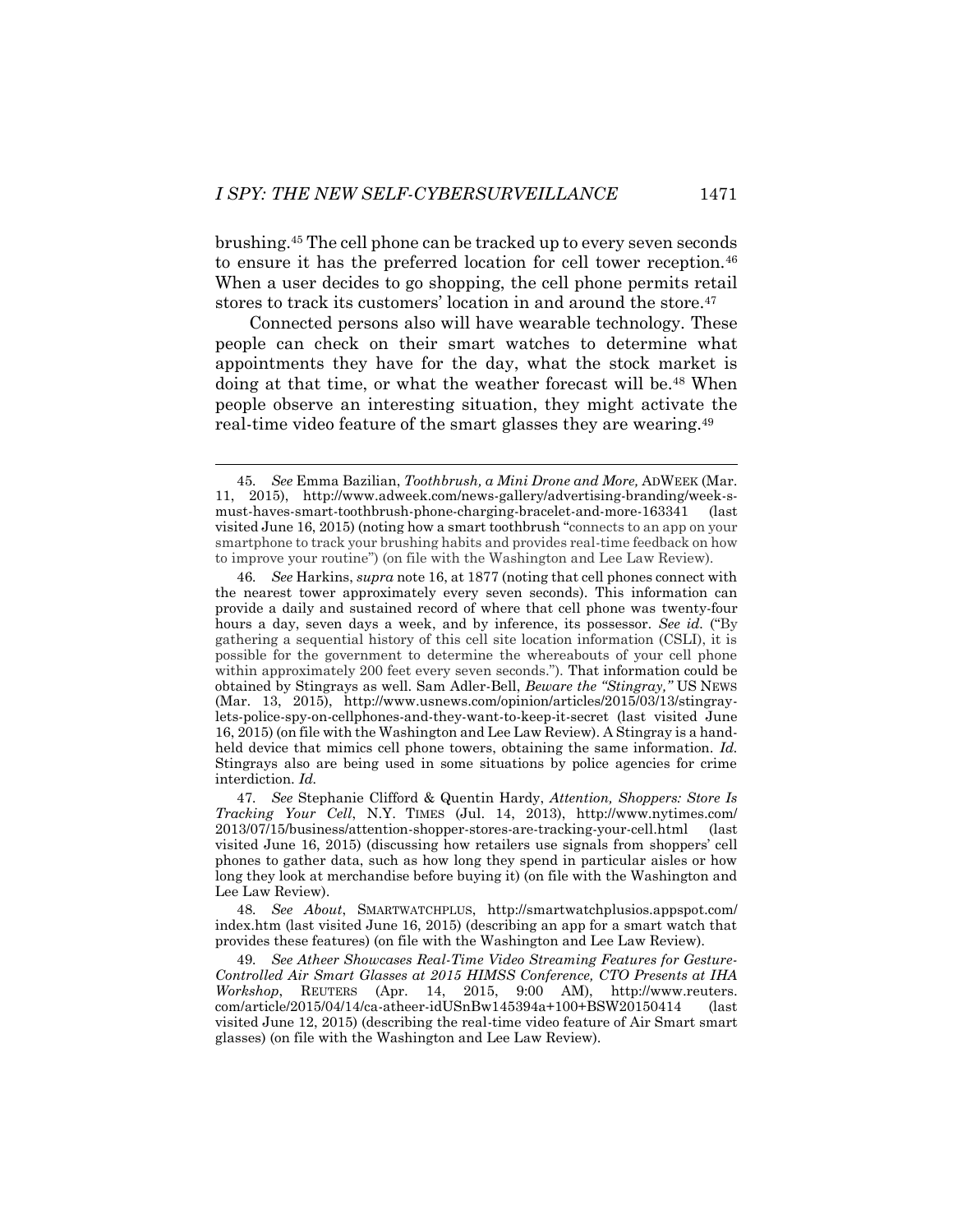If people want to engage in an educational venture or just some entertainment before they leave the house, they can take advantage of emerging virtual reality, where 3-D headsets allow users to participate in holographic computing.<sup>50</sup> This computing will offer entertainment through gaming experiences and "field trips"<sup>51</sup> to exotic locations around the world. It also will offer technical and customer support, individuals who can be beamed to the wearer's view, permitting support personnel to share an internal home view.<sup>52</sup>

The information generated from the connected devices is not readily apparent and often is provided based on "soft consent," meaning an implicit acquiescence to sharing it with others. This consent extends from a check of the box on a website,<sup>53</sup> to the implicit understanding that once information is given to a third party, it can be shared with or sold to others.<sup>54</sup>

All electronic devices can be tracked even when not connected to the Internet because they emit radio waves.<sup>55</sup> Load monitoring, for example, allows devices to be remotely tracked when being used, providing information about the particulars of usage.<sup>56</sup> This

53*. See, e.g.*, Michael L. Rustad & Maria Vittoria Onufrio, *Reconceptualizing Consumer Terms of Use for a Globalized Knowledge Economy*, 14 U. PA. J. BUS. L. 1085, 1112–13 (2012) (discussing terms of use agreements on social networking websites, which, after a user checks a box to assent, often waives a user's rights to user-generated content).

54*. See* Villasenor, *supra* note [30](#page-9-0) (explaining the third-party doctrine that deems information shared with a third party outside the protection of the Fourth Amendment).

55*. See* Seitz, *supra* not[e 37](#page-11-1) ("All electronics give off radio waves . . . . [T]he right tools can detect the waves given off by your monitor from afar and recreate what's being displayed on it.").

56. *See* Mario E. Berges et al., *Enhancing Electricity Audits in Residential Buildings with Nonintrusive Load Monitoring*, 14 J. INDUS. ECOLOGY 844 (2010) (stating that Nonintrusive Load Monitoring is a technique for deducing the power consumption and operational schedule of individual electricity loads in a

<sup>50</sup>*. See* Dan Kedmey, *Virtually Real: Microsoft Joins the Crowd Betting on 3-D Headsets*, TIME, Feb. 9, 2015, at 12 (calling the headset that enables holographic computing "the latest sign of how tech giants foresee a 3-D future").

<sup>51</sup>*. See id*. ("Teachers in virtual-reality-equipped classrooms could lead students on digital field trips to the rain forest or to witness the Battle of Waterloo.").

<sup>52</sup>*. See id*. (predicting that the 3-D headset will revolutionize customer support systems by allowing experts to see a customer's problem and walk him through fixing it).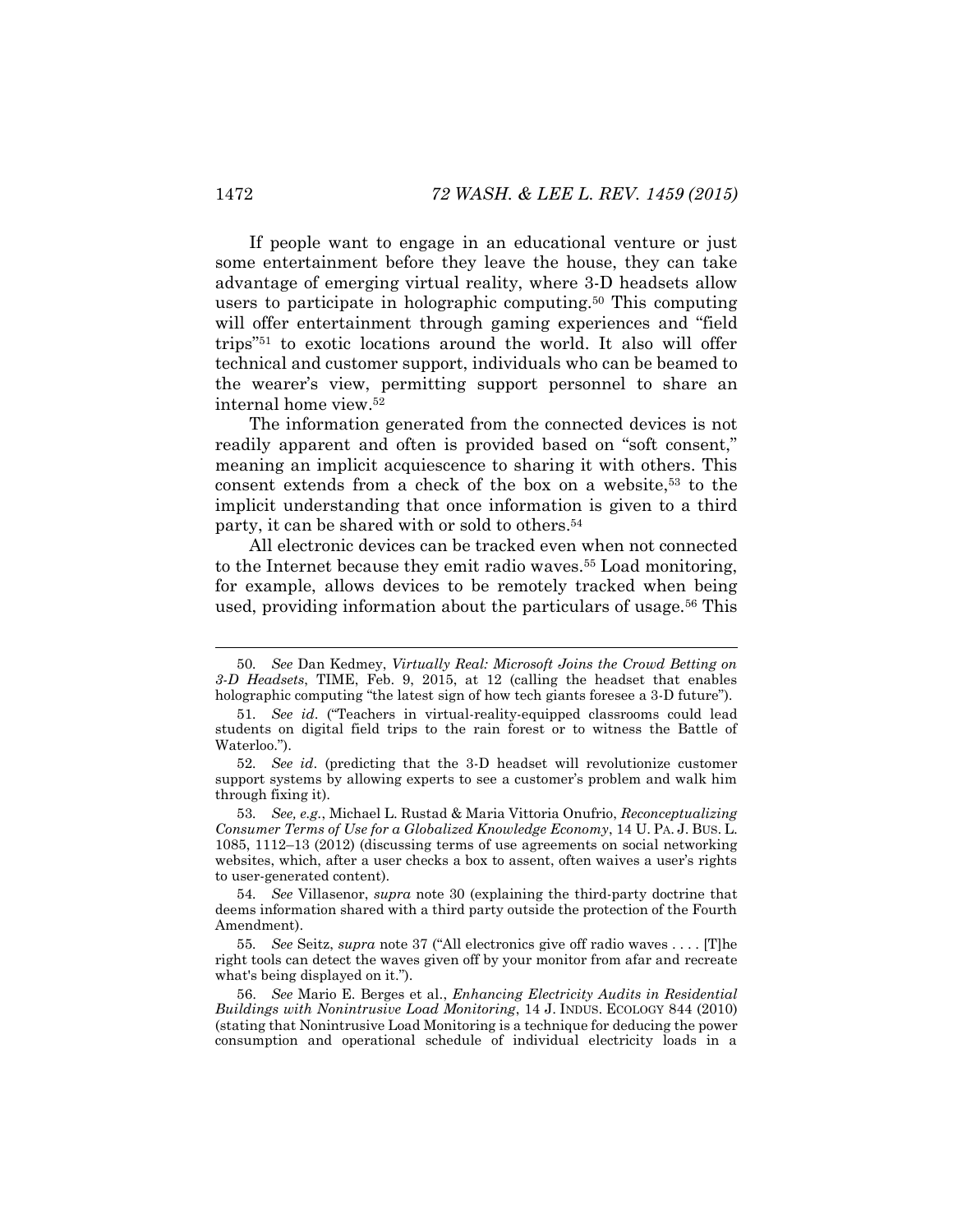occurs, for example, through Nonintrusive Appliance Load Monitoring (NALM), which remotely tracks electricity usage of kitchen and other household appliances. 57

Cars will provide another inflection point for obtaining information, although not from outward appearances. An occupant who gets into her car with tinted windows and no knowingly exposed information, such as bumper stickers or car decals, might assume there is at least some amount of anonymity once the doors close. Even without an external GPS device surreptitiously placed on a car, which occurred in the 2012 Supreme Court case, *Jones v. United States*, <sup>58</sup> that is increasingly not the case, cars have black boxes containing a device that measures various statistics about the operation of the car.<sup>59</sup> The device tracks miles traveled, speeds,

#### building).

Once upon a time if a power company wanted to get a sense of how a household was using electricity, they'd have to get permission and attach sensors to things like your refrigerator or hot water heater to see how much each one is taxing the system moment to moment. NALM, on the other hand, can simply monitor the current as it runs through your house, from outside your house, and detect the exact signature of any device you own, at any given time. In Japan, they've designed a . . . 'neural network' of computers that can deduce exactly what electronic devices you're using via a Skynet-like pattern recognition. From that, it knows how long you've been in the shower, when you watch TV or use the computer.

(on file with the Washington and Lee Law Review).

58. Jones v. United States, 132 S. Ct. 945, 949 (2012) (holding the installation of a GPS device on the undercarriage of a citizen's vehicle and the use of that device to monitor the vehicle is a search within the ambit of the Fourth Amendment).

59. *See* Kim Komando, *Your Car's Hidden "Black Box" and How to Keep It Private*, USA TODAY (Dec. 26, 2014, 7:00 AM), http://www.usatoday.com/story/ tech/columnist/komando/2014/12/26/keep-your-car-black-box-private/20609035/ (last visited June 16, 2015) ("Since the early 2000s, the National Highway Traffic Safety Administration has been collecting black box information to get a better picture of the circumstances surrounding car accidents.") (on file with the Washington and Lee Law Review).

<sup>57.</sup> *See* Michael Zeifman & Kurt Roth, *Nonintrusive Appliance Load Monitoring (NAILM): Promise and Practice*, DEP'T OF ENERGY (Mar. 1, 2012), http://energy.gov/sites/prod/files/2013/12/f6/nonintrusive\_load\_monitor.pdf (last visited July 18, 2015) (explaining how NALM tracks electricity usage) (on file with the Washington and Lee Law Review);

*<sup>6</sup> New Spy Technologies You Literally Can't Hide From*, BX, http://slumz.box den.com/f610/6-new-spy-technologies-you-literally-cant-hide-from-1831507/ (last visited July 18, 2015)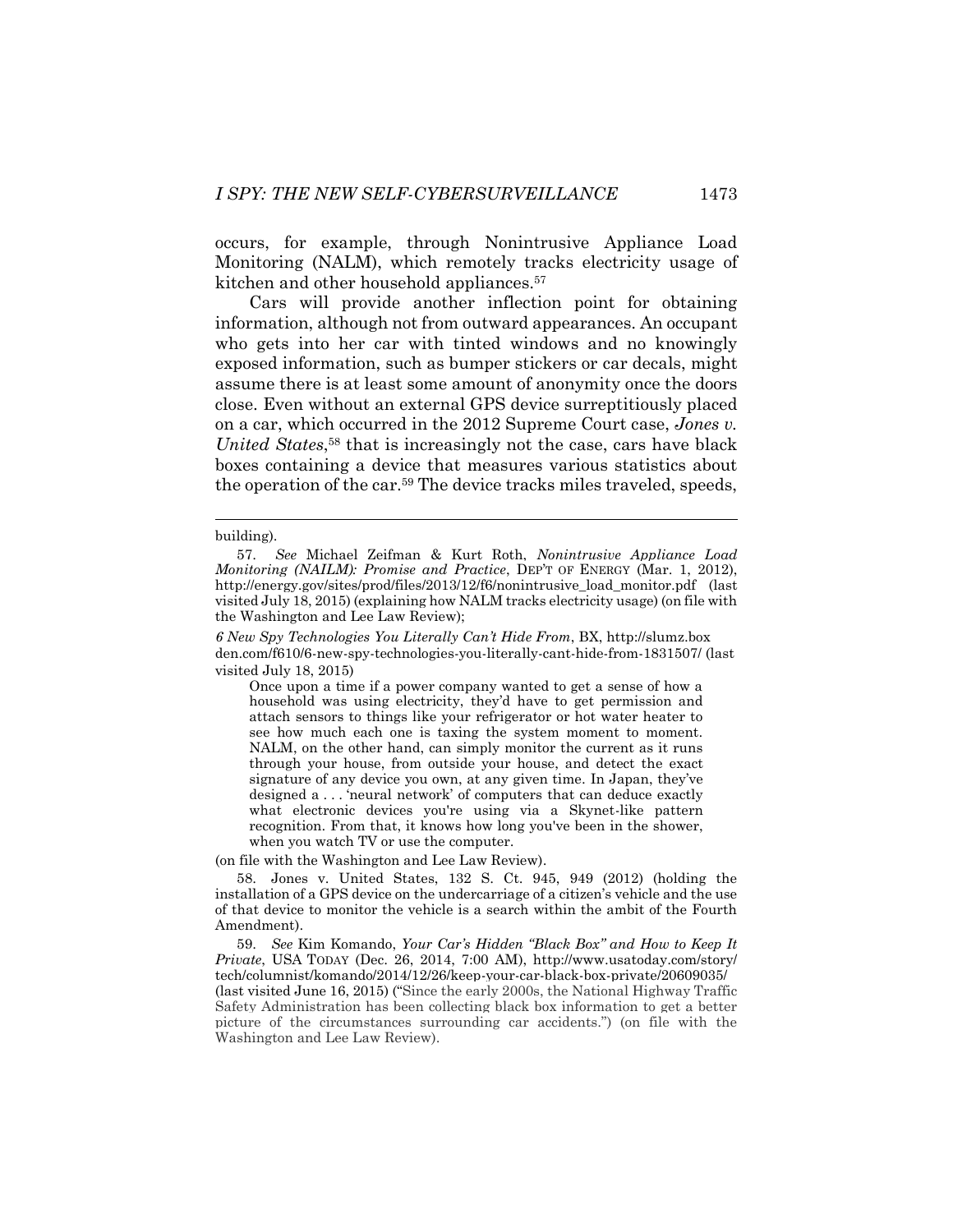and other pertinent information about the vehicle. <sup>60</sup> This information is obtainable by car manufacturers, $61$  ostensibly to track their products.<sup>62</sup>

If the car is traveling on the road, tag readers also can track it.<sup>63</sup> In Jackson, Mississippi, for example, the police are using automatic tag readers, as well as facial recognition software.<sup>64</sup>

Other places open to the public yield data streams.<sup>65</sup> Many people will stop during the day at a health club or gym to work out, participate in an exercise class, or to swim. While there, individuals can obtain health-related information through a heartrate monitor or a device that tracks not only their heart rate, but

l

63*. See* Craig Timberg, *License-Plate Cameras Track Millions of Americans,* WASH. POST (July 17, 2013), http://www.washingtonpost.com/business/ technology/license-plate-cameras-track-millions-of-americans/2013/07/17/40410c d0-ee47-11e2-bed3-b9b6fe264871\_story.html (last visited June 16, 2015) (explaining that license-plate readers can identify cars almost instantly and compare them against lists of vehicles that have been stolen or involved in crimes) (on file with the Washington and Lee Law Review).

64. *See* Andrew Blankstein, *Meet Mega-Cops—High-Tech Crime Gear Transforms Police Work*, NBC NEWS (Feb. 8, 2014), http://www.nbcnews. com/news/investigations/meet-mega-cops-high-tech-crime-gear-transforms-pol ice-work-n23841 (last visited June 16, 2015) (describing technological advances in policing) (on file with the Washington and Lee Law Review). Many officers now are equipped with on-body police video cameras. *Id.* The data derived from this equipment allows police to engage in "predictive policing," software that helps determine the allocation of resources to prevent or minimize future crimes. *Id.*

65. If a person plays a game, such as chess or scrabble, it is no longer just a game, especially if it is located on a cell phone. Instead, they are portals to information. Today, people might play *Angry Birds*, *Words With Friends*, *Minecraft, Clash of Clans*, and thousands of other games offered as phone applications. These applications accumulate considerable information about their users, both for the developers of the apps and advertisers. *See* Stephen Braun & Michael Liedtke, *Report: Spies Use Smartphone Apps to Track People*, YAHOO! NEWS (Jan. 27, 2014), http://news.yahoo.com/report-spies-smartphone-appstrack-people-190434189.html (last visited June 16, 2015) (describing tracking based on app use) (on file with the Washington and Lee Law Review). In addition, based on leaks, it appears that the NSA and other spy agencies in the United States and Great Britain can access large amounts of personal data through the apps, including information about location, political affiliation, and even sexual orientation. *Id.* 

<sup>60</sup>*. Id*

<sup>61</sup>*. Id.*

<sup>62</sup>*. See* David Uris, *Big Brother and a Little Black Box: The Effect of Scientific Evidence on Privacy Rights*, 42 SANTA CLARA L. REV. 995, 1002 (2002) (noting that engineers have utilized the data provided by black boxes to enhance the operation of airbag sensing systems).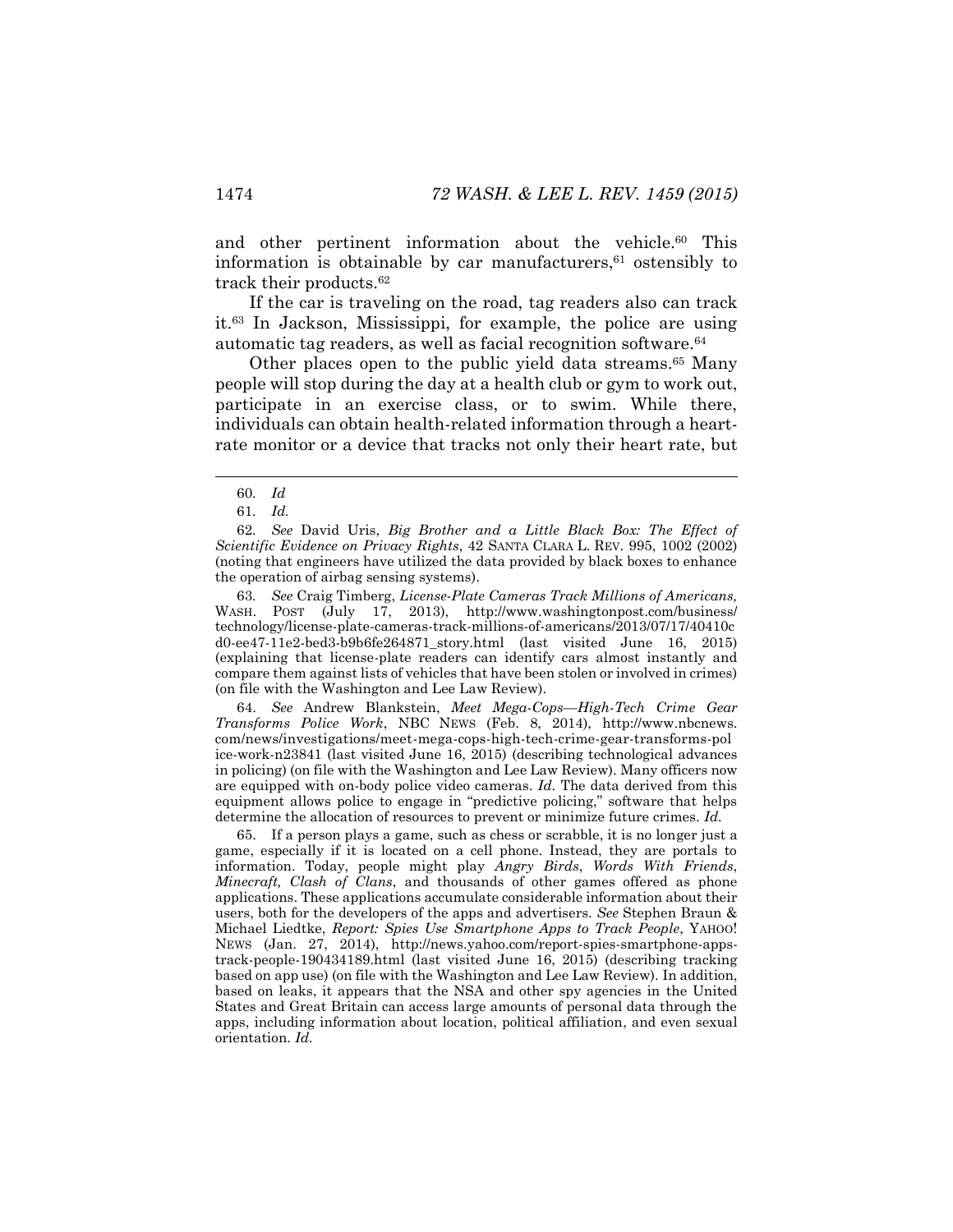also how many steps they take or calories they burn.<sup>66</sup> These devices gather and store the data, which is then uploaded to a computer site and aggregated with other data.<sup>67</sup>

# *C. Linking Self-Surveillance to the Government—Public–Private Partnerships and the New Informants*

# <span id="page-17-0"></span>*1. A Significant Source of Government Information: Companies Tracking Individuals*

Commercial companies tracking individuals provide a fertile source of information for the government. Much of this tracking is based on the implicit acquiescence by users of websites. <sup>68</sup> In an interconnected world, just about everything we do, from personal hygiene, to finances, to at-home free time preferences, is on the "grid"—connected to others in one or more ways with our implicit assent. To make appointments with doctors, utilize online banking privileges, or follow friends on Facebook, users must acquiesce to disclosure policies set by the website—policies that often are filled with fine print and run on for paragraphs, if not pages.<sup>69</sup> While refusal to comply is an option, the resulting consequences can include inconvenience or worse—separation from a social environment or culture.

Tracking of people often occurs on the Internet through private company "cookies." <sup>70</sup> Cookies are a form of identification

<sup>66</sup>*. See, e.g.*, Fitbit, *supra* note [12](#page-4-1) (advertising a watch that "tracks every part of your day—including activity, exercise, food, weight, and sleep—to help you find your fit").

<sup>67</sup>*. See id.* (explaining that Fitbit tracks one's progress so the user can view it online or from a mobile device).

<sup>68</sup>*. See* Allyson W. Haynes, *Online Privacy Policies: Contracting Away Control Over Personal Information?*, 111 PENN. ST. L. REV. 587, 597 (2007) (highlighting that most websites' terms of use agreements state that users consent to the agreement by simply using the website).

<sup>69</sup>*. See id.* at 588 ("[M]ost studies show that, while consumers are increasingly concerned about the privacy of their personal information, they are still not likely to read—much less understand—online privacy.").

<sup>70</sup>*. See All About Cookies*, ALLABOUTCOOKIES.ORG, http://www.allabout cookies.org (last visited Mar. 10, 2015) ("Cookies are usually small text files, given ID tags that are stored on your computer's browser directory or program data subfolders.") (on file with the Washington and Lee Law Review).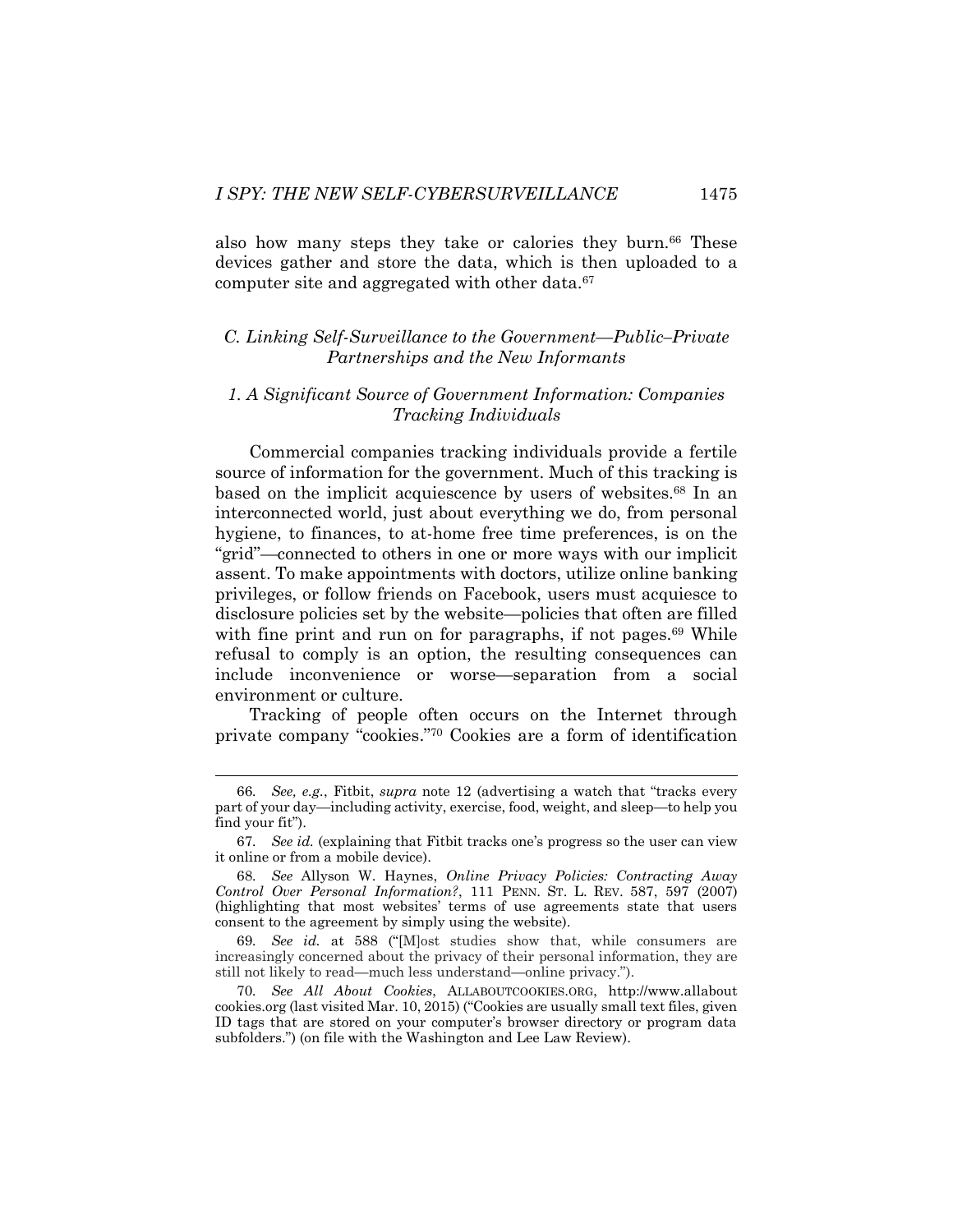tags that are delivered through Web browsers when a computer user visits a website. Sometimes, third parties place cookies or tags on computers as well; these are often placed by advertisers with banners or ads on the visited sites.<sup>71</sup> Individuals can remove cookies or block tracking, but unless a user acts with intentionality—and understands how these invisible trackers operate—the user will be subject to multiple cookies and the distribution of information to others.<sup>72</sup> The third parties who get some of the information shared by site owners—or who place what is known as third-party cookies on computers73—generally lurk in the shadows unseen.

The type of consent given for the access and gathering of site user information varies, from expressly checking a box,<sup>74</sup> to implicit acknowledgement through conduct, such as downloading site content or clicking a link on a site that leads to another site. In these situations, we generally provide consent to the site's rules to enter it.<sup>75</sup> We also have acquiesced, though, to tracking by third parties and the controllers of the site, perhaps in unseen ways, particularly with reference to what is done with information created by a site visit. As one commentator has noted:

It's no secret that we're monitored continuously on the Internet. Some of the company names you know, such as Google and Facebook. Others hide in the background as you move about the Internet. There are browser plugins that show you who is tracking you. One Atlantic editor found 105 companies tracking him during one 36-hour period. Add data from your cell phone (who you talk to, your location), your credit cards (what you buy, from whom you buy it), and the dozens of other times you

<sup>71</sup>*. See id.* (explaining cookies' role in third-party advertisements on a website).

<sup>72.</sup> *See* Max Stul Oppenheimer, *Internet Cookies: When Is Permission Consent?*, 85 NEB. L. REV. 383, 384 (2006) (explaining that current browsers accept cookies by default and that cookies can be used to monitor and record transactions between a user's computer and the server).

<sup>73</sup>*. See id.* at 386 n.15 (noting how a third-party cookie either originates on or is sent to a website different than the one the user is currently viewing).

<sup>74</sup>*. See* Register.com, Inc. v. Verio, Inc., 356 F.3d 393, 403 (2d Cir. 2004) (noting that "contract offers on the internet often require the offeree to click on an 'I agree' icon").

<sup>75</sup>*. See* Haynes, *supra* not[e 68,](#page-17-0) at 597 (explaining that viewing a website can bind the user to the website's terms of use contract).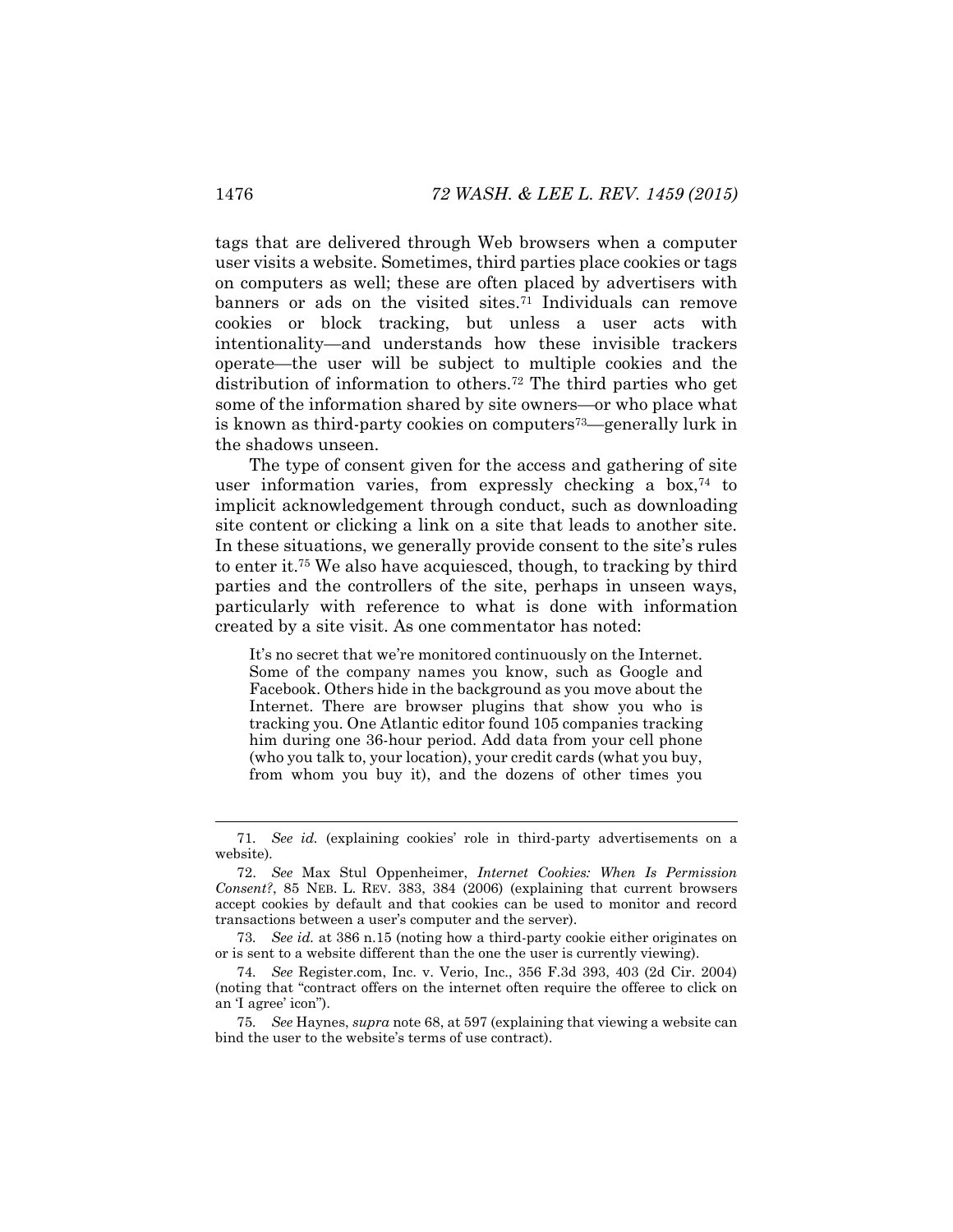interact with a computer daily, we live in a surveillance state beyond the dreams of Orwell.<sup>76</sup>

Sending and receiving of emails also creates traceable metadata.<sup>77</sup> Internet Service Providers (ISPs) usually store such metadata that can be transferred or sold.<sup>78</sup> Private companies and the government can track the email metadata—where and when the email was created and who were the parties to it.<sup>79</sup>

Commercial tracking of current or potential customers often occurs in the retail industry, both on the Internet and in person. When customers enter a store, for example, the store can track physical movements through cell phones and thereby determine shopping habits, from which floors and departments the customers visit, to how long and how often the customers visit.<sup>80</sup> Advertisers, of course, want to know about customer habits. Google Plus, for example, is a social network, but it provides a trove of personal information because it aggregates all Google products into one account, including Gmail, Google Maps, and YouTube. This allows Google to track the habits of its customers.<sup>81</sup>

<sup>76.</sup> Bruce Schneier, *Do You Want the Government Buying Your Data From Corporations?*, THE ATLANTIC (Apr. 30, 2013), http://www.theatlantic.com/ technology/archive/2013/04/do-you-want-the-government-buying-your-datafrom-corporations/275431/ (last visited June 16, 2015) (on file with the Washington and Lee Law Review).

<sup>77</sup>*. See* Mike Breen, *Nothing to Hide: Why Metadata Should Be Presumed Relevant*, 56 U. KAN. L. REV. 439, 442–43 (2008) (providing examples of metadata created by sending emails, such as the recipients of blind carbon copies).

<sup>78.</sup> *See* Paul Ohm, *The Rise and Fall of Invasive ISP Surveillance*, 2009 U. ILL. L. REV. 1417, 1436 (2009) (predicting that the majority of ISPs will soon capture everything their users do online and sell this information to third parties).

<sup>79</sup>*. See* Shane Scott & Jonathan Wiseman, *Earlier Denials Put Chief in Awkward Position*, N.Y. TIMES (June 11, 2013), http://www.nytimes.com/2013/ 06/12/us/nsa-disclosures-put-awkward-light-on-official-statements.html?hp&\_ r=0 (last visited June 16, 2015) (reporting on the Snowden disclosures and Eric

Clapper's statement that he gave the "least untruthful answer" he could when asked whether the NSA collected data on hundreds of millions of Americans) (on file with the Washington and Lee Law Review).

<sup>80</sup>*. See* Clifford & Hardy, *supra* note [47](#page-13-0) (stating that retailers use signals from shoppers' cellphones "to learn information as varied as their sex, how many minutes they spend in the candy aisle and how long they look at merchandise before buying it").

<sup>81.</sup> *See* Claire Cain Miller, *The Plus in Google Plus? It's Mostly for Google*, N.Y. TIMES (Feb. 14, 2014), http://www.nytimes.com/2014/02/15/technology/theplus-in-google-plus-its-mostly-for-google.html (last visited June 16, 2015) (noting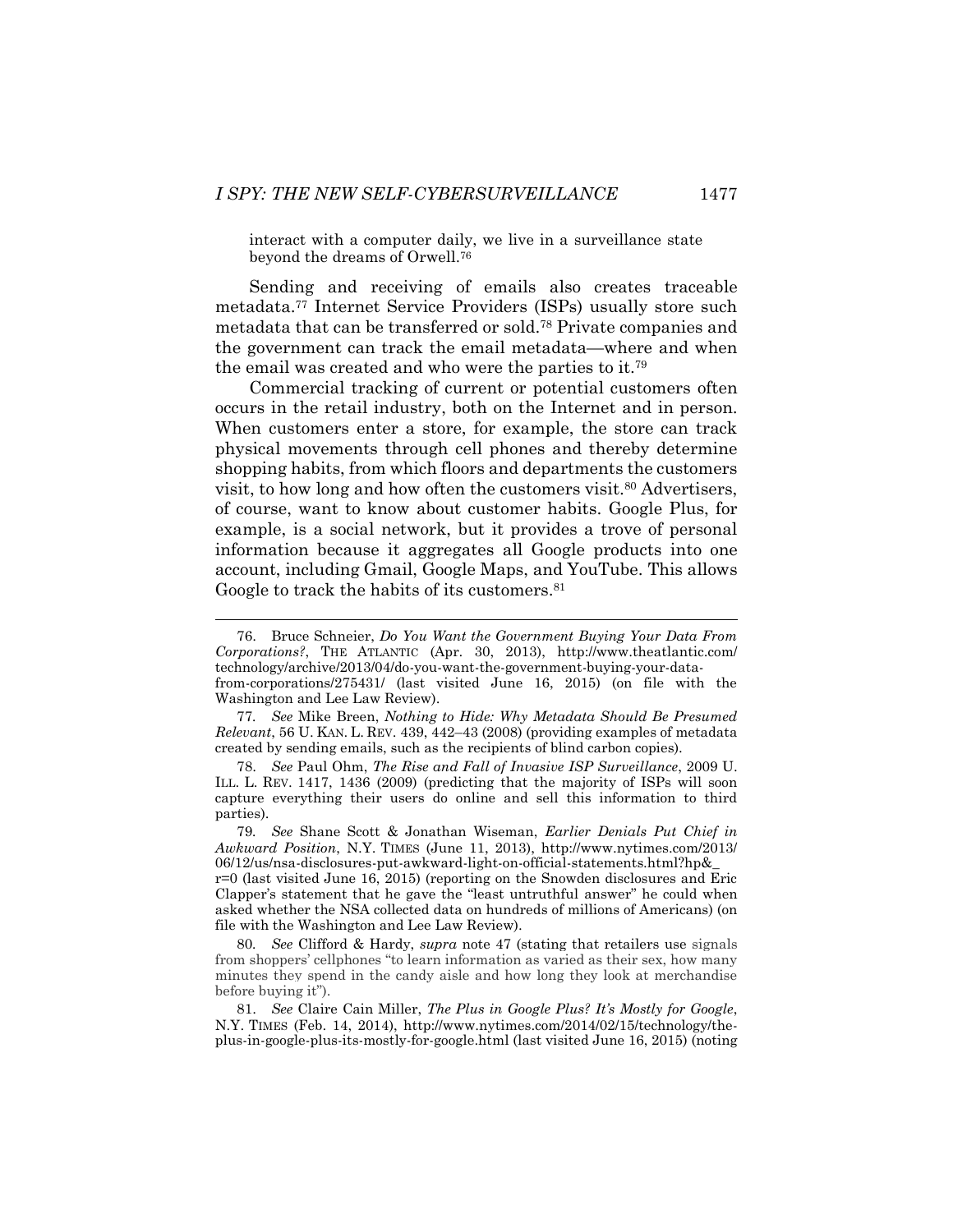The tracking of customers can occur, even outside of stores, through stationary objects like garbage cans.<sup>82</sup> Smart garbage cans, costing in excess of \$45,000, were placed in various spots during the London Olympics to track traffic passing by the cans.<sup>83</sup> These Renew Pods, with Orb technology, were kept operational after the Olympics and continued their tracking for several years, collecting anonymized information about traffic patterns and potential customers.<sup>84</sup> According to one report, the bins tracked passersby to study their shopping habits.<sup>85</sup>

Companies have begun using radio frequency identification technology (RFID) to track items from a considerable distance.<sup>86</sup> This technology implants a small chip in the object so it can be monitored at any time.<sup>87</sup> In 2003, for example, Wal-Mart embedded

83. *Id.*

l

84. The Chief Executive Office of Renew described what the cans did: "During our current trials, a limited number of pods have been testing and collecting anonymized aggregated [Media Access Control] addresses from the street and sending one report every three minutes concerning total footfall data from sites." *Id.*

85*. See id*. (explaining that the garbage bins collect data about the shopping habits of people that pass by, so the LCD screens on the bins display targeted adds); James Vincent, *(Updated) London's Bins Are Tracking Your Smartphone*, THE INDEPENDENT (Aug. 9, 2013), http://www.independent.co.uk/lifestyle/gatdgets-and-tech/news/updated-londons-bins-are-tracking-your-smart phone-8754924.html (last visited June 16, 2015) (explaining that the data from the bins could allow companies "to track which stores individuals visit, how long they stay there ('linger time') and how loyal customers are to particular shops") (on file with the Washington and Lee Law Review).

86*. See* David R. Hancox, *Using RFID Technology to Enhance Corporate Effectiveness,* INTERNAL AUDITOR (Apr. 1, 2006), https://iaonline.theiia.org/usingrfid-technology-to-enhance-corporate-effectiveness (last visited June 16, 2014) (contending that companies should place RFID tags on equipment and inventory because it will reduce tracking costs by providing up-to-date, accurate, and timely data) (on file with the Washington and Lee Law Review).

87*. See id.* ("RFID tags can be embedded into or onto objects without the knowledge of the individual obtaining or holding these items. This has already

that Google Plus has 540 million monthly users and even if they do not visit the social network site, their shopping habits can be tracked for advertisers' use) (on file with the Washington and Lee Law Review).

<sup>82.</sup> *See* Rachel Savage, *Snooping Garbage Bins in City of London Ordered to Be Disabled*, BLOOMBERG (Aug. 12, 2013, 10:06 AM), http://www.bloomberg. com/news/articles/2013-08-12/snooping-garbage-bins-in-city-of-london-orderedto-be-disabled (last visited June 16, 2015) ("Technology in the bins 'detects smartphones by proximity, speed, duration and manufacturer.'" (citation omitted)) (on file with the Washington and Lee Law Review).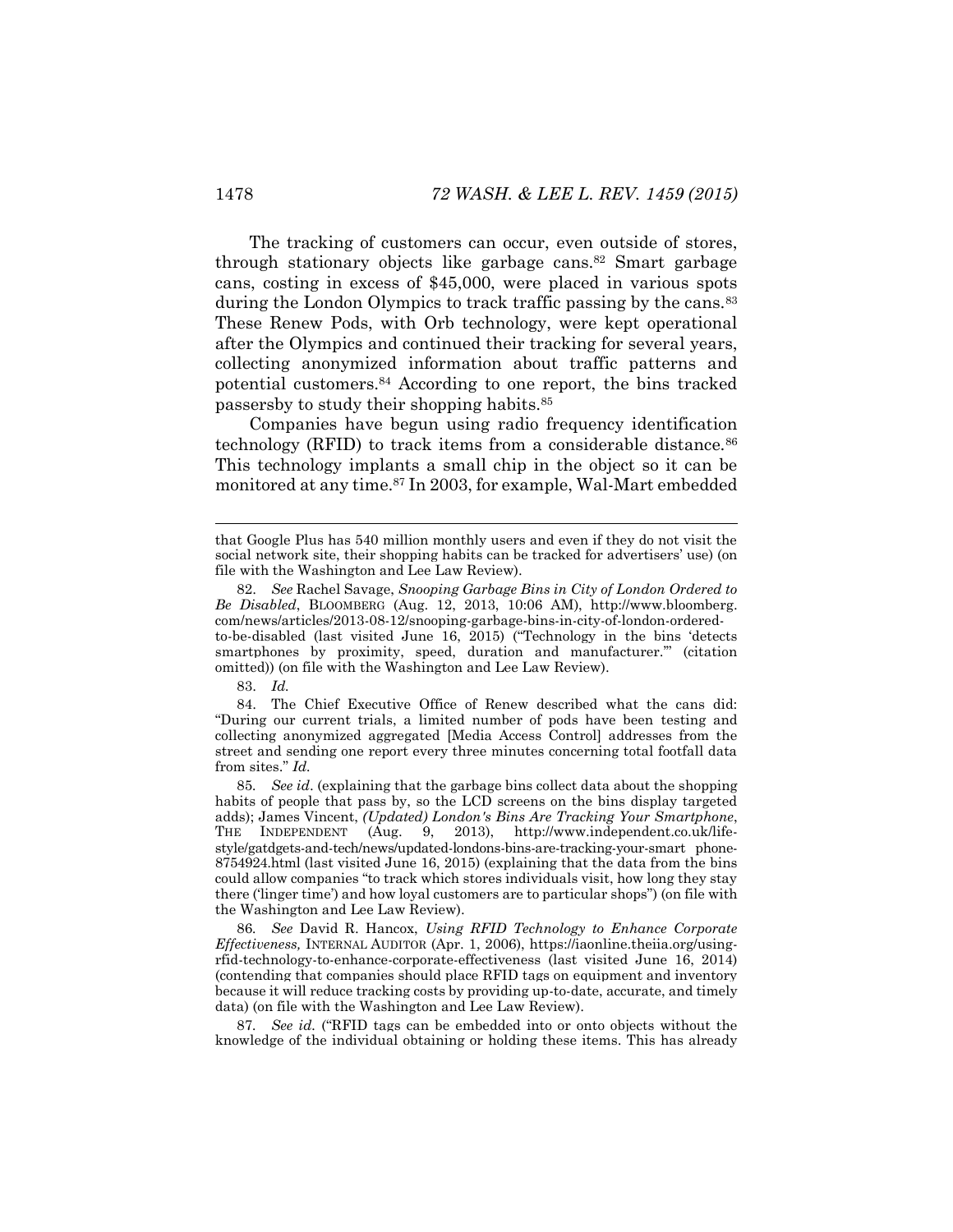lipstick containers with RFID technology in its Broken Arrow, Oklahoma store.<sup>88</sup> The containers could be tracked from seven hundred miles away by researchers, including a video monitor of the consumers handling the products.<sup>89</sup>

While private companies, as well as the government, have contributed to the crumbling of the private sphere through various methods of tracing and tracking, defenses are also being erected. Encryption has been one of the primary defensive tactics to prevent the access to and gathering of private information.<sup>90</sup> It is designed to prevent third parties from accessing the computer through backdoors, but these safeguards are not impregnable and even are sometimes intentionally weak, making them easier to breach. Information on a site can be readily downloaded surreptitiously with Web crawlers and other tools.

#### <span id="page-21-0"></span>*2. Government Use of Private Companies*

The federal government links up with the information produced by self-cybersurveillance by enlisting the assistance of private companies. Government agencies, including the NSA, CIA, FBI, and some branches of the military are involved in tracking.<sup>91</sup>

been done by home and personal products company Gillette, which placed hidden tags inside Mach3 razor blade packages . . . .").

<sup>88</sup>*. See* Laura Hildner, *Defusing the Threat of RFID: Protecting Consumer Privacy Through Technology-Specific Legislation at the State Level*, 41 HARV. C.R.-C.L.L. REV. 133, 133 (2006) (noting that RFID technology has been called "the next big thing").

<sup>89</sup>*. Id.* The incident became known as the "Broken Arrow Affair." *Id.* The use of RFID technology has persisted, although it has been controversial. *Id.* at 134.

<sup>90</sup>*. See* J.D. Meier et al., *Threats and Countermeasures*, MICROSOFT (June 2003), https://msdn.microsoft.com/en-us/library/ff648641.aspx (last visited June 15, 2015) (describing encryption as one of the countermeasures that can protect a computer user from information disclosure) (on file with the Washington and Lee Law Review).

<sup>91</sup>*. See* Michael Riley, *U.S. Agencies Said to Swap Data with Thousands of Firms*, BLOOMBERG (June 15, 2013, 12:01 AM), http://www.bloomberg.com/ news/articles/2013-06-14/u-s-agencies-said-to-swap-data-with-thousands-of-firms (last visited June 16, 2015) (stating that the NSA, CIA, FBI, and branches of the U,S. military have agreements with companies to gather data that might seem innocuous but could be highly useful in the hands of U.S. intelligence or cyber-warfare units) (on file with the Washington and Lee Law Review).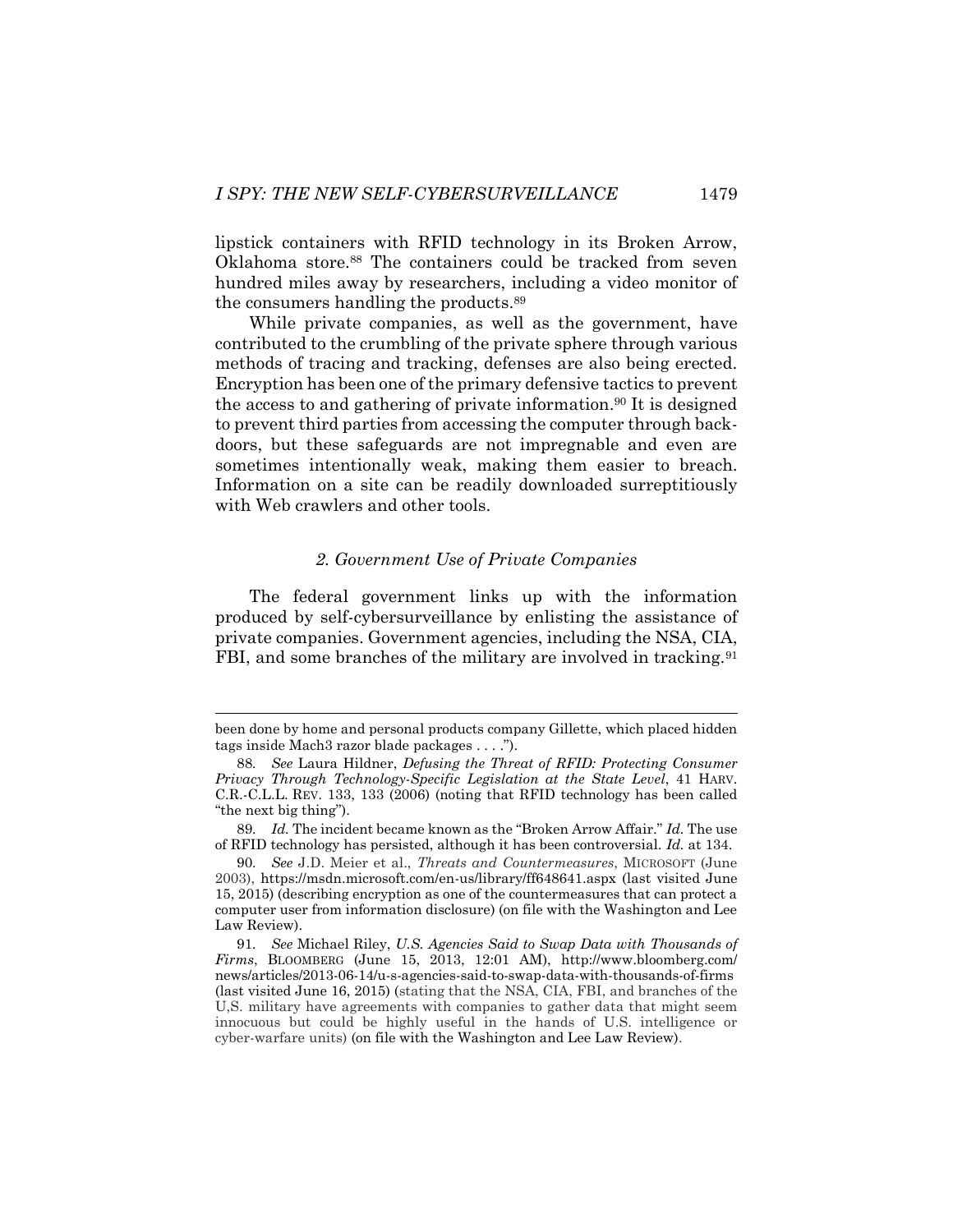This leveraging of private efforts creates efficiencies and synergies for the government and sometimes the private companies as well.

The critical relationship between government and private business began to surface after the Snowden revelations, but it is nothing new.<sup>92</sup> Companies began working with the government to crack codes as far back as the Cold War.<sup>93</sup>

Much of the partnering has appeared to be based on "mutual interest."<sup>94</sup> These interests included weak encryption on software products that the government could easily break.<sup>95</sup> By leaving in back doors or allowing the government to stockpile "zero-day flaws," meaning flaws in software for offensive or defensive government use, government security agencies accumulated far greater quantities of data.<sup>96</sup> With the technology companies holding a key to their software, the government could likely obtain a key as well.<sup>97</sup>

Companies often worked so closely with the government that members of the government were sometimes given physical access to the companies:

93. "The Cold War" refers to the tensions between the Soviet Union and Western countries after World War II.

<sup>92.</sup> The role of private companies has come under intense scrutiny since his disclosure in June 2013 that the NSA is collecting millions of U.S. residents' telephone records and the computer communications of foreigners from Google Inc. and other Internet companies under court order. Ryan Gallagher, *NSA Collecting Phone Records for Millions of U.S. Verizon Customers*, SLATE (June 6, 2013, 10:20 AM), http://www.slate.com/blogs/future\_tense/2013/06/06/ nsa\_verizon\_phone\_records\_national\_security\_agency\_order\_collects\_metadata. html (last visited June 16, 2015) (on file with the Washington and Lee Law Review).

<sup>94</sup>*. See* Sanger & Perlroth, *supra* note [22](#page-7-0) ("The long history of quiet cooperation between Washington and America's top technology companies—first to win the Cold War, then to combat terrorism—was founded on the assumption of mutual interest.").

<sup>95</sup>*. See id.* (discussing zero-day flaws).

<sup>96</sup>*. See id.* (noting the tension between technology companies and the government due to "the government's desire to stockpile flaws in software known as zero days—to develop weapons that the United States can reserve for future use against adversaries").

<sup>97</sup>*. Cf. id.* ("The F.B.I., the intelligence agencies and David Cameron, the British prime minister, have all tried to stop Google, Apple and other companies from using encryption technology that the firms themselves cannot break into meaning they cannot turn over emails or pictures, even if served with a court order.").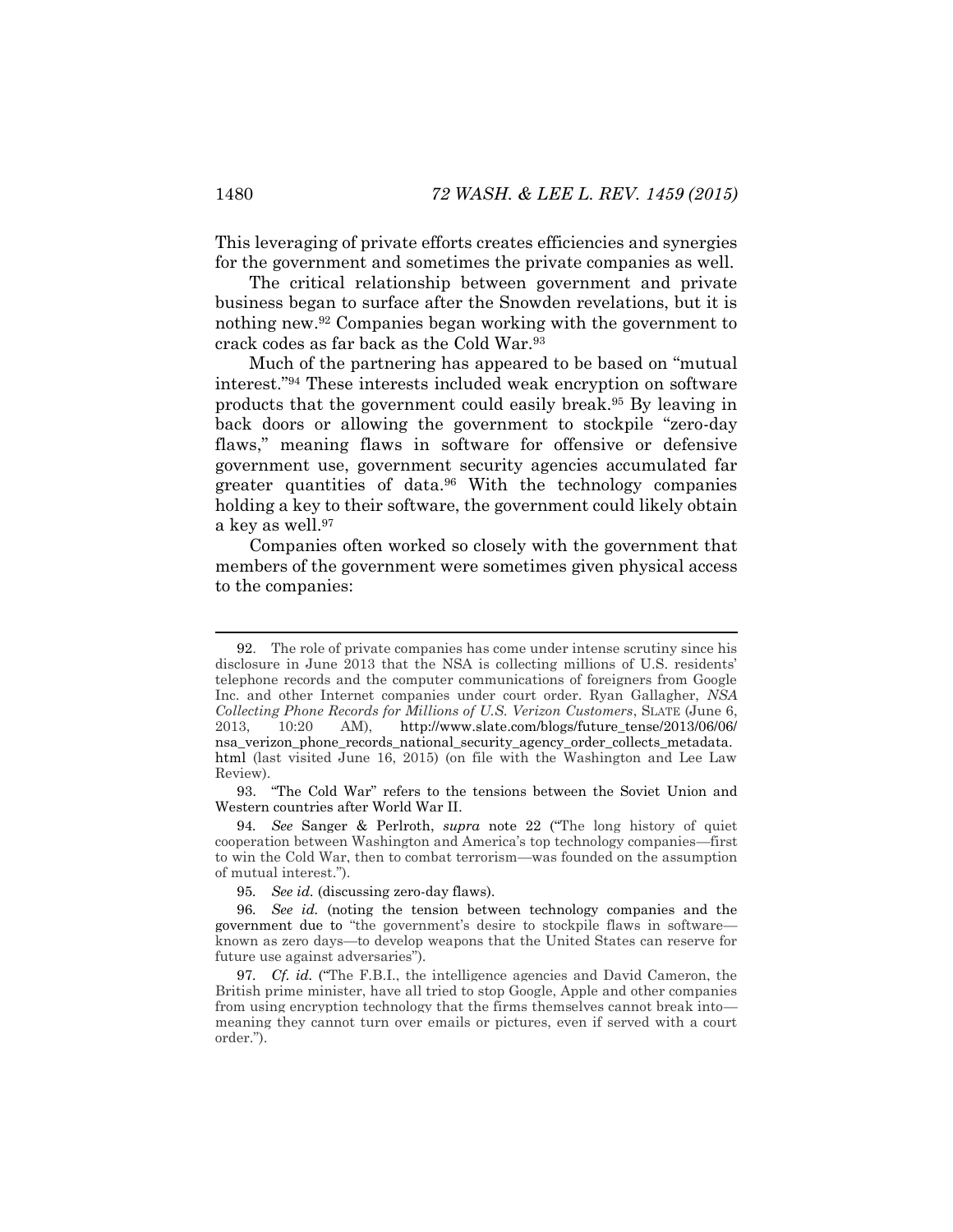Thousands of technology, finance and manufacturing companies are working closely with U.S. national security agencies, providing sensitive information and in return receiving benefits that include access to classified intelligence . . . These programs, whose participants are known as trusted partners, extend far beyond what was revealed by Edward Snowden, a computer technician who did work for the National Security Agency.<sup>98</sup>

Given that today's tracking often results from the commercial efforts of private technology or retail companies, and now our own efforts to self-surveil every aspect of our lives, the governmental collection, storage, and analysis of data can seem almost incidental. Indeed, much of the bulk collection is not effectuated directly by the government, even though the government has a massive database of every call made inside the United States, but rather by the private telecommunications companies.<sup>99</sup> The government has used the data stored by the telecommunications companies in addition to the data it collected through its own agencies.<sup>100</sup> It is not only the telecommunications companies that participate in these relationships:

Makers of hardware and software, banks, Internet security providers, satellite telecommunications companies and many other companies also participate in the government programs. In some cases, the information gathered may be used not just to defend the nation but also to help infiltrate computers of its adversaries.<sup>101</sup>

Especially over the past several years, companies have realized as did the population at large after the Snowden leaks—that government requests for information could be "an intrusion into the privacy of their customers and a risk to their businesses."<sup>102</sup> Some companies have changed paths as a result of this realization.

<sup>98.</sup> Riley, *supra* not[e 91.](#page-21-0)

<sup>99</sup>*. See id.* ("Thousands of technology, finance and manufacturing companies are working closely with U.S. national security agencies, providing sensitive information and in return receiving benefits that include access to classified intelligence.").

<sup>100</sup>*. See* Sanger & Perlroth, *supra* note [22](#page-7-0) (stating that intelligence agencies buy information about flaws in widely-used hardware and software and do not reveal the flaws to manufacturers).

<sup>101.</sup> Riley, *supra* not[e 91.](#page-21-0)

<sup>102.</sup> Sanger & Perlroth, *supra* not[e 22.](#page-7-0)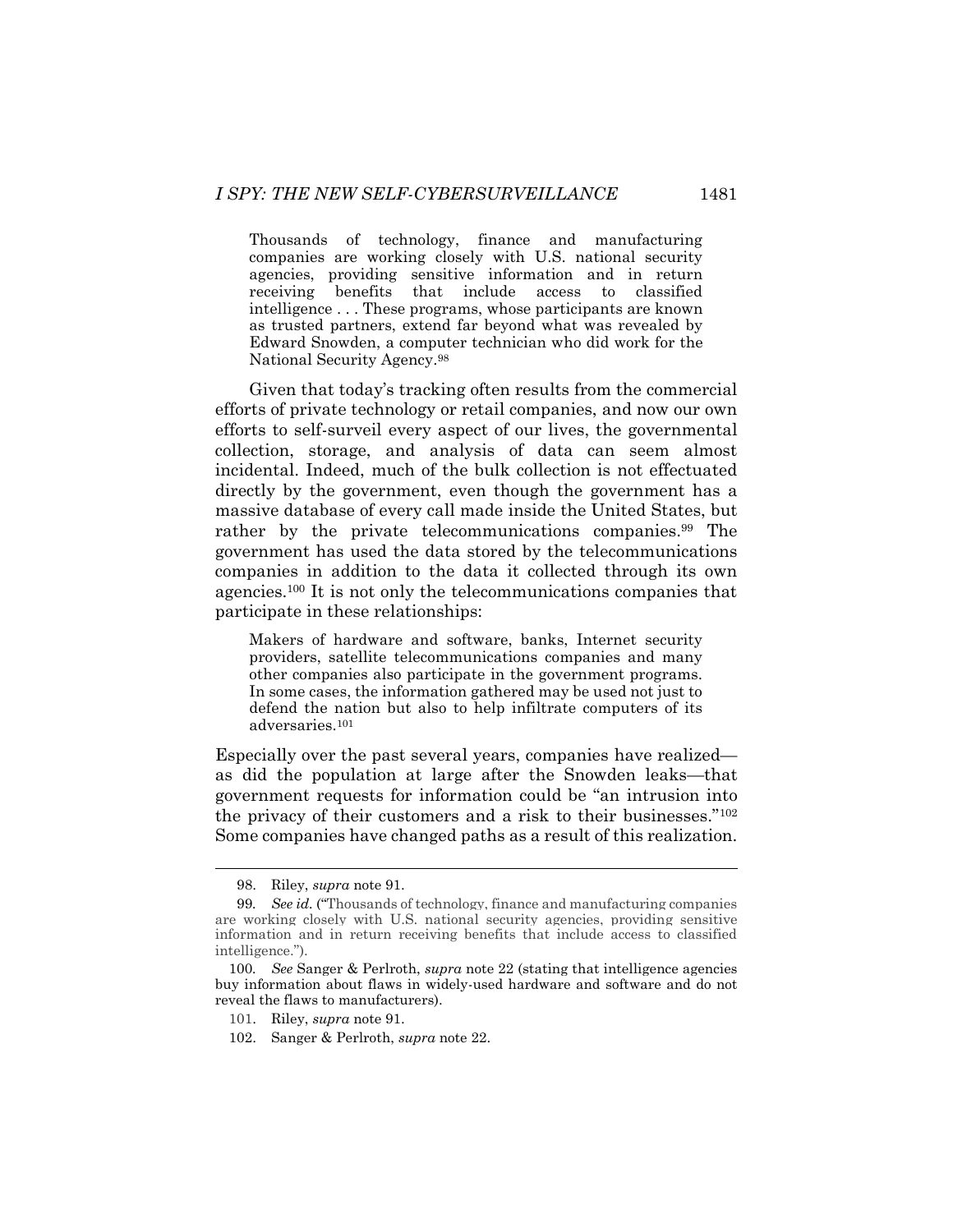#### *III. Implications of Self-Cybersurveillance*

#### *A. The Downward Slope of Privacy Protection*

As self-cybersurveillance grows in all directions and the accompanying "soft consent" to share data with third parties expands, the amount of data obtained by the government likely will increase exponentially. This flow of exposed information will lead to further erosion of the private sphere in fact and as a guiding principle.

Under current interpretations of the Fourth Amendment and the prevailing third-party doctrine, more and more information will be treated as totally exposed to the public and obtainable by the government without any hurdles whatsoever. The view of privacy under the third-party doctrine as an all-or-nothing marker<sup>103</sup> is reinforced in today's interconnected society. A culture of sharing, from medical records,  $104$  to school information,  $105$  to personal "selfies," <sup>106</sup> is the rule, not the exception.

104*. See* Tara Culp-Ressler, *Big Data Companies Are Selling Lists of Rape Victims to Marketing Firms*, THINKPROGRESS (Dec. 19, 2013, 1:34 PM), http://thinkprogress.org/health/2013/12/19/3089591/big-data-%20health-datamining/ (last visited June 16, 2015) ("So-called 'data brokers' are selling

Americans' personal health information to marketers, according to a new report from the Senate Commerce Committee.") (on file with the Washington and Lee Law Review).

105*. See* Jordan Shapiro, *Your Kid's School May Have The Right To Sell Student Data*, FORBES (Jan. 24, 2014, 8:28 AM), http://www.forbes.com/ sites/jordanshapiro/2014/01/24/your-kids-school-may-have-the-right-to-sell-

student-data/ (last visited June 16, 2015) (highlighting that the Family Educational Rights and Privacy Act was revised in 2011, rendering the collection of student data to develop individualized education plans for students legal) (on file with the Washington and Lee Law Review).

106*. See* Julianne Pepitone, *Instagram Can Now Sell Your Photos for* Ads, CNN (Dec. 18, 2012, 6:14 PM), http://money.cnn.com/2012/12/18/technology/ social/instagram-sell-photos/ (last visited June 16, 2015) (reporting Instagram's revised terms of use that allow business entities to pay Instagram to display users photos in connection with paid or sponsored content or promotions) (on file with the Washington and Lee Law Review). It is important to note that Instagram changed this policy due to public outcry. *Id.*

<sup>103</sup>*. See* Erin Smith Dennis, *A Mosaic Shield: Maynard, the Fourth Amendment, and Privacy Rights in the Digital Age*, 33 CARDOZO L. REV. 737, 739 (2011) (explaining that third-party doctrine limits a court's ability to find any Fourth Amendment protections for information an individual shares with another). Some integral third parties include health care providers, accountants, and clergy. *Id.* at 751 n.92.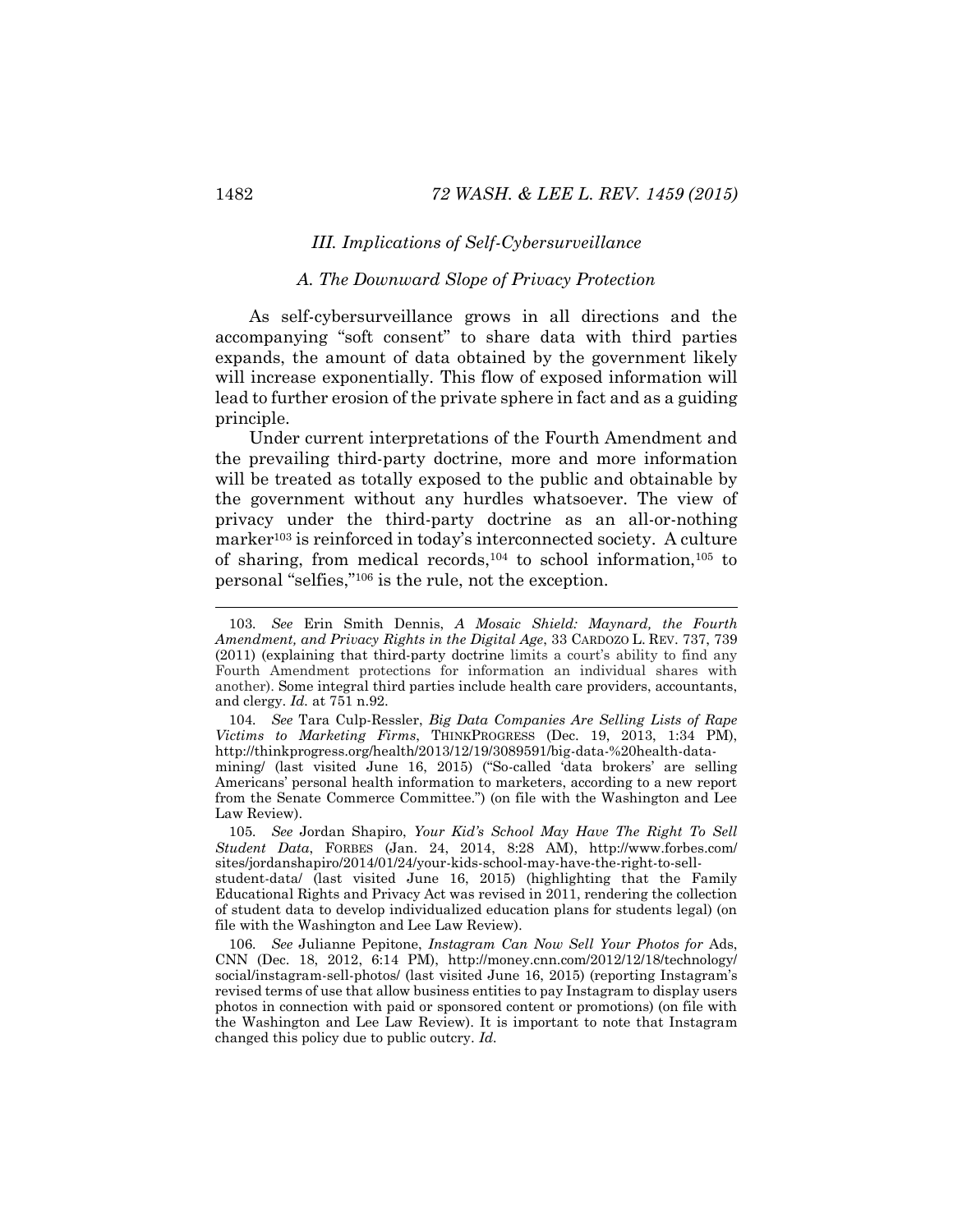The permeation of a sharing culture greatly diminishes accepted understandings of privacy. Whether privacy is defined as the right to be left alone, autonomy, or something else altogether, control over intimate data undoubtedly is central to informational privacy. Despite that centrality, the protean nature of privacy norms within the current context has led to a loosening of control over important personal information.

If privacy includes freedom from disclosure of intimate information, the Internet of Things has invaded the one sanctuary that remains where communications are traditionally private—the home.<sup>107</sup> The seminal article by Samuel Warren and Louis Brandeis on privacy in 1890 noted that an individual's privacy includes the "right of determining, ordinarily, to what extent his thoughts, sentiments, and emotions shall be communicated to others."<sup>108</sup> This communicative control has been lost, or at least misplaced, in the ongoing digital revolution, where heartbeats and sleep patterns can be measured, packaged, and instantaneously shared with others.<sup>109</sup>

Thus, the impact of the Internet of Things affects the predigital public/private distinction as well. That distinction is tightly linked to physical spaces, including the home, curtilage,<sup>110</sup> or workplace. Given the current trend of information dissemination regardless of physical location, there is a very real possibility of the public/private dichotomy being set free from its physical moorings, with no real refuge for individuals, unless they choose to leave "the grid" of interconnected life—an extreme measure in today's age.

The argument that government access and use of information formerly protected by privacy will increase the security of our country is an unproven maxim. As one commentator has noted, "[l]iberty requires security without intrusion, security plus

<sup>107.</sup> If privacy is writ large as a check against government overreaching, it will no longer serve that purpose either.

<sup>108.</sup> Samuel D. Warren & Louis D. Brandeis, *The Right to Privacy*, 4 HARV. L. REV. 193, 198 (1890).

<sup>109</sup>*. See supra* Part II.B (describing modern self-surveillance and the Internet of Things).

<sup>110.</sup> The curtilage is the area immediately around the home, such as a porch, that is protected under Fourth Amendment privacy concepts. *See, e.g.*, United States v. Dunn, 480 U.S. 294, 300 (1987) (explaining that Fourth Amendment protections extend to a home's curtilage).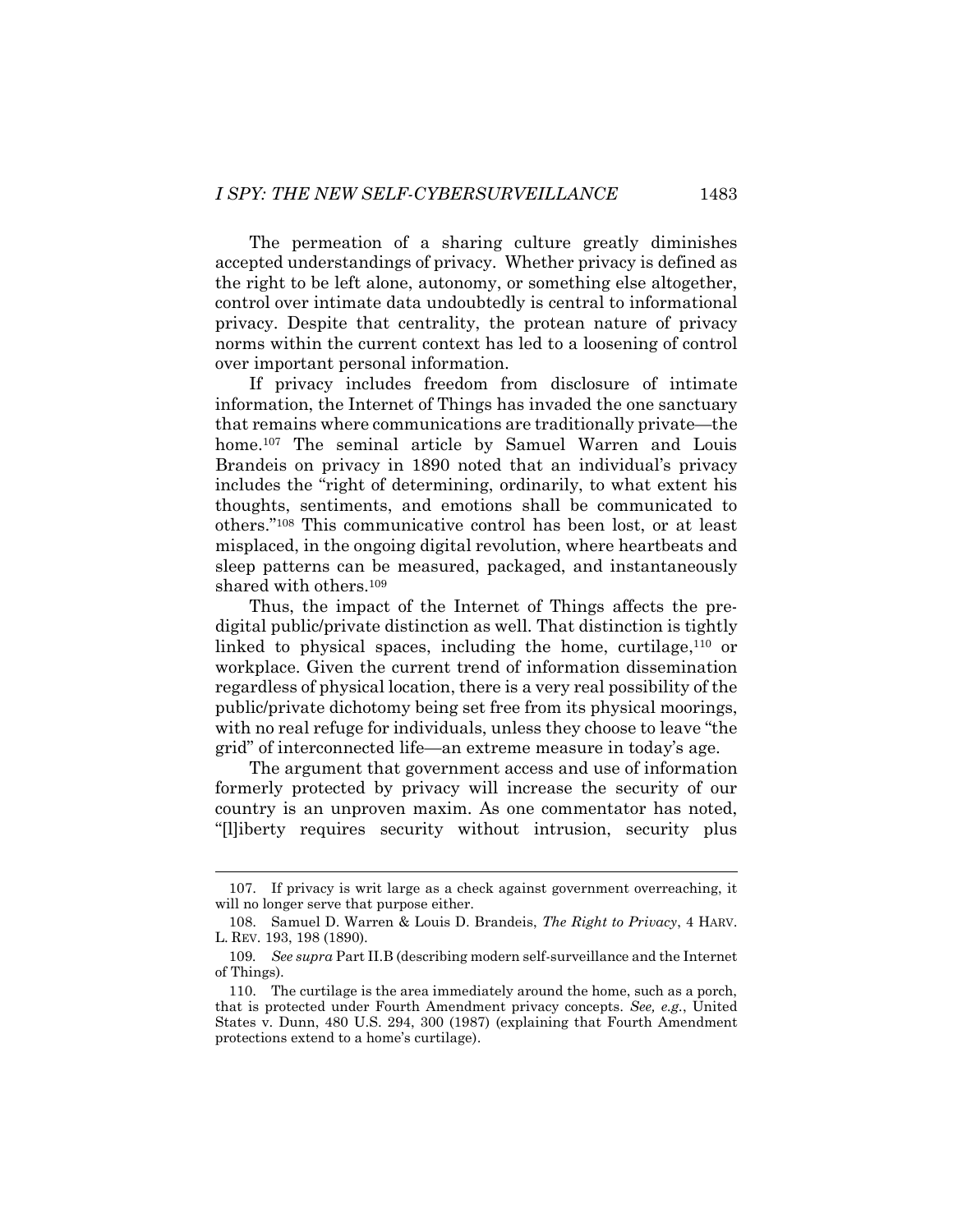privacy."<sup>111</sup> There has been no empirical showing that greater intrusion necessarily leads to greater security.

The proposition that the potential for abuse will not increase because of greater secrecy in government acquisition of information also lacks support. The higher the level of secret intrusion, the fewer the checks and balances on any invasiveness, priming the pump for abuse. This secondary assumption, that the government will not abuse any information it receives, is untrue, as exemplified recently by the Internal Revenue Service and its abuse of some information it gathered.<sup>112</sup>

If the last bastion of local privacy, the home, continues to increase its multiple and regular connections to third parties,<sup>113</sup> steps must be taken to reinvent the security, autonomy, and creative space that privacy represents before it dissipates like air leaking out of a tire. Instead, safeguards can be erected to protect privacy as a concept and practice.

#### *B. Proposed Safeguards*

#### *1. Adapt Existing Case Law*

The predigital case law of the Supreme Court has mostly cabined privacy rights as an all-or-nothing commodity in a physical world of walls and doors. *Katz v. United States*,<sup>114</sup> decided in 1967, remains the seminal Supreme Court case determining what

<sup>111.</sup> Richi Jennings, *Google CEO: If You Want Privacy, Do You Have Something To Hide?*, COMPUTERWORLD (Dec. 11, 2009, 6:06 AM), http://www. computerworld.com/article/2468308/internet/google-ceo--if-you-want-privacy--doyou-have-something-to-hide-.html (last visited June 16, 2015) ("According to documents recently obtained by the American Civil Liberties Union, the Internal Revenue Service believes they have the authority to read the private e-mail messages, Facebook chats, and other online communications of Americans without obtaining a warrant.") (on file with the Washington and Lee Law Review).

<sup>112.</sup> Madison Ruppert, *IRS Claims They Can Read Your E-mail and Other Electronic Communications Without A Warrant*, ACTIVIST (Apr. 11, 2013), http://www.activistpost.com/2013/04/irs-claims-they-can-read-your-e-mail.html (last visited June 16, 2015) (discussing the IRS Search Warrant Handbook, and its conclusion that Americans have no privacy in online communications) (on file with the Washington and Lee Law Review).

<sup>113</sup>*. See supra* notes [37](#page-11-1)–[45](#page-13-1) and accompanying text (describing smart household devices that collect information about families).

<sup>114.</sup> 389 U.S. 347 (1967).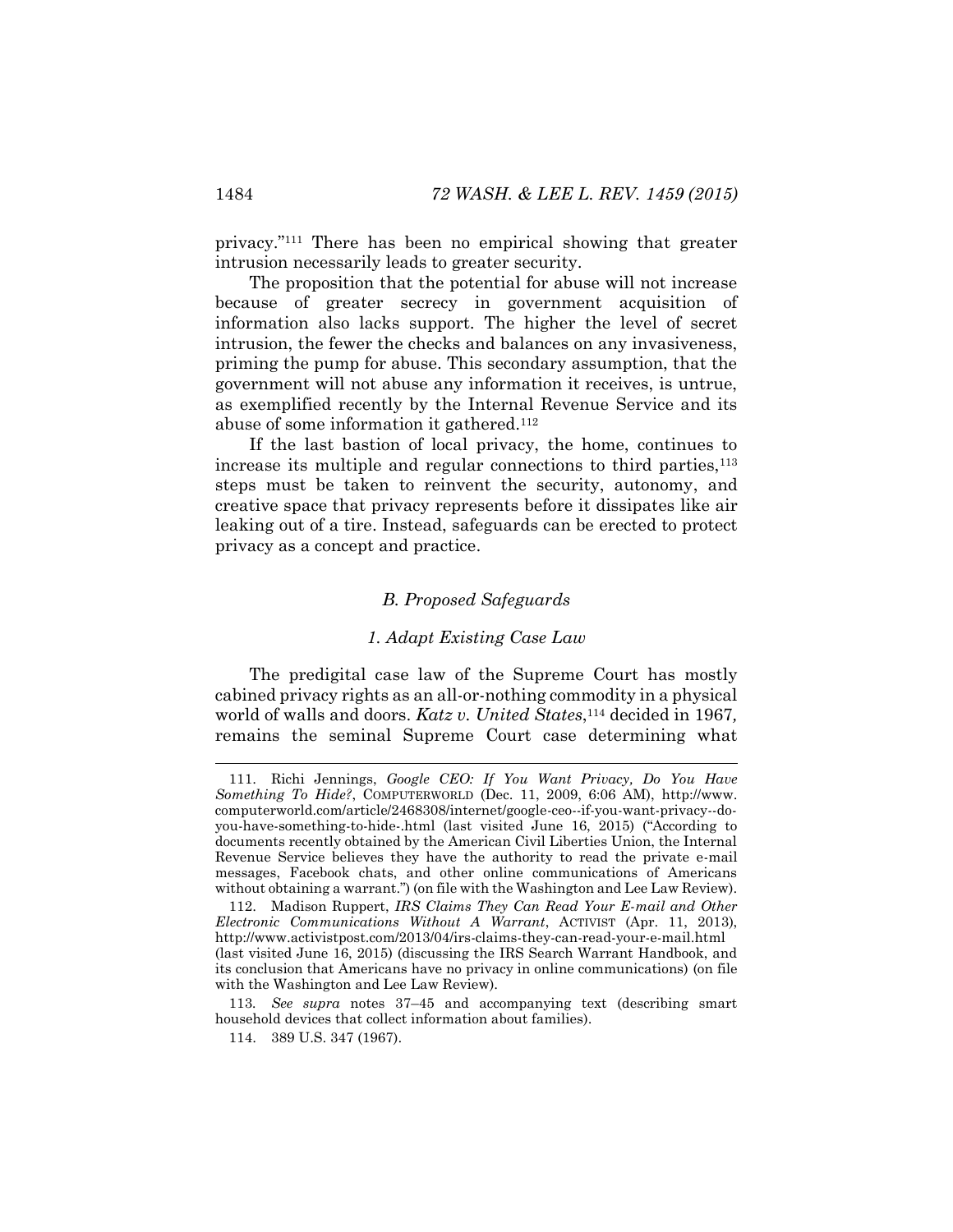constitutes a search under the Fourth Amendment.<sup>115</sup> At the time it was handed down, it was seen as a progressive case that untethered the boundaries of the Fourth Amendment from physical spaces, protecting people, not places.<sup>116</sup> The *Katz* test, enunciated by Justice Harlan in his concurrence, had the potential for flexibility and adaptability to new technology.<sup>117</sup> Unfortunately, its promise has gone unfulfilled, with the Supreme Court reluctant to wade into an on-going digital revolution, instead sticking to *Katz* progeny that appear increasingly ossified.

One of the most significant of these progeny*, United States v.*  Miller,<sup>118</sup> confronted the question of whether bank records accessed by the government were private under the Fourth Amendment.<sup>119</sup> The Court held that the records were not private, and in doing so differentiated bank records from private papers.<sup>120</sup> The Court said there was no expectation of privacy in bank records that were negotiable instruments intended as a part of a commercial transaction, rather than as a confidential communication.<sup>121</sup> Consequently, the Court found that the defendant had no Fourth Amendment interest that would protect him from the subpoena for the records.<sup>122</sup> Interestingly, many people do not discuss their finances even with friends, usually confiding in financial advisors.

118. 425 U.S. 435 (1976).

l

119*. See id.* at 437 (stating that the motion to suppress concerned checks and other bank records).

<sup>115</sup>*. See* Daniel T. Pesciotta, *I'm Not Dead Yet: Katz, Jones, and the Fourth Amendment in the 21st Century*, 63 CASE W. RES. L. REV. 187, 188 (2012) (citing *Katz* as the seminal ruling that established as unconstitutional warrantless searches that encroach upon a citizen's reasonable expectation of privacy).

<sup>116</sup>*. See Katz*, 389 U.S. at 350–51 ("[T]he Fourth Amendment protects people, not places.").

<sup>117</sup>*. See id.* at 361 (Harlan, J., concurring) ("There is a twofold requirement, first that a person have exhibited an actual (subjective) expectation of privacy and, second, that the expectation be one that society is prepared to recognize as reasonable.").

<sup>120</sup>*. See id.* at 440 ("On their face, the documents subpoenaed here are not respondent's 'private papers' . . . . Instead, these are the business records of the banks.").

<sup>121</sup>*. See id.* at 442 (explaining that "checks are not confidential communications but negotiable instruments to be used in commercial transactions").

<sup>122</sup>*. See id.* at 443 ("The depositor takes the risk, in revealing his affairs to another, that the information will be conveyed by that person to the Government.").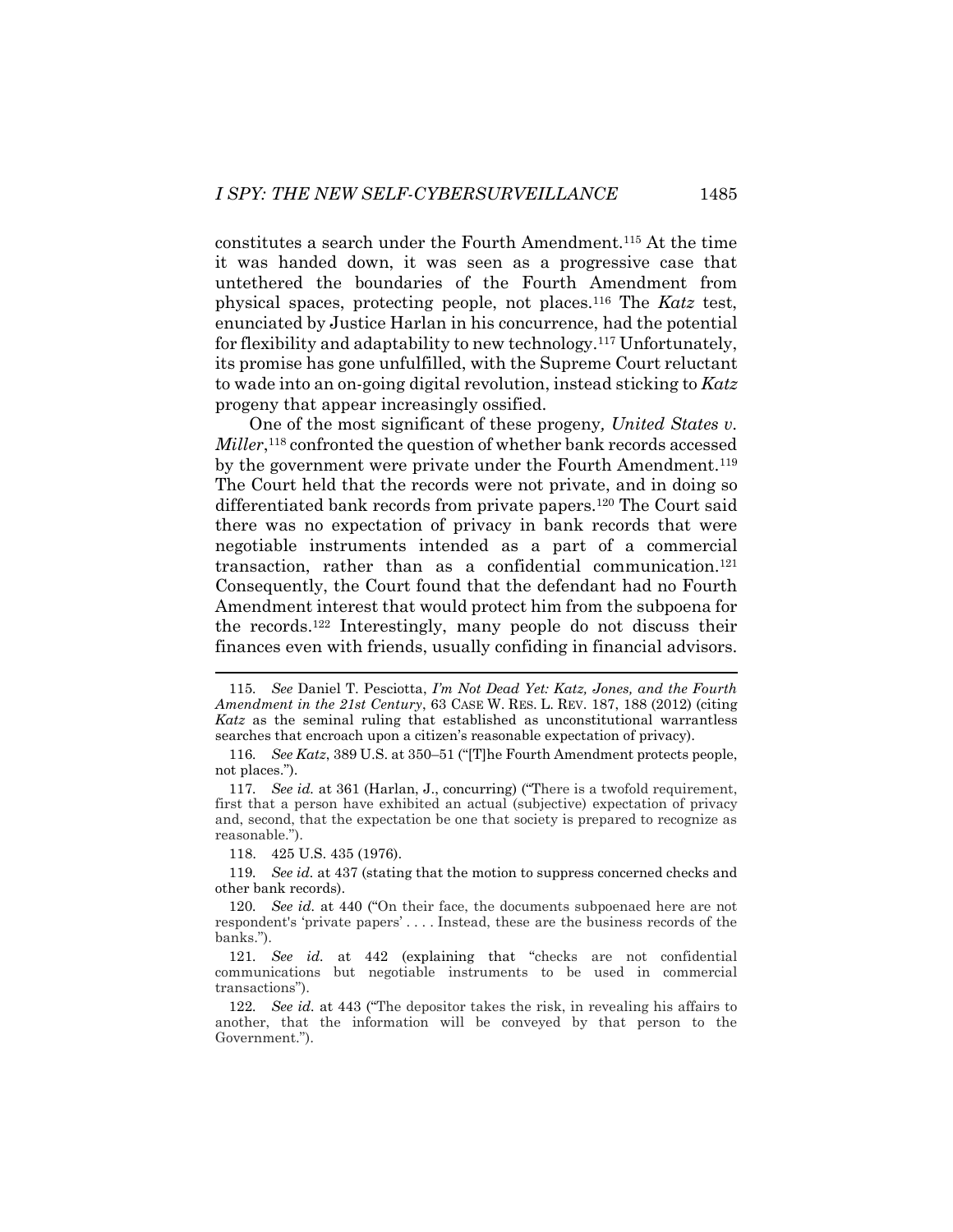The precise nature of finances often is held closely and confidentially, with many states acknowledging this confidentiality by recognizing an accountant-client privilege.<sup>123</sup>

Another important subsequent decision, *Smith v. Maryland,* <sup>124</sup> followed *Miller* and became an additional cornerstone of the third-party doctrine. In *Smith*, the Court held that pen registers were not within the privacy protected under the Fourth Amendment.<sup>125</sup> The facts of the case are significant, though, despite being obscured over time. In *Smith*, a person suspected of robbing a woman allegedly was calling the victim and threatening her.<sup>126</sup> To follow-up on this ongoing threat as well as investigate the robbery crime, the police obtained a pen register to trace the phone that was calling the victim.<sup>127</sup> The pen register was sought to stop ongoing criminal activity and, further, the police had reason to believe the phone calls were directly connected to the prior robbery.<sup>128</sup>

While *Katz, Smith*, and *Miller* have seemingly created a ceiling for the constitutional protection of information*,* these cases can still serve to safeguard informational privacy in the digital world. In *Katz*, the Court found that an outdoor phone booth provided a reasonable expectation of privacy against nonconsensual wiretapping.<sup>129</sup> Even though the phone booth was outdoors, and even though people could see into the phone booth, the fact that there were walls and doors on the booth provide for

<sup>123.</sup> *See* Alan W. Anderson & Elizabeth E. Brown, *Colorado's Accountant-Client Privilege*, 24 COLO. LAW. 283, 286 (1995) (noting that Colorado and many other states recognize an accountant-client privilege).

<sup>124.</sup> 442 U.S. 735 (1979).

<sup>125</sup>*. See id.* at 745 (finding that because there is no legitimate expectation regarding the phone numbers citizens dial, the installation of a pen register is not a search within the ambit of the Fourth Amendment).

<sup>126</sup>*. See id.* at 737 ("After the robbery, [the victim] began receiving threatening and obscene phone calls from a man identifying himself as the robber.").

<sup>127</sup>*. Id.*

<sup>128</sup>*. See id.* (noting that the man calling identified himself as the robber).

<sup>129.</sup> Katz v. United States, 389 U.S. 347, 353 (1967) ("The Government's activities in electronically listening to and recording the petitioner's words violated the privacy upon which he justifiably relied while using the telephone booth and thus constituted a 'search and seizure' within the meaning of the Fourth Amendment.").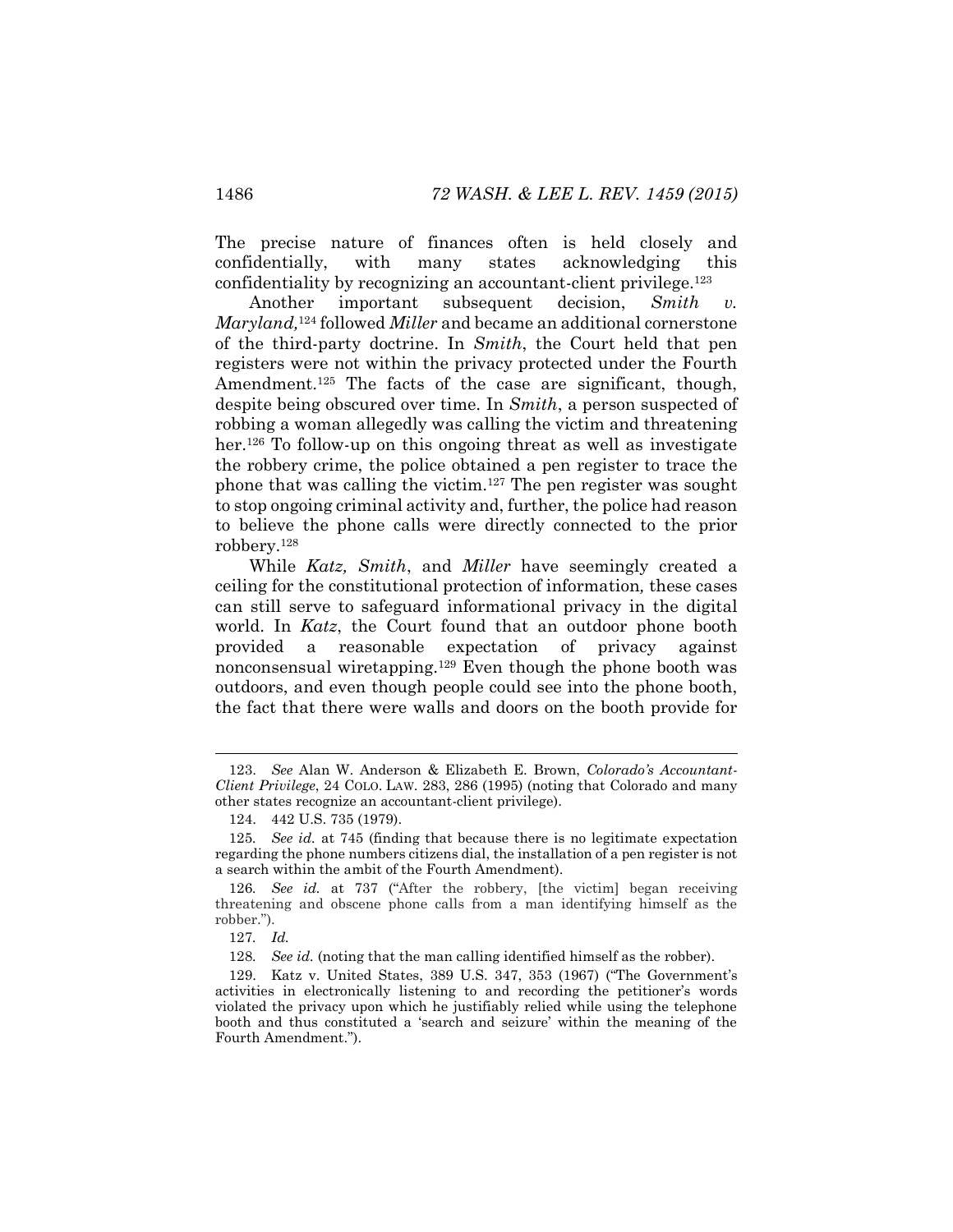reasonable privacy expectations.<sup>130</sup> Today, walls and doors have been replaced by encryption. Encrypted data sent over the Internet can be shielded by a similar set of expectations. The same expectations apply to password-protected communications, indicating both subjective and reasonable expectations of privacy.

*Smith* has been used to justify bulk metadata collection, particularly for phone calls.<sup>131</sup> The facts of *Smith*, however, are far removed from justifying bulk data collection, which provides for a horizontal collection approach—without any prior reasonable expectation of criminality in the data—and not a vertical approach building on prior reasonable suspicion. Bulk data collection is thus wholesale, not retail, in that there is no specific criminality that is underfoot, justifying police intrusion. Further, the information collected from innocent bystanders is exponentially greater than that which occurs from any one pen register. <sup>132</sup> The horizontal collection approach transforms the particularity requirement, not as matter of degree but rather as a fundamental shift in the nature of police activity. Even if the information contains no inherent indicia of privacy protection, the burden of collection and retention with mass collection should remain on the government because of the horizontal/vertical dichotomy.

Consequently*, Smith* and *Miller* do not lead inexorably to the dismantling of privacy for all things revealed to others, and should no longer be used for such a proposition. Further, not everyone agrees with the Supreme Court's all-or-nothing approach to privacy. Justice Thurgood Marshall, dissenting in *Smith v. Maryland*, stated: "Privacy is not a discrete commodity, possessed absolutely or not at all."<sup>133</sup> This statement becomes even more

133. Smith v. Maryland*,* 442 U.S. 735, 748 (1979) (Marshall, J., dissenting).

<sup>130</sup>*. See id.* (explaining that fact that the listening device did not penetrate the wall of the booth had no constitutional significance).

<sup>131.</sup> *See* Joseph D. Mornin, *NSA Metadata Collection and the Fourth Amendment*, 29 BERKELEY TECH. L.J. 985, 987 (2014) (explaining that the Government relies on *Smith* to defend the constitutionality of its bulk data collection).

<sup>132.</sup> *See* James Ball, *NSA Collects Millions of Text Messages Daily in an 'Untargeted' Global Sweep*, THE GAURDIAN (Jan. 16, 2014, 1:55 PM), http://www.theguardian.com/world/2014/jan/16/nsa-collects-millions-textmessages-daily-untargeted-global-sweep (last visited Sept. 5, 2015) ("The National Security Agency has collected almost 200 million text messages a day from across the globe . . . .") (on file with the Washington and Lee Law Review).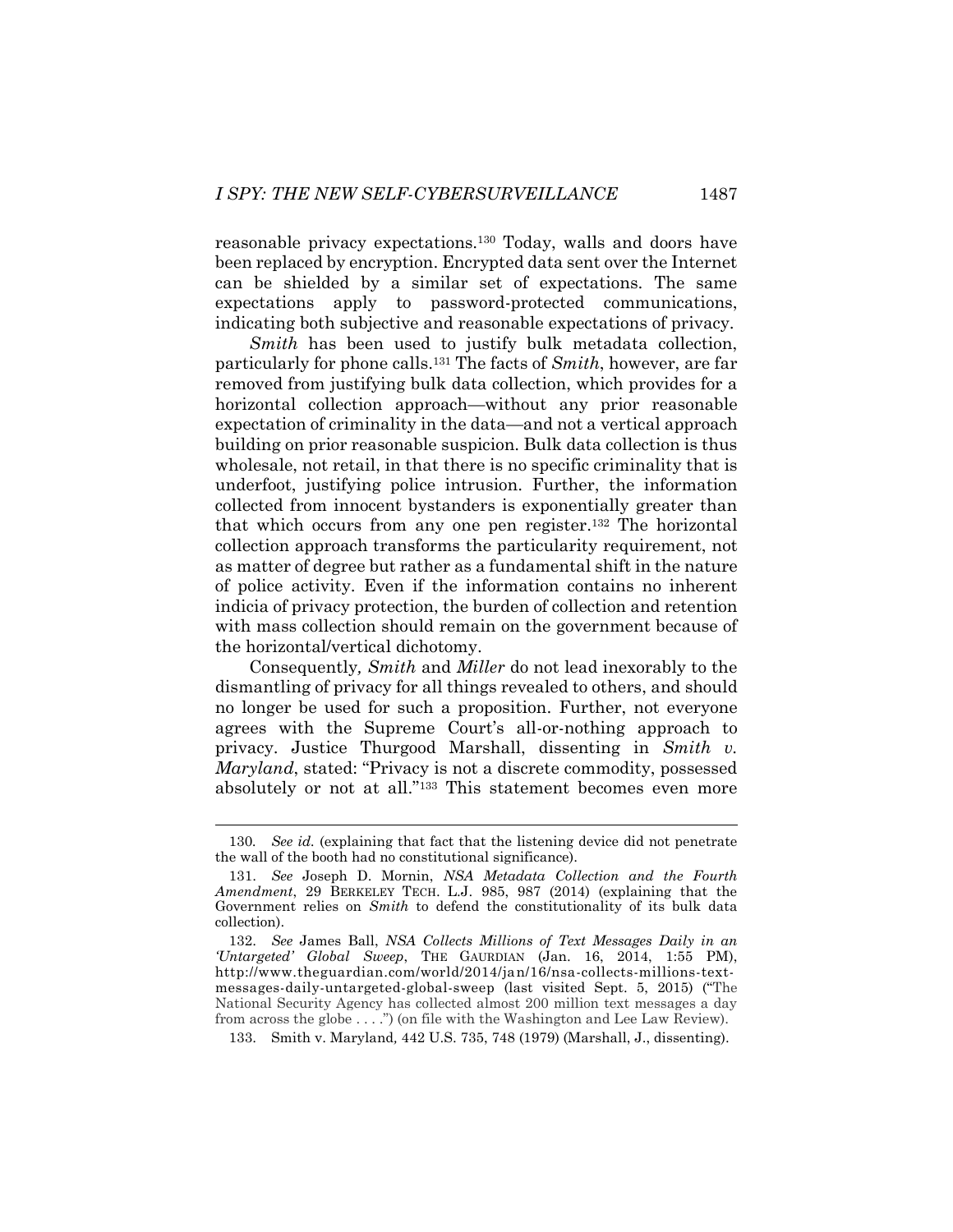appealing as technology strips privacy away. As one commentator noted:

But the idea that information exposed to others is no longer private has been oversold. Millions of Americans expect all sorts of things exposed to third parties remain private under state law. And as technology advances and the information we give to ISPs and telcos becomes more and more revealing, even federal courts are beginning to rethink whether Smith is the absolute rule the government claims it should be.... On its 35th birthday, Smith's vitality is on the decline, and that's a good thing.<sup>134</sup>

#### *2. Reconstitute the Public–Private Distinction*

There are those who argue there is nothing private in public anymore, and the extensive use of self-cybersurveillance and other evidence supports this position. Everyone is constantly connected, as evidenced by people texting in restaurants while eating, while watching films in theaters,<sup>135</sup> and while driving.<sup>136</sup> Cell phones permeate society, especially in public, as they allow individuals to be ready to take pictures at a moment's notice. Face recognition software also is in use, although mostly by private companies, such as Facebook.<sup>137</sup> Once pictures are posted on Facebook, for example,

<sup>134.</sup> Hanni Fakoury, Smith v. Maryland *Turns 35, But Its Health Is Declining*, ELECTRONIC FRONTIER FOUND. (June 24, 2014), https://www.eff.org/ deeplinks/2014/06/smith-v-maryland-turns-35-its-healths-declining (last visited June 16, 2015) (on file with the Washington and Lee Law Review).

<sup>135.</sup> A shooting at a Florida movie theater occurred as a result of the victim texting in the darkened theater. Steve Almasy, *Dad's Texting to Daughter Sparks Argument, Fatal Shooting in Movie Theatre*, CNN (Jan. 13, 2014, 6:20 PM) http://www.cnn.com/2014/01/13/justice/florida-movie-theater-shooting/ (last visited June 16, 2015) (on file with the Washington and Lee Law Review).

<sup>136.</sup> Many states have moved to make texting while driving unlawful. Amy L. Brueckner, *Distracted Driving: How Technological Advancements Impede Highway Safety*, 115 PENN. ST. L. REV. 709, 722 (2011).

<sup>137</sup>*. See* Meagan Rose Dickey, *Facebook Wants to Add Your Profile Picture to Its Face Recognition Database*, BUS. INSIDER (Aug. 29, 2013), http://www.businessinsider.com/facebook-facial-recognition-database-2013-8 (last visited June 13, 2015) (stating Facebook is considering adding profile pictures to its facial recognition database in order to improve the accuracy of its "Tag Suggest" feature) (on file with the Washington and Lee Law Review).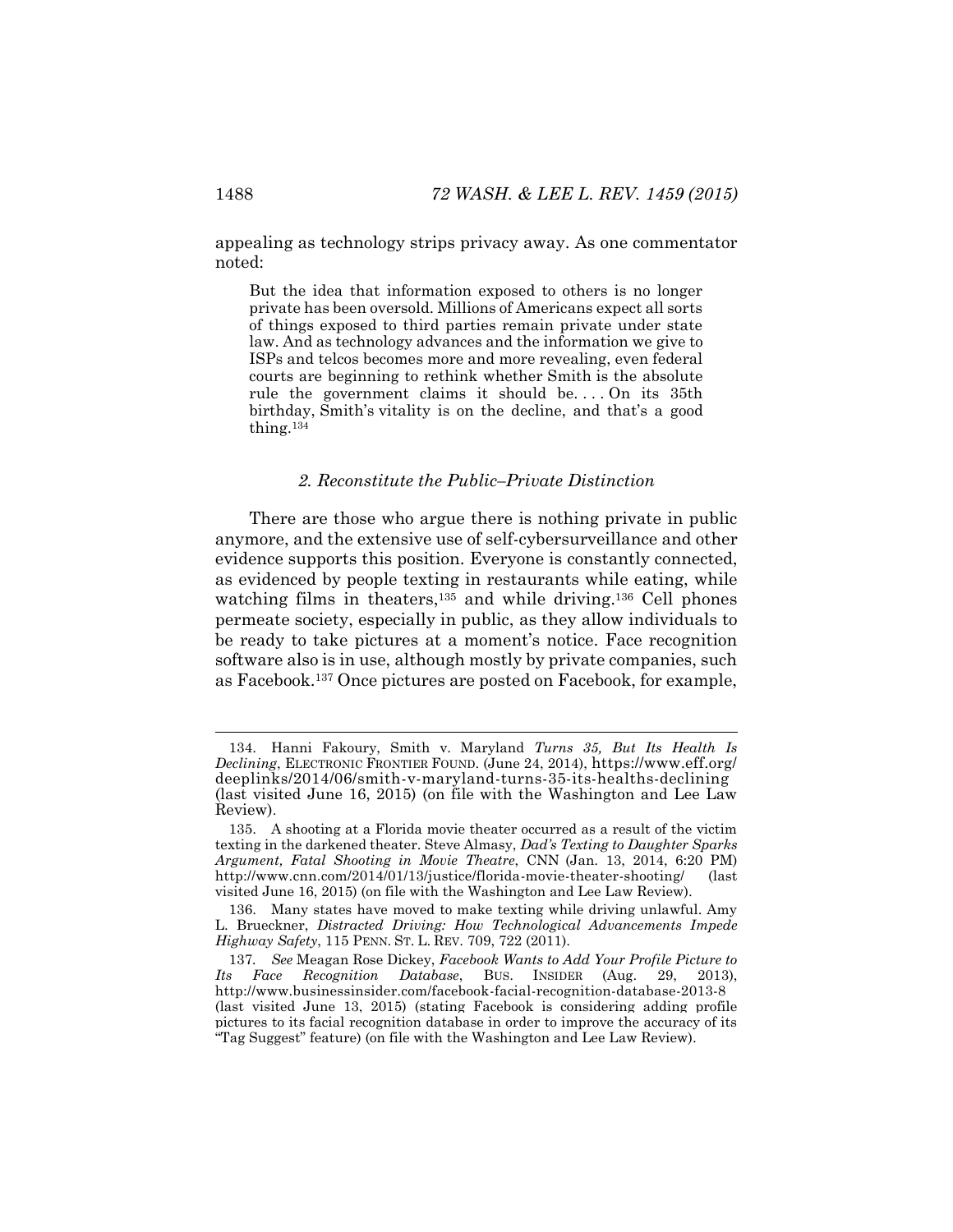<span id="page-31-0"></span>l

they become part of a database of more than one billion photos.<sup>138</sup> The government also is developing its own face recognition software system that will be able to detect faces of up to 100 yards away. <sup>139</sup> In the skies, there are drones and eye-in-the-sky cameras, as well as closed circuit TV on land, and even drones underwater.<sup>140</sup> The Internet of Things has invaded the home space, creating little refuge for anyone using multifunctional connected devices—which is most of us.<sup>141</sup>

It is not the individual pieces of information that are the problem with mass disclosure, but rather the dismantling of the private sphere. The information derived from smart devices can be aggregated to reveal private personal preferences as well as habits—and lots of data about each.<sup>142</sup> They reveal our identities

<sup>138.</sup> *See Facebook Could Add Its One Billion Users' Profile Pictures to Photo Database—Meaning Even MORE Users Will Be Automatically Tagged*, DAILY MAIL (Aug. 29, 2013, 7:10 PM), http://www.dailymail.co.uk/news/article-2406 204/Facebook-add-billion-users-profile-pictures-photo-database--meaning-userscontrol-social-network-recognizing-photos.html (last visited June 16, 2015) (noting that Facebook believes the move will improve privacy because users will know when pictures of them have been posted) (on file with the Washington and Lee Law Review).

<sup>139.</sup> This system is called the biometric optical surveillance system (BOSS). The drone, an unmanned aerial vehicle, not only can carry cargo, but can beam real-time pictures to remote pilots. While not in regular use in the United States, these are gaining a foothold and becoming more widespread, as recent rules on commercial-use drones reveal. Charlie Savage, *Facial Scanning is Making Gains in Surveillance*, N.Y. TIMES (Aug. 21, 2013), http://www.nytimes. com/2013/08/21/us/facial-scanning-is-making-gains-in-surveillance.html?\_r=0 (last visited May 4, 2015) (on file with the Washington and Lee Law Review).

<sup>140.</sup> Eye-in-the-sky cameras, which are attached to the wings of aircraft and used to take pictures automatically, also provide surveillance. These cameras have been used for crime interdiction, including detecting burglaries in progress. Martha Neil, *Eye-in-the-Sky Surveillance a New Tool for US Cities; Is Spying Via Camera While Flying Too Prying?*, A.B.A. J. (Feb. 5, 2014, 10:45 PM), http://www.abajournal.com/news/article/eye\_in\_the\_sky\_surveillance\_a\_growing reality in us cities/ (last visited May 4, 2015) (on file with the Washington and Lee Law Review).

<sup>141.</sup> The extent of the surveillance and exposure in public to others indicates that there are limited, if any, reasonable expectations of privacy in public. But that does not tell the whole story. The idea of "public" as anything outside one's home excludes how much intrusiveness ought to be permitted outside the home. *See* Max Guirguis, *Electronic Visual Surveillance and the Reasonable Expectation of Privacy*, 9 J. TECH. L. & POL'Y 143, 150–51 (2004) (noting the effectiveness of advances in surveillance technology as a factor contributing to the decline in privacy expectations).

<sup>142.</sup> *See* Julia Angwin, *The Web's New Gold Mine: Your Secrets*, WALL ST. J.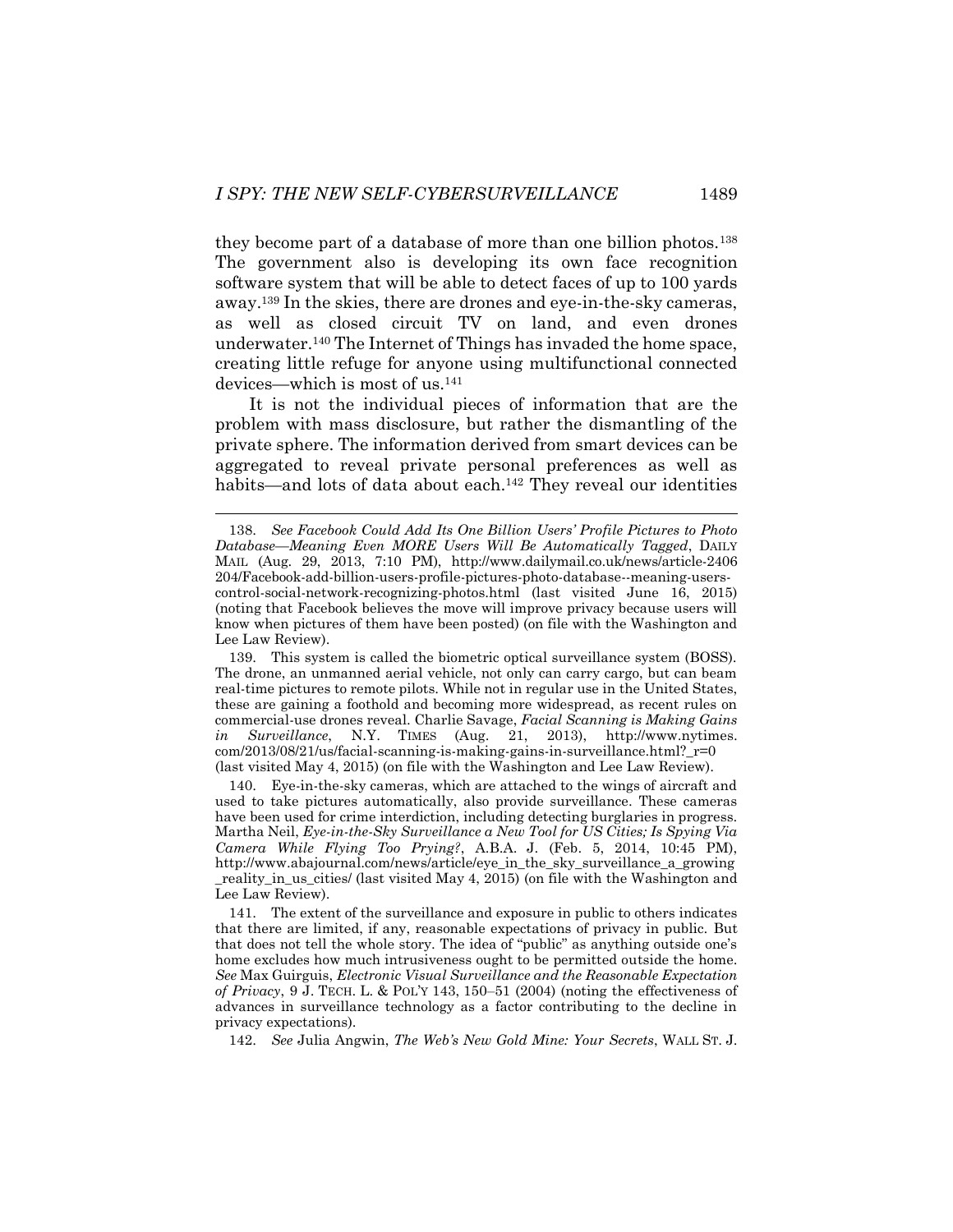and what we think about ourselves.<sup>143</sup> The companies and government can use this data in addition to data already on file to create unusually detailed pictures of the subjects they portray.<sup>144</sup>

The government, in particular, should not be allowed to gather data indirectly that it could not gather directly. The public/private distinction should be used to prevent the government from accessing and storing such private information permanently.<sup>145</sup> Devices using information to promote their functionality should not be used to transmit that information to third parties for unrelated purposes—and then transmit that information to the government for purposes purportedly related to crime interdiction without any reasonable basis for doing so.<sup>146</sup> If a smart thermostat is used to accommodate and maximize the efficiency of the heat and air conditioning process, for example, that does not mean the occupant's habits relating to sleep, room use, and time at home are intended to be shared with friends, strangers, commercial entities, the government or others.

#### <span id="page-32-0"></span>*3. Provide Incentives to Privatize Information—Revisit Consent*

In this new informational age, there are few incentives to privatize information.<sup>147</sup> Commercial companies want as much

144. *See id*. (specifying that companies use codes to combine a computer user's sex, age, and location with that user's internet activity).

147. *See* Jack M. Balkin, Essay, *The Constitution in the National Surveillance State*, 93 MINN. L. REV. 1, 16 (2008) (explaining that the government is increasingly turning to private companies to circumvent the Fourth Amendment).

<sup>(</sup>July 30, 2010), http://www.wsj.com/articles/SB1000142405274870394090457539 5073512989404 (last visited May 4, 2015) (noting that Internet surveillance can even record an individual's favorite movies) (on file with the Washington and Lee Law Review).

<sup>143.</sup> *See id*. (explaining that codes have the ability to pinpoint an individual's behavior, including whether the user takes quizzes or browses entertainment websites).

<sup>145.</sup> *See, e.g.*, Adam Cohen, *Keeping Uncle Sam Out of Your Amazon Account*, TIME (Nov. 3, 2010), http://content.time.com/time/nation/article/0,8599, 2029166,00.html (last visited May 4, 2015) (explaining that the federal courts denied North Carolina's request for individual consumer data for tax purposes because it violated the First Amendment and Video Protection Privacy Act) (on file with the Washington and Lee Law Review).

<sup>146.</sup> *See id*. ("[I]t would have a chilling effect on their decision about what to buy.").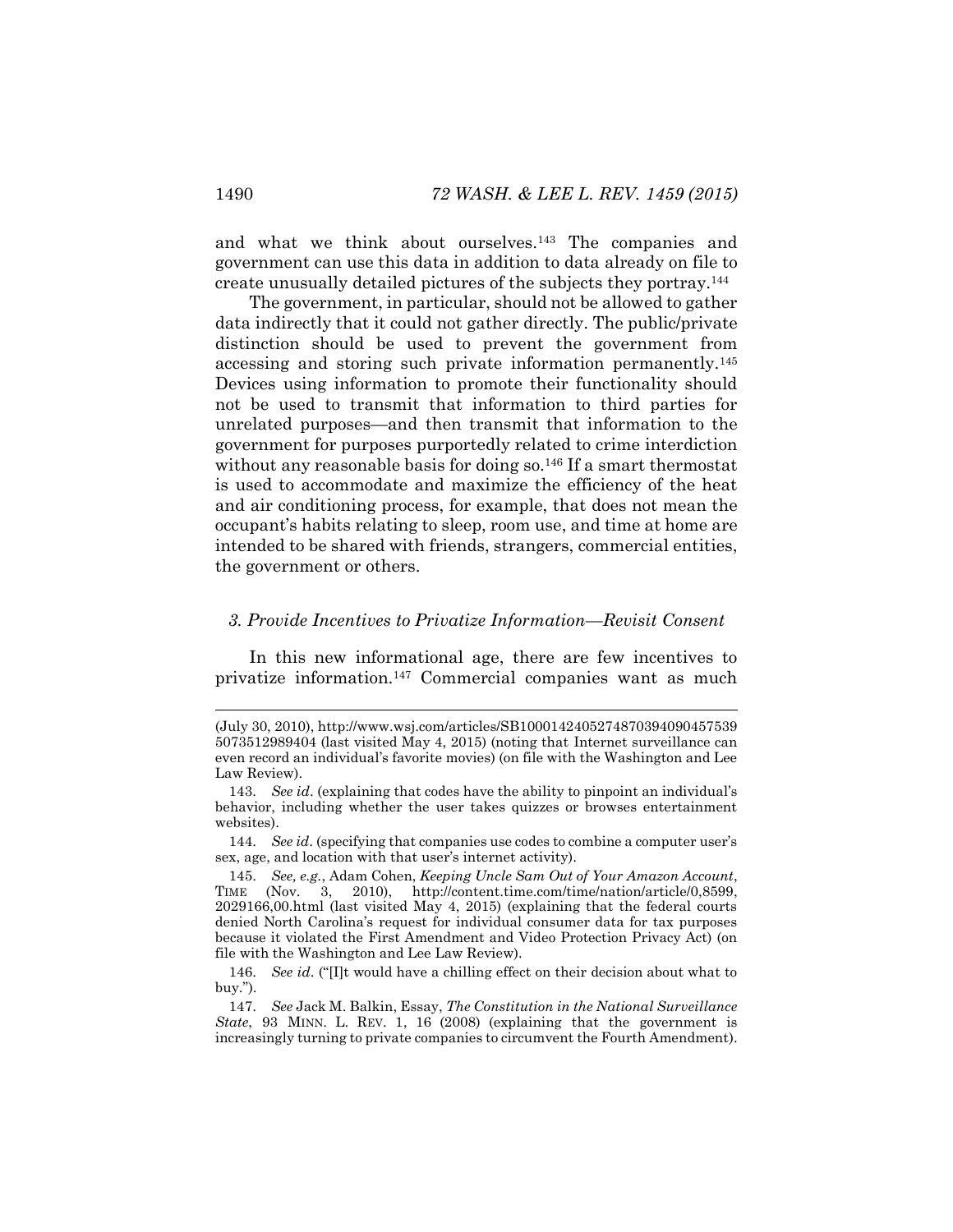information as possible for marketing and sales purposes and Web companies are happy to trade or sell information as a distinct market of its own.<sup>148</sup> Consumers often trust companies not to distribute information, but generally have no idea about what information is collected or distributed, and if it is distributed, to whom.<sup>149</sup> Privacy agreements generally serve as a barrier to customers, who must sign the agreements to access sites, not to the companies themselves.<sup>150</sup>

Another related issue is the "soft consent" required to use multifunctional devices.<sup>151</sup> Soft consent is the voluntary checking of a box that is taken as acknowledgement of reading, understanding, and agreeing with the privacy policy adopted by the online company.<sup>152</sup> Unfortunately, the agreeing does not require multiple sets of initials indicating that the important

150. *See, e.g.*, *Customer Agreement*, AMAZON, http://aws.amazon.com/ agreement/ (last visited May 4, 2015) ("This AWS Customer Agreement . . . contains the terms and conditions that govern your access to and use of the Service Offerings ....") (on file with the Washington and Lee Law Review).

A common trick is to covertly install the software during the installation of other software you want such as a music or video file sharing program .... Whenever you install something on your computer, make sure you carefully read all disclosures, including the license agreement and privacy statement. Sometimes the inclusion of unwanted software in a given software installation is documented, but it might appear at the end of a license agreement or privacy statement.

152. *See* Elizabeth Bowles & Eran Kahana, *The Agreement that Sparked a Storm*, 16 BUS. L.J. 55, 56 (2007) (explaining that click-wrap requires acceptance of the terms and conditions prior to accessing a website or installing software).

<sup>148.</sup> *See* Angwin, *supra* note [142](#page-31-0)**[Error! Bookmark not defined.](#page-31-0)** ("Consumer tracking is the foundation of an online advertising economy that racked up \$23 billion in ad spending last year.").

<sup>149.</sup> *See* Viktor Koen, *Getting to Know You*, ECONOMIST (Sept. 13, 2014), http://www.economist.com/news/special-report/21615871-everything-people-doonline-avidly-followed-advertisers-and-third-party (last visited May 4, 2015) (providing anecdotal evidence that although many companies claim not to share sensitive personal and health information for advertising purposes, users who searched sexually transmitted diseases had advertisements about HIV support services days later) (on file with the Washington and Lee Law Review).

<sup>151.</sup> Consent to spyware is not really consent at all because it piggybacks on the installation of another software program that the user actually wants. *See What is Spyware?*, MICROSOFT, http://www.microsoft.com/security/pcsecurity/spyware-whatis.aspx (last visited May 4, 2015) (on file with the Washington and Lee Law Review)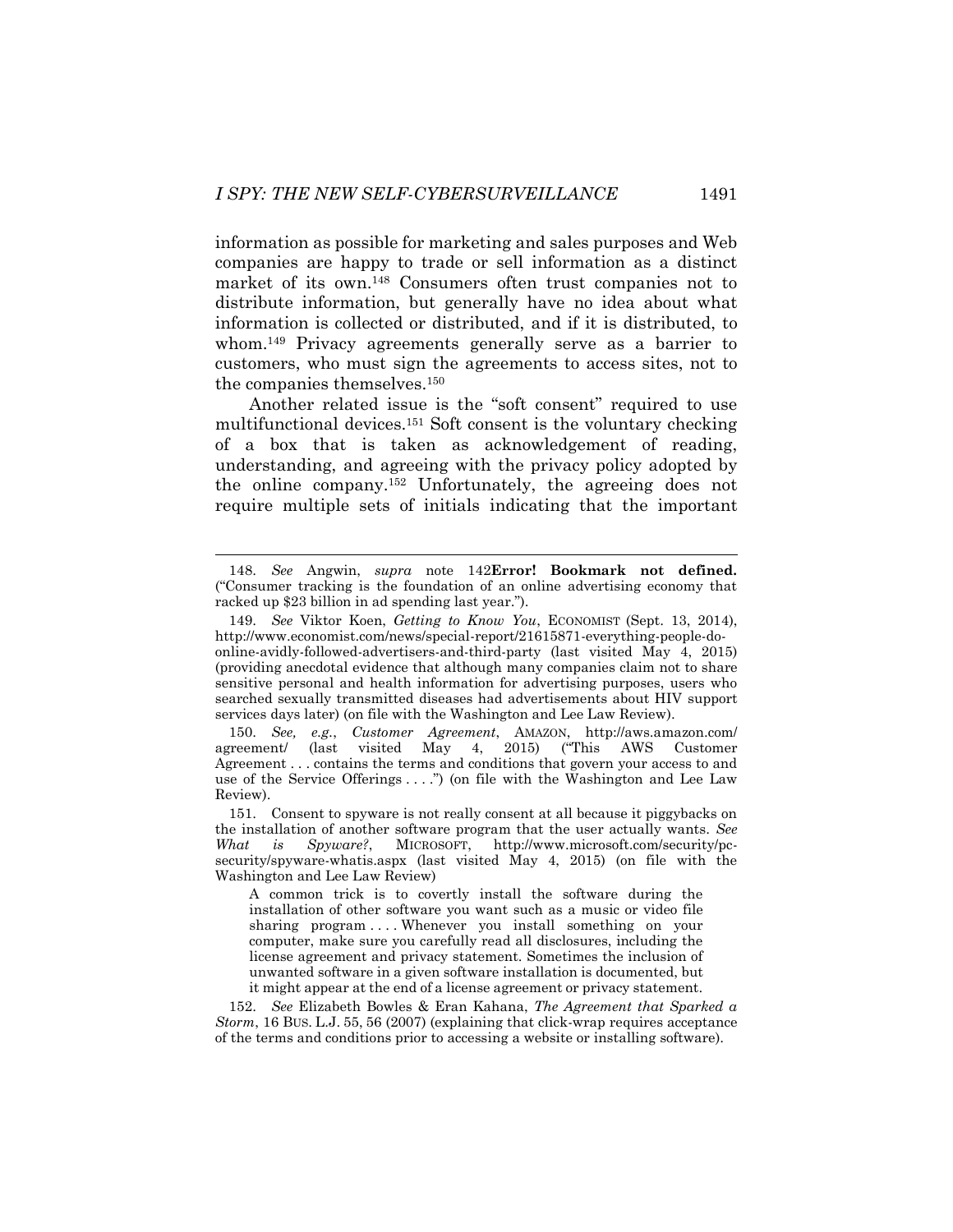points have been read and understood, like many waivers or assurances of understanding.

The Fifth Amendment privilege against self-incrimination provides a useful analogue. Just as the *Miranda*<sup>153</sup> doctrine looked beneath the surface in determining whether the custodial interrogation environment created by police officers was coercive, courts should view the consent given by consumers in a similar manner—particularly with objectively sensitive information disclosed for a limited purpose, presumptively intended for a restricted disclosure unless shown to the contrary. The disclosure of information to a particular person for a specific reason should not always constitute consent to disclose that information to any outside parties not associated with the particular functionality of the device.

While many users of software willingly consent to turn over information, many do not know where the information goes or ends up.<sup>154</sup> Consent to endless disclosure without some understanding of the consequences and a means of providing more limited disclosure should not be considered fully voluntary.<sup>155</sup> Companies, such as Facebook, have long privacy policies with fine print, change their policies at will, and expect users to read license agreements and policies that have changed, regardless of background or age.<sup>156</sup> In the dominant culture, users must comply or be excluded—and perhaps lose a salient common social media connection with others.<sup>157</sup>

157. *See* Laura Sydell, *Yet Another Shift in Facebook Policies Raises Privacy Concerns*, NPR (Nov. 29, 2012, 5:16 PM), http://www.npr.org/blogs/ alltechconsidered/2012/11/29/166177278/yet-another-shift-in-facebook-policiesraises-privacy-concerns (last visited May 4, 2015) (including one businessman's remarks: "I know as a businessperson, everybody feels obliged to have a Facebook

<sup>153.</sup> Miranda v. Arizona, 384 U.S. 436 (1966).

<sup>154.</sup> *See* Angwin, *supra* not[e 142](#page-31-0) (describing several methods tracking devices use to get installed, some of which are unknown to most Internet users).

<sup>155.</sup> *See id*. (noting that sometimes tracking companies hide their data collection methods within other tracking files or advertisements).

<sup>156.</sup> *See* Drew Guarini, *Hold Your Gasp, Facebook is Under Fire for its Privacy Policy Again*, HUFFINGTON POST (Sept. 5, 2013), http://www.huffington post.com/2013/09/05/facebook-privacy-ftc\_n\_3873764.html (highlighting the policy that states if the user is underage and agrees to the terms, it means "at least one of [the] parents or legal guardians have also agreed to the terms of the selection on the [child's] behalf," despite the fact that most parents are unaware of the privacy changes) (on file with the Washington and Lee Law Review).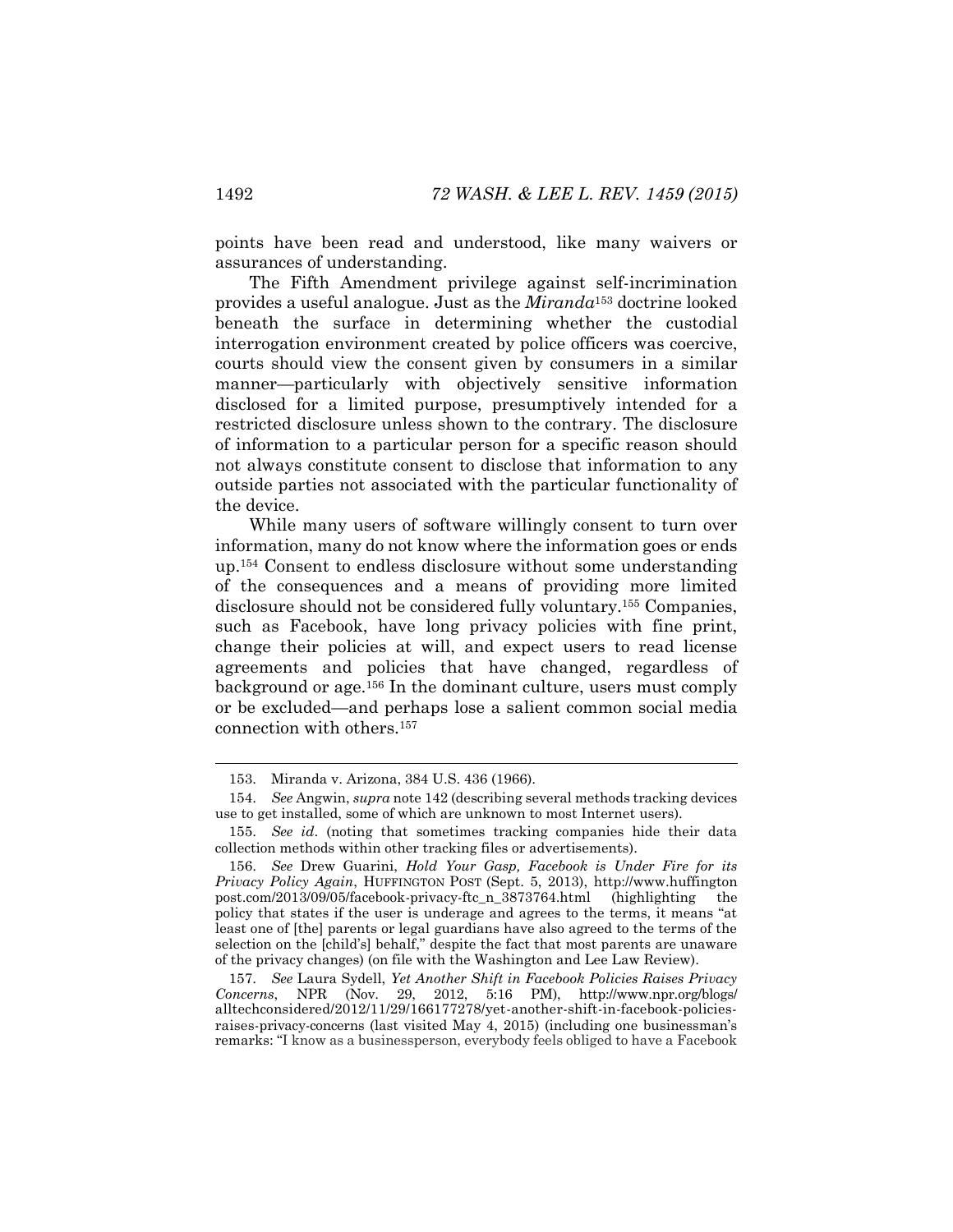The difference between physical consent in a face-to-face setting and an affirming keystroke can be significant. One need only look at the experience of intrusion occurring with brief traffic stops by the police, particularly DUI roadblocks,<sup>158</sup> to understand that the ease of a keystroke consent provides no real understanding of how Big Data algorithms will use information to combine it and search even the most intimate corners of a person's life—in seconds.

Thus, there should be legislation and renewed constitutional scrutiny about the scope of consent a website or device user gives to others as a consequence of such use. Password-protected or encrypted data indicates a greater interest in privacy, and forced education and even paternalism are justified when it pertains to data widely considered confidential in traditional American culture, such as medical, hygiene, and other intimate information that would adversely affect a person's reputation if disclosed publicly.<sup>159</sup>

# *4. Limit Bulk Collection of Data Unless Justified by Time, Place, and Circumstance*

# *a. Require Particularity*

While surveillance in the pre-digital age tended to be "retail," meaning targeted at individuals who were under suspicion of criminal behavior, the ease of data collection, storage, and analysis today have moved cybersurveillance to the "wholesale" realm.<sup>160</sup>

account. Ultimately it's a choice. But I really don't think that it is as much of a choice as it used to be  $\dots$ .") (on file with the Washington and Lee Law Review).

<sup>158.</sup> *See, e.g.*, Michigan v. Sitz, 496 U.S. 444, 447 (1990) (holding that Michigan's use of sobriety checkpoints did not violate the Fourth and Fourteenth Amendments).

<sup>159.</sup> *See* Dan Terizan, *The Fifth Amendment, Encryption, and the Forgotten State Interest*, 61 UCLA L. REV. DISC. 298, 298 (2014) (noting that encrypted devices are almost impenetrable).

<sup>160</sup>*. See* Gabriel Debenndetti, *Factbox: History of Mass Surveillance in the United States*, REUTERS (June 7, 2013, 4:48 PM), http://www.reuters.com/article/ 2013/06/07/us-usa-security-records-factbox-idUSBRE9 5617O20130607 (last visited May 4, 2015) (illustrating the major changes to government surveillance chronologically, starting in 1918 and concluding in 2013) (on file with the Washington and Lee law Review).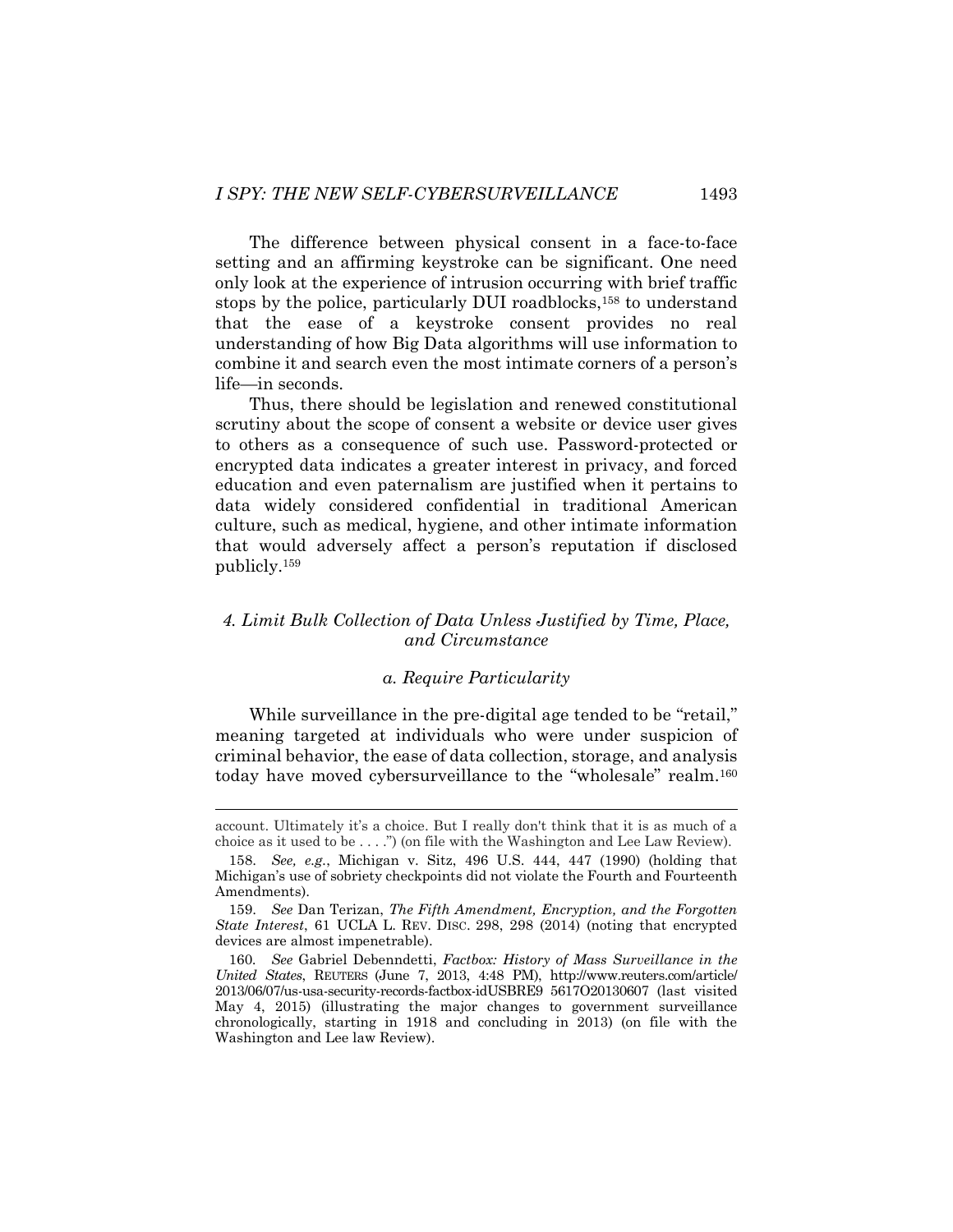<span id="page-36-0"></span>The interception of bulk phone records is but one illustration of how the government is now in the business of mass data gathering, sometimes irrespective of particular criminal justification. 161

Today, it appears that much more information is recovered from non-targets than targets.<sup>162</sup> While that, in and of itself, is not necessarily problematic, if the analogue to the pre-digital world is applied, information obtained by inadvertent government spying, if not directly inculpatory, should be disposed of promptly—at the latest, after a reasonable length of time.<sup>163</sup> The case of *Warden v. Hayden*<sup>164</sup> is instructive. In *Warden*, police officers chased a fleeing felon into a house without a warrant.<sup>165</sup> In attempting to capture the felon, police searched the house. They found some incriminating clothes in the washing machine. <sup>166</sup> Prosecutors were allowed to use the clothes as evidence in the case at hand.<sup>167</sup> If the officers had searched a drawer, however, and obtained all of drawer's contents that did not relate to the case, the officers could not simply keep the contents indefinitely, waiting to see if that

164. 387 U.S. 294 (1967).

<sup>161</sup>*. See, e.g.*, Mario Trujillo, *DEA Program Secretly Collected Bulk Phone Records for Decades*, THE HILL (Apr. 7, 2015, 6:03 PM), http://thehill.com/policy/tech nology/238135-dea-program-collected-bulk-recordson-americans-international-calls (last visited May 4, 2015) (describing the DEA's now defunct bulk phone-record data collection program) (on file with the Washington and Lee Law Review).

<sup>162</sup>*. See* Barton Gellman, Julie Tate & Ashkan Soltani, *In NSA-intercepted Data, Those Not Targeted Far Outnumber the Foreigners Who Are*, WASH. POST (July 5, 2014), http://www.washingtonpost.com/world/national-security/in-nsaintercepted-data-those-not-targeted-far-outnumber-the-foreigners-who-are/

<sup>2014/07/05/</sup> 8139adf8-045a-11e4-8572-4b1b969b6322\_story.html (last visited May 4, 2015) (describing the bulk collection of data as premised on finding a legal or criminal issue from the data, not on an issue that already exists prior to collection) (on file with the Washington and Lee Law Review).

<sup>163.</sup> *But see* Trujillo, *supra* not[e 161](#page-36-0) (noting that a government data-collection program only ended after Edward Snowden's surveillance information leak).

<sup>165.</sup> *See id*. at 297 (recounting that the police entered a house without a warrant after believing a robbery suspect was hiding inside).

<sup>166.</sup> *See id*. at 298 (chronicling that the police searched the entire house, including the bathroom after noticing the sound of running water).

<sup>167.</sup> *See id*. at 309 (rejecting the mere evidence rule).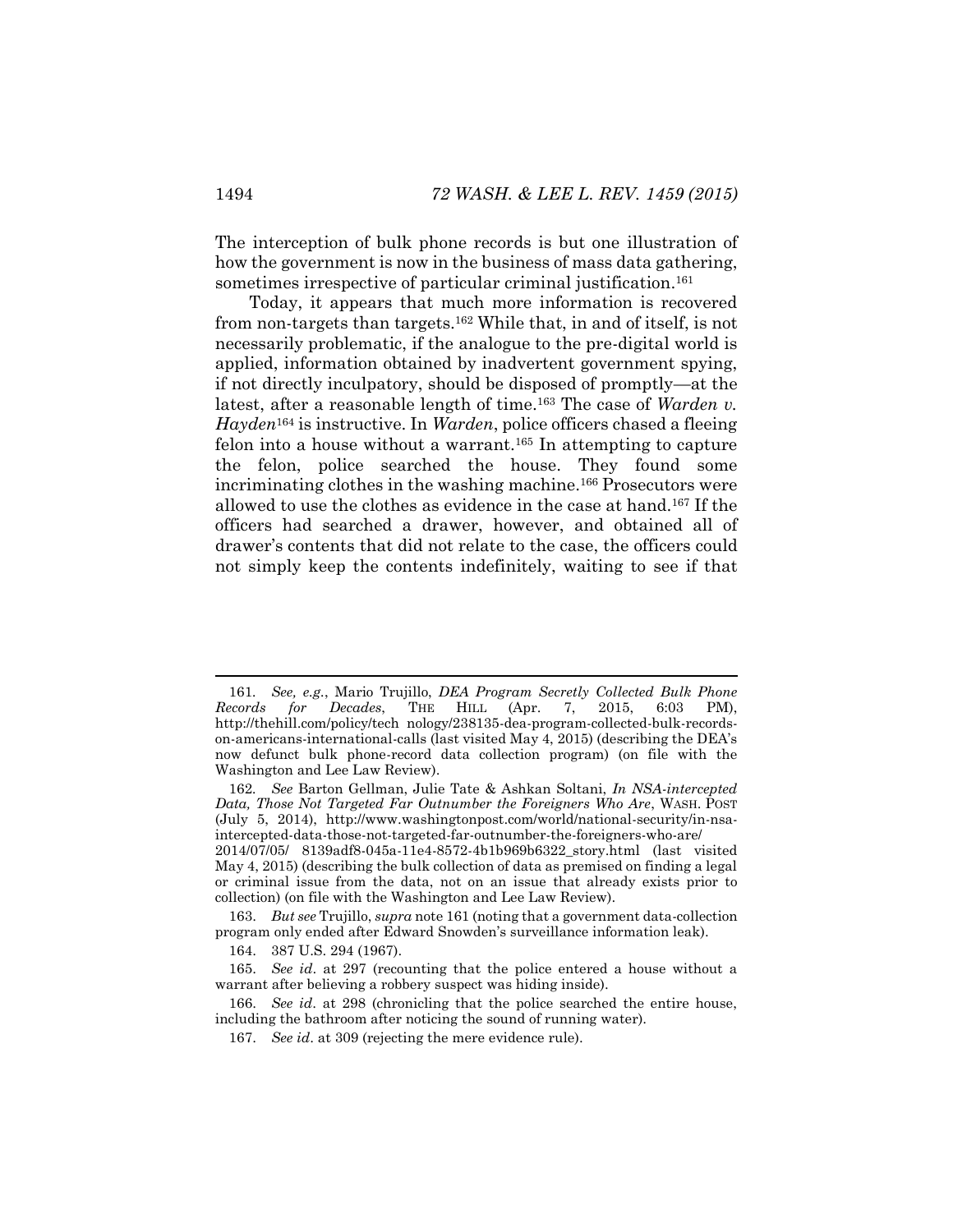information would become relevant to a current or future case.<sup>168</sup> That is what bulk collection involves.<sup>169</sup>

#### *b. Keep the Warrant Requirement as the General Rule*

When Google bought the company Nest, the company that makes the "learning thermostat," Nest issued a statement reassuring customers that its privacy policy "clearly limits the use of customer information to providing and improving Nest's products and services. We've always taken privacy seriously and this will not change." <sup>170</sup> Of course, taking privacy seriously and acting as a privacy advocate are not necessarily the same. Customer information could still be used in an anonymized fashion $171$  and then traded or sold. $172$ 

With the public/private and investigative/gathering lines blurring in the digital age, lines drawn to indicate how far government can go in collecting, sorting, and analyzing data are more important than ever before. Newly developed technologies are allowing the government to overreach into the private sphere.<sup>173</sup> That is why warrants are especially important today, not only to prevent overreaching in specific cases, but to deter

<sup>168.</sup> *See id*. at 307 ("Thus in the case of 'mere evidence,' probable cause must be examined in terms of cause to believe that the evidence sought will aid in a particular apprehension or conviction.").

<sup>169.</sup> *See White House Allows NSA's Bulk Data Collection to Continue*, CBS NEWS (Feb. 3, 2015, 5:23 PM), http://www.cbsnews.com/news/white-house-allowsnsa-bulk-data-collection-to-continue/ (last visited May 5, 2014) (highlighting that the new limits on governmental bulk data collection are so broad that they do not serve as a real check on the NSA) (on file with the Washington and Lee Law Review).

<sup>170.</sup> *See* Matt Rogers, *Nest, Google and You*, NEST (Jan. 13, 2014), https://nest.com/blog/2014/01/13/nest-google-and-you/ (last visited May 5, 2014) (issuing a release about the effect of the buyout on customers) (on file with the Washington and Lee Law Review).

<sup>171</sup>*. Id*.

<sup>172.</sup> *Id*.

<sup>173.</sup> *See* Oren Bar-Gill & Barry Friedman, *Taking Warrants Seriously*, 106 NW. U. L. REV. 1609, 1621 (2012) (noting that bright-line rules might simplify matters but are likely to hurt law enforcement as well).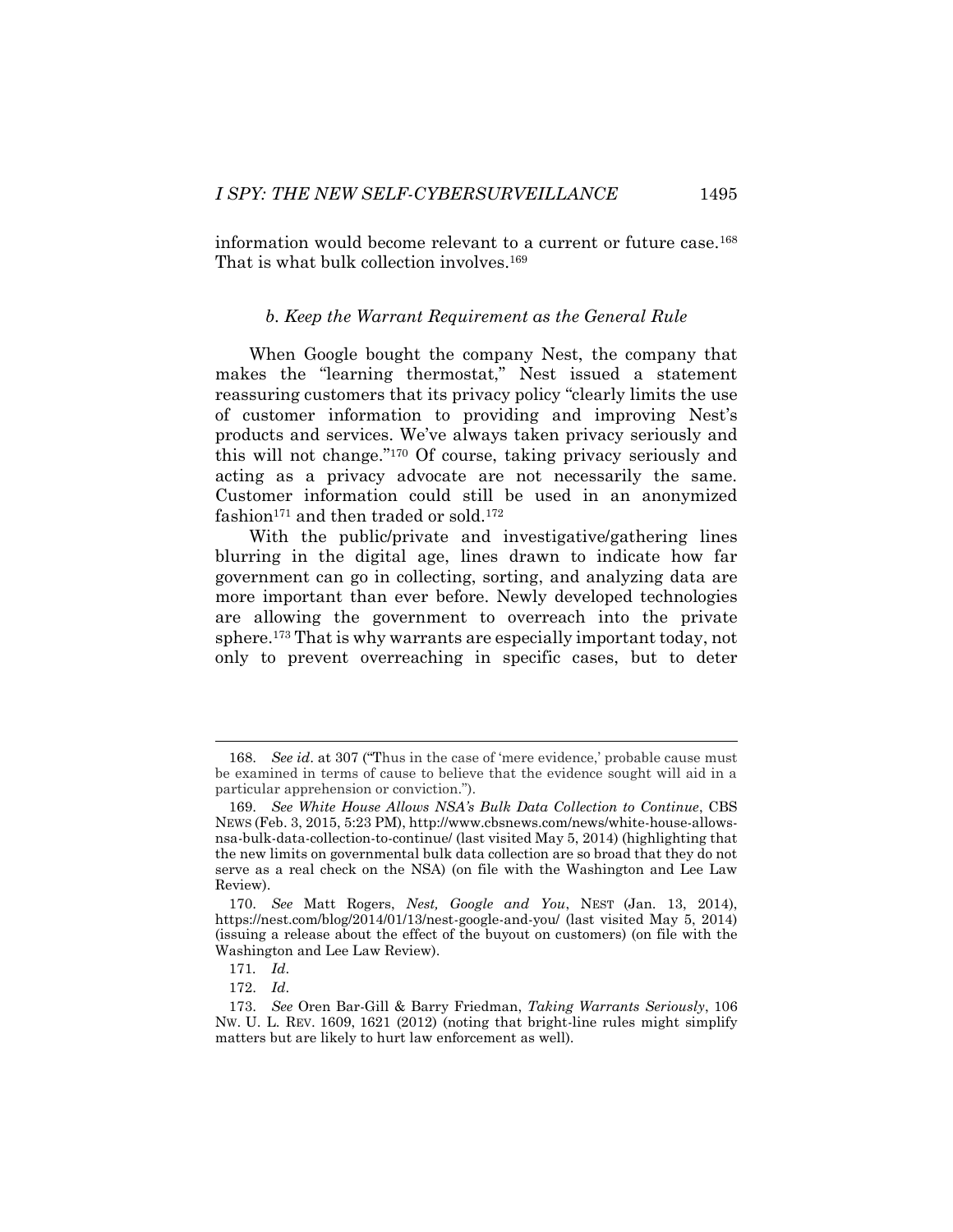overreaching as well.<sup>174</sup> In *United States. v. Warshak*, <sup>175</sup> the Sixth Circuit held that there was sufficient privacy in the content of emails for the police to need a warrant to obtain them.<sup>176</sup> The Court noted that there was considerable information in the defendant's thousands of emails obtained by the police, yielding a treasure trove of information.<sup>177</sup> This case provided important recognition that warrants are still required for most criminal government investigations.

As technology advances, it will become easier and easier for police to obtain direct access to information without a warrant.<sup>178</sup> That does not mean the shortest path is the proper one.<sup>179</sup> One illustration of the new technology is the Range-R, a device that operates like a wall-stud finder, but permits an operator on the outside of a residence or building to detect whether someone is present in the home and where that person is located.<sup>180</sup> In effect, it operates like a motion detector from outside the residence, and has been used by police domestically before entering the home of private individuals.<sup>181</sup> Physical walls simply are less viable as a constitutional privacy boundary as time marches on.

178. *See* Daniel Zwerdling, *Your Digital Trail: Does the Fourth Amendment Protect Us?*, NPR (Oct. 2, 2013, 1:00 PM), http://www.npr.org/blogs/all techconsidered/2013/10/02/228134269/your-digital-trail-does-the-fourth-

amendment-protect-us (last visited May 6, 2015) (explaining that instead of a warrant, law enforcement can just obtain a subpoena) (on file with the Washington and Lee Law Review).

179. *See id*. (using the cloud as an example of how the government can get around the warrant requirement).

180*. See* Laura Sullivan, *New Tools Let Police See Inside Peoples' Homes*, NPR (Jan. 21, 2015, 10:18 PM), http://www.npr.org/blogs/thetwo-way/2015/ 01/21/378851217/new-tools-let-police-see-inside-peoples-homes (last visited May 6, 2015) (noting that the use of the Range-R has been questioned by an appellate court in Denver) (on file with the Washington and Lee Law Review).

181. *See id*. (reporting that the Justice Department refused to say how often the Range-R is utilized).

<sup>174.</sup> *See* William J. Stuntz, *Warrants and Fourth Amendment Remedies*, 77 VA. L. REV. 881, 918 (1991) (explaining that warrants have a deterrent effect due to the evidentiary exclusionary rule).

<sup>175.</sup> 631 F.3d 266 (2010).

<sup>176.</sup> *See id*. at 284 (explaining that it is highly unlikely that people expect their emails containing business and personal matters to be made public because "people seldom unfurl their dirty laundry in plain view").

<sup>177</sup>*. See id*. at 288 (emphasizing the "potential[ly] unlimited variety of 'confidential communications'" in the *Katz* Court's analysis).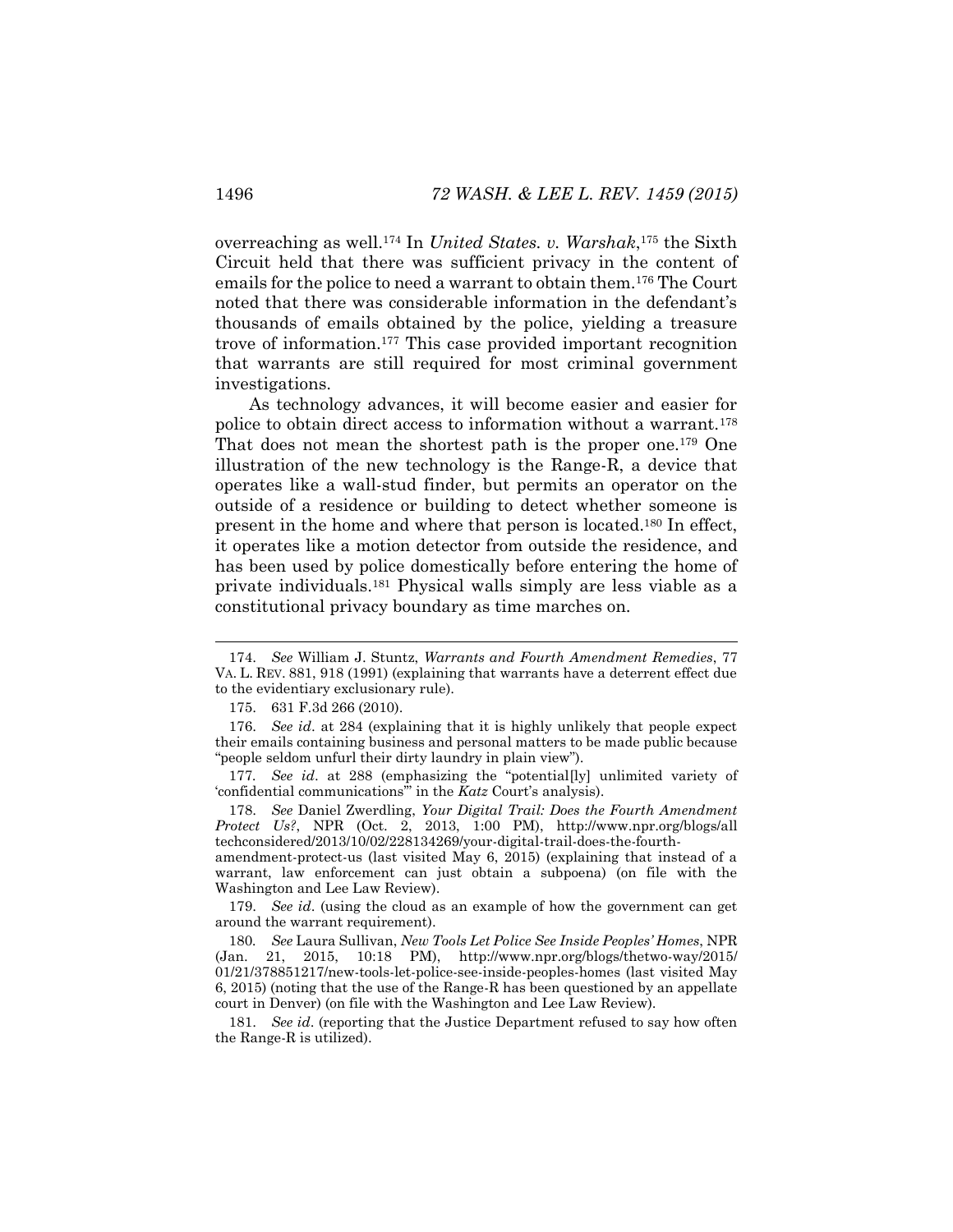### *5. Keep Score—Legislate How Private Companies Are Doing with Our Privacy, Especially with Government Sharing*

<span id="page-39-0"></span>A different way to reign in the government is through the private companies who partner and share information with government entities. As noted above, there is little incentive for companies to privatize information that could be used for marketing purposes or valued as a commodity.<sup>182</sup> Without independent consumer action, legislation offers a way to cabin greed and protect consumers.<sup>183</sup> Much like ingredients posted on food packages, there should be legislative requirements to create notice about how private companies deal with privacy issues.<sup>184</sup> This transparency will help assuage misunderstandings, promote a more informed public, and allow for discourse, even pressure, about company practices. 185

Currently, the watchdog group Electronic Frontier Foundation (EFF) compares how private companies stack up in their potential partnering with the government through different types of measurables.<sup>186</sup> These measurables, published in a report by EFF titled, "Protecting your Data from Government Requests," include: requiring a warrant for content, informing users about government data request, publishing transparency reports for consumers, publishing law enforcement guidelines, advocating for users' privacy rights in courts, and fighting for users' privacy rights in Congress.<sup>187</sup>

<sup>182.</sup> *See* Balkin, *supra* not[e 147](#page-32-0) (explaining the benefits of privatization).

<sup>183.</sup> *See* Robert Rampton & Alina Selyukh, *Obama Proposes New Data Laws as U.S. Central Command Hacked*, REUTERS (Jan. 12, 2015, 2:33 PM), http://www.reuters.com/article/2015/01/12/us-usa-obama-cybersecurity-

idUSKBN0KL0EI20150112 (last visited May 6, 2015) (underscoring the importance of consumer protection as data breaches become more prevalent) (on file with the Washington and Lee Law Review).

<sup>184.</sup> *See id*. (providing one example of proposed legislation requiring companies to inform consumers within thirty days of the discovery of a breach that their information was compromised).

<sup>185.</sup> *See id*. (extolling the benefits of proposed legislation that would keep consumers informed about how companies mine data on individual consumers).

<sup>186.</sup> *See Who Has Your Back? Protecting Your Data from Government Requests*, ELECTRONIC FRONTIER FOUND., https://www.eff.org/who-has-your-back-2014 (last visited May 6, 2015) (providing a review of major companies based on their privacy policies) (on file with the Washington and Lee Law Review).

<sup>187</sup>*. See id*. (explaining the results in an easy-to-understand chart).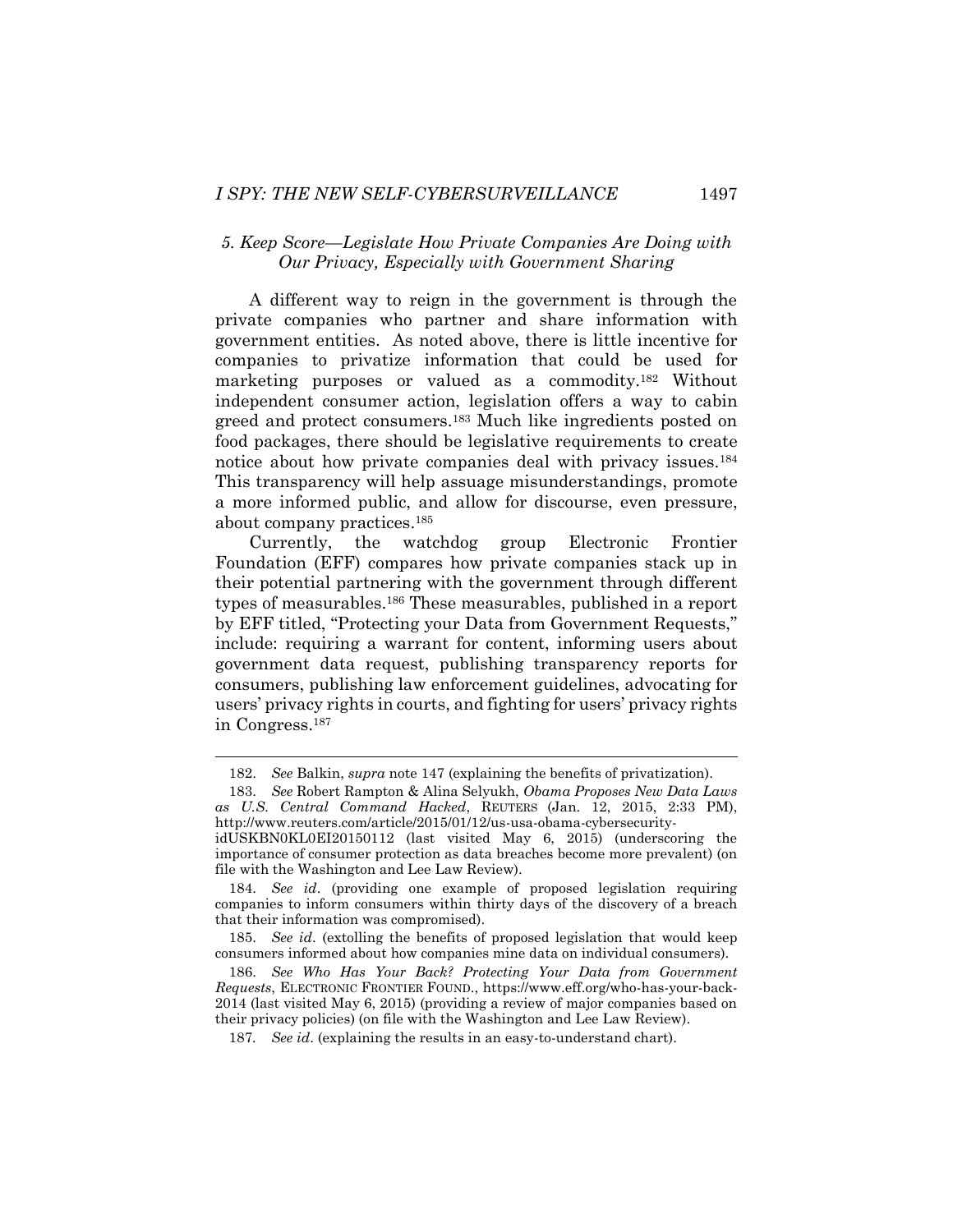# *6. Maintain Constitutional Accountability of the Military— Revitalize the Third Amendment's Role by Limiting Cyber Soldiers in and Around Civilian Life*

"No soldier shall, in time of peace, be quartered in any house, without the consent of the Owner, nor in time of war, but in a manner to be described by law."<sup>188</sup>

While wars are still being fought out on battlefields today, state-sponsored hackers on the Internet are also fighting them.<sup>189</sup> The Department of Defense has its own battalion of cyber soldiers.<sup>190</sup> These cyber soldiers know no boundaries, seeking enemies within and around civilian locations as well as clear army bases and fields of war.<sup>191</sup>

Although the Fourth Amendment has been used in modern times as the sole source of search and seizure limitations, the Third Amendment should be added to the privacy calculus.<sup>192</sup> The Third Amendment provides a clear allocation of power between military and civil authorities and creates a realm of privacy governed by civil law.<sup>193</sup>

<span id="page-40-0"></span>The forgotten Third Amendment, though slumbering in desuetude, does have relevance today.<sup>194</sup> The Amendment, at a

190. *See Army Cyber*, U.S. ARMY CYBER COMMAND, http://www.arcyber. army.mil (last visited May 6, 2015) (providing information on United States cyber soldiers) (on file with the Washington and Lee Law Review).

191. *See id*. ("USCYBERCOM plans . . . activities to: direct the operations and defense of . . . information networks and; prepare to . . . conduct full-spectrum military cyberspace operations . . . to enable actions in all domains, ensure US/Allied freedom of action in cyberspace and deny the same to our adversaries.").

192*. See* Geoffrey M. Wyatt, *The Third Amendment in the Twenty-First Century: Military Recruiting on Private Campuses*, 40 NEW ENG. L. REV. 113, 122– 24 (2005) (explaining the dual rationales of the Amendment).

193. *See* Tom W. Bell, *The Third Amendment: Forgotten But Not Gone*, 2 WM. & MARY BILL RTS. J. 117, 141 (1993) (describing the Third Amendment's role in privacy doctrine).

194. *See id*. at 117 (lamenting that the Third Amendment receives little legal or academic attention).

<sup>188.</sup> U.S. CONST. amend. III.

<sup>189.</sup> *See* Michael A. Riley & Jordan Robertson, *Chinese State-Sponsored Hackers Suspected in Anthem Attack*, BLOOMBERG (Feb. 5, 2015, 2:42 PM), http://www.bloomberg.com/news/articles/2015-02-05/signs-of-china-sponsoredhackers-seen-in-anthem-attack (last visited May 6, 2015) (reporting that Chinese state-sponsored hackers attacked Blue Cross Blue Shield causing a security breach) (on file with the Washington and Lee Law Review).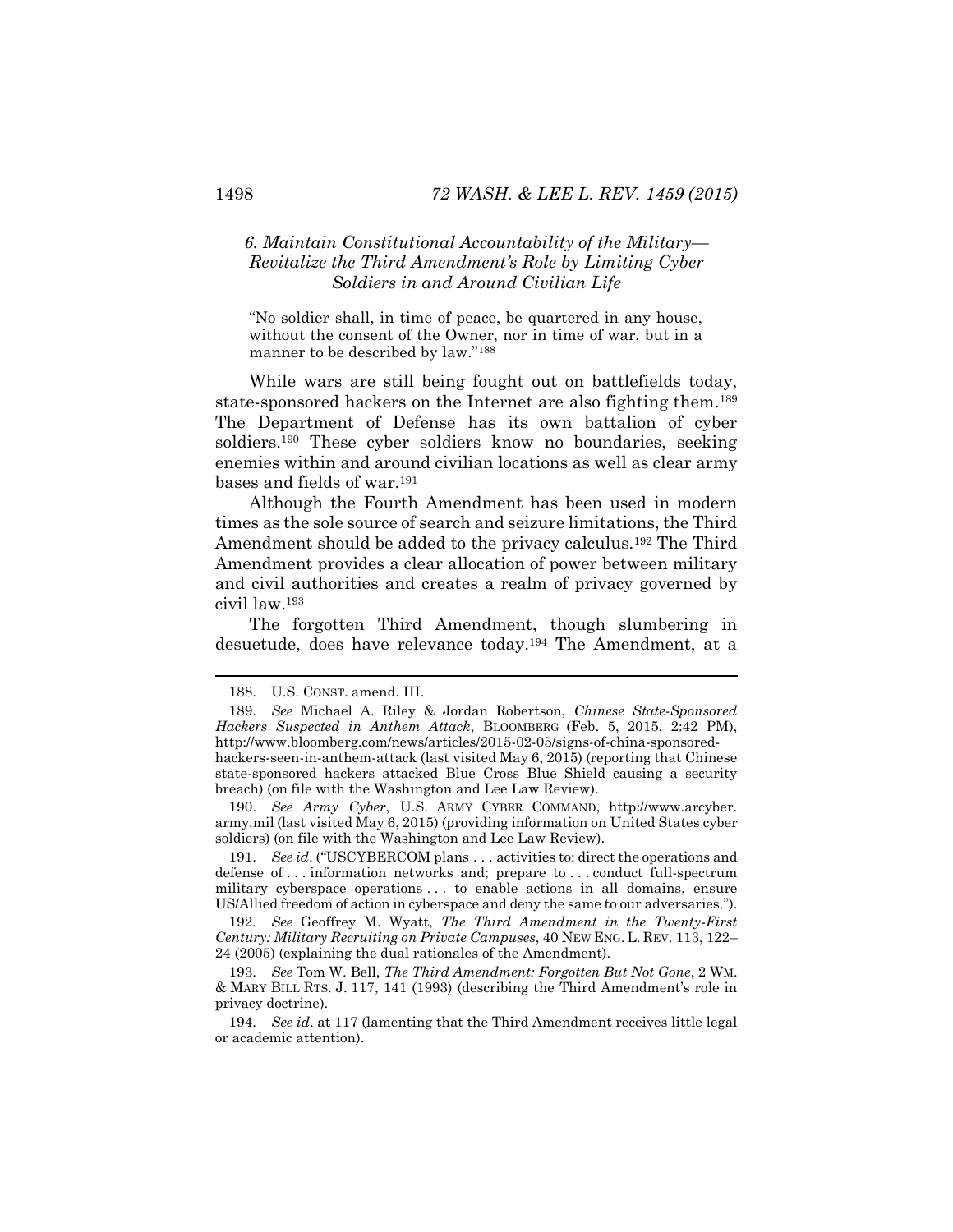<span id="page-41-0"></span>minimum, helps to ensure dividing lines between the civilian and military worlds.<sup>195</sup> In the 18th century, the physical quartering of soldiers in civilian homes epitomized this dividing line.<sup>196</sup> Today, the physical quartering is not as significant as the cyber soldiers who hack into computers, track cell phones, use high-flying drones, face-recognition software, and private-company data to obtain information about our private lives—without any discrimination between what happens inside the home or outside.<sup>197</sup> Given that the military presence can be just as intrusive even if not seen or experienced, the Amendment's check on government tyranny should be viewed as restricting cyber soldiers from focusing surveillance instrumentalities on and around private residences or businesses in an intrusive way—or using proxies to do so—that would serve as the functional equivalent of military quartering in the civil community.<sup>198</sup> While the government can of course track and prevent terrorist activities if possible, that objective differs from mass surveillance of citizens without any reasonable justification.

If the Third Amendment is not read as surplusage, it will help differentiate between government agencies storing and using the data of everyday citizens, and provide at least another check in recognizing that military action often differs from crime interdiction by local, state, and federal law enforcement.<sup>199</sup> Invisible federal cybersurveillance of our residences and

<sup>195.</sup> *See* United States v. Walden, 490 F.2d 372, 375 (4th Cir. 1974) (demonstrating the limited role in the civilian sphere).

<sup>196.</sup> *See* Bell, *supra* note [193](#page-40-0), at 125 ("The Third Amendment was directly inspired by the abuses colonialists suffered at the hands of British soldiers immediately prior to and during the Revolutionary War.").

<sup>197.</sup> *See* Thomas L. Avery, *The Third Amendment: The Critical Protections of a Forgotten Amendment*, 53 WASHBURN L.J. 179, 205 (2014) (claiming that the Third Amendment needs to be interpreted more broadly to protect citizens from modern-day quartering involving technological advances).

<sup>198.</sup> Instrumentalities do not include malware such as the "Stuxnet" computer worm, tracking devices, cookies, and more. The Stuxnet worm was allegedly used by several countries to infiltrate and infect Iran's nuclear facilities. *See* Alan Butler, *When Cyberweapons End Up on Private Networks: Third Amendment Implications for Cybersecurity Policy*, 62 AM. U. L. REV. 1203, 1204– 05 (2013) (discussing cybersurveillance on private networks).

<sup>199.</sup> *See* Avery, *supra* note [197,](#page-41-0) at 198 (arguing that there are fewer protections regarding military surveillance via the Third Amendment than there are police surveillance via the Fifth Amendment).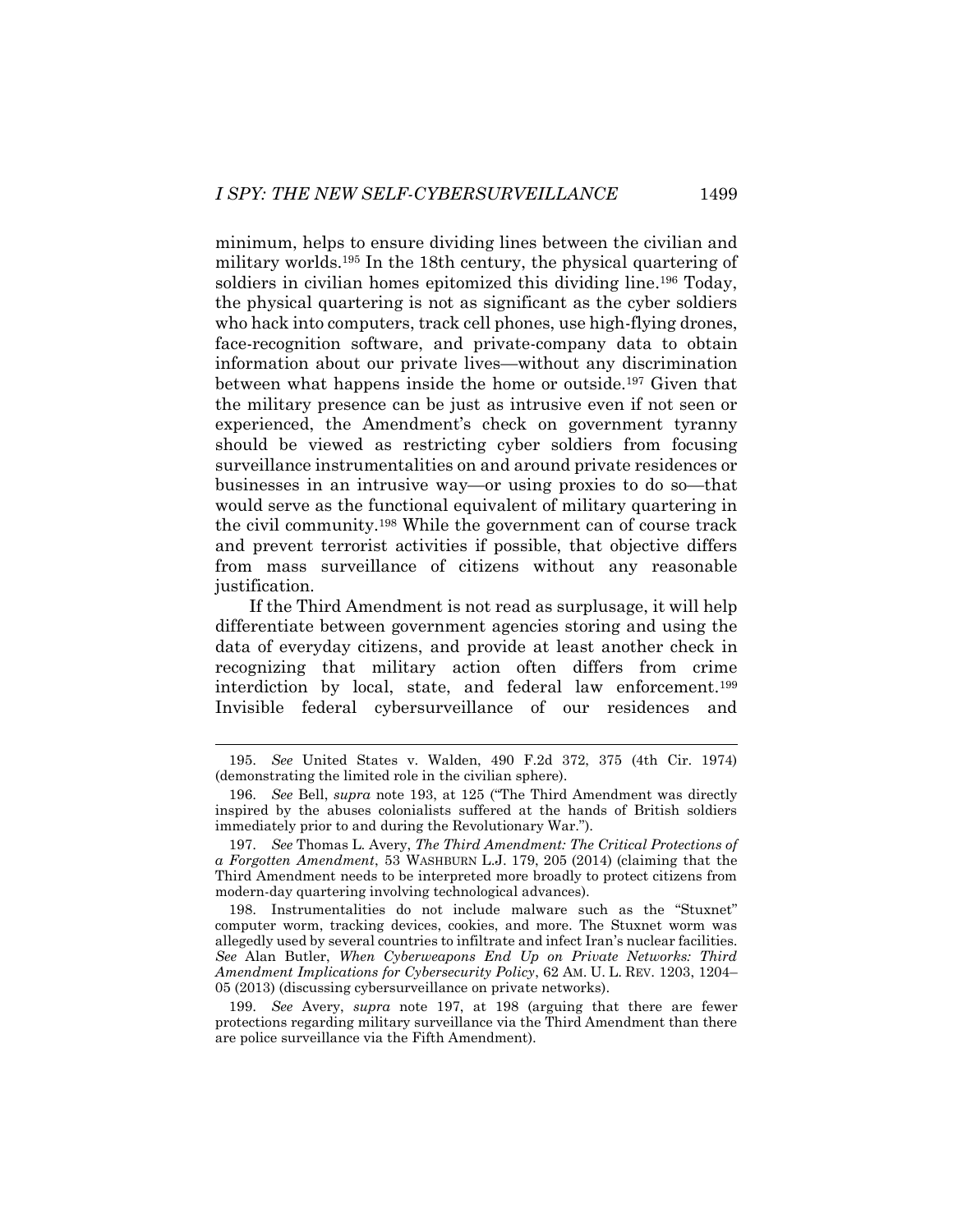communities should not be permitted to usurp the state and local crime interdiction based on a vague reference to terrorism. 200

# *IV. Conclusion*

The development of the Internet of Things, involving interconnected multifunctional devices that can "learn" as they spy on us, has numerous implications for self-cybersurveillance issues.<sup>201</sup> In a very real sense, the Internet of Things creates selfmass surveillance systems, many of which will eventually lead to feeding data to the government, either directly or through partnerships between the government and private industry.<sup>202</sup> As 20th century notions of privacy recede and become antiquated, the Third and especially Fourth Amendments, as well as the separation of powers, must be implicated in order to preserve the value of privacy and keep it from slipping closer to extinction.<sup>203</sup> The brick and mortar cases from a bygone era, especially *Smith v. Maryland* and *United States v. Miller*, have an all-or-nothing quality that do not provide helpful guidance or realistic analysis for the present day.<sup>204</sup> Instead, courts should adopt a Fourth Amendment theory that maintains government accountability and minimizes the gathering and use of incidental information by the government.<sup>205</sup>

In this age of complexity and uncertainty, however, the Constitution alone will not protect privacy.<sup>206</sup> Legislation should be enacted to incentivize the public/private distinction and maintain information as private. Further, legislation should promote transparency about what companies are doing with the

<sup>200.</sup> *See id*. at 199 (explaining that the military can circumvent the Third Amendment due to its plain-word interpretation).

<sup>201.</sup> *See supra* Part I (describing the Internet of Things).

<sup>202.</sup> *See id.* (highlighting the problematic consequences to consumers).

<sup>203.</sup> *See* Avery, *supra* note [197,](#page-41-0) at 198 (claiming that the Third Amendment needs a *Miranda* moment).

<sup>204.</sup> *See supra* Part III (discussing *Smith v. Maryland* and its consequence on the expectation of privacy).

<sup>205.</sup> *See supra* Part III (proposing judicial safeguards to combat the diminishing privacy right as technology increases).

<sup>206.</sup> *See* Rampton & Alina *supra* note [183](#page-39-0) (providing safeguards protecting consumers).